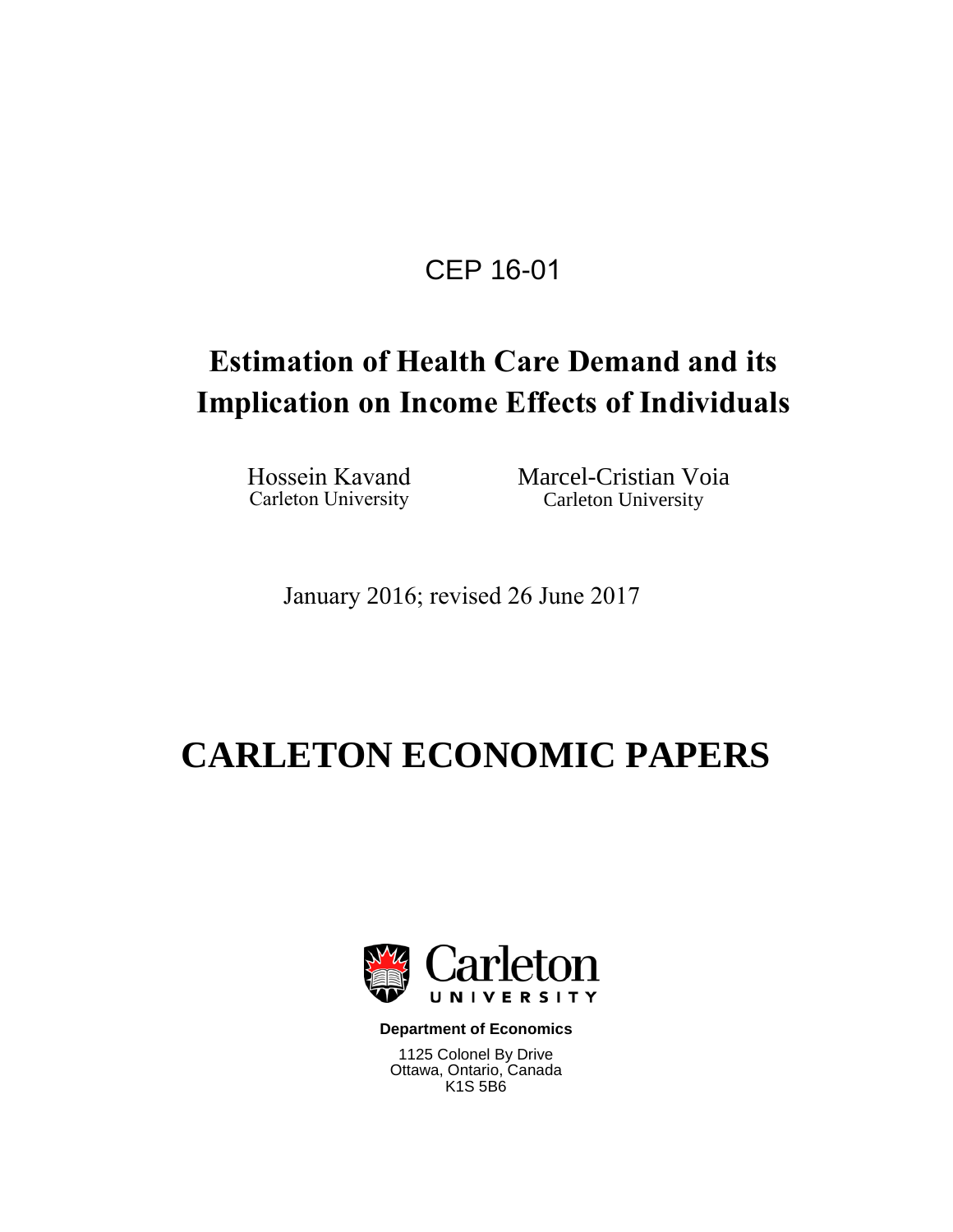# **Estimation of health care demand and its implication on income effects of individuals**

Hossein Kavand\* hosseinkavand@cmail.carleton.ca

> Marcel Voia\*\* [marcel.voia@carleton.ca](mailto:marcel.voia@carleton.ca)

> > May 2017

#### **Abstract**

Zero inflation and over-dispersion issues can significantly affect the predicted probabilities as well as lead to unreliable estimations in count data models. This paper investigates whether considering this issue for German Socioeconomic Panel (1984-1995), used by Riphahn et al (2003), provides any evidence of misspecification in their estimated models for adverse selection and moral hazard effects in health demand market The paper has the following contributions: first, it shows that estimated parameters for adverse selection and moral hazard effects are sensitive to the model choice; second, the random effects panel data as well as standard pooled data models do not provide reliable estimates for health care demand (doctor visits); third, it shows that by appropriately accounting for zero inflation and over-dispersion there is no evidence of adverse selection behaviour and that moral hazard plays a positive and significant role for visiting more doctors. These results are robust for both males and females' subsamples as well as for the full data sample.

Key words: Over-dispersion, zero-inflated distribution, adverse selection, moral hazard, health demand JEL classifications: C46, C52, I11, I13.

# 1. **Introduction and literature review**

Pauly (1968), Rothschild and Stiglitz (1976), and Bundorf et al.( 2005), respectively, delineate the effect of moral hazard, adverse selection, and income effect in health insurance markets. A number of studies have investigated these effects, though sometimes different econometric methodologies led to different interpretations about the effects of similar data.

Following the model developed by Cameron et al. (1988), Rephahn et al (2003) we estimate the demand for doctor and hospital visits for the German Socioeconomic Panel data (GSOEP, 1984–1995). The findings of this study suggest that adverse selection, where a high-risk individual buys more insurance coverage, affects positively the number of doctor and hospital visits for only the males' hospital demand.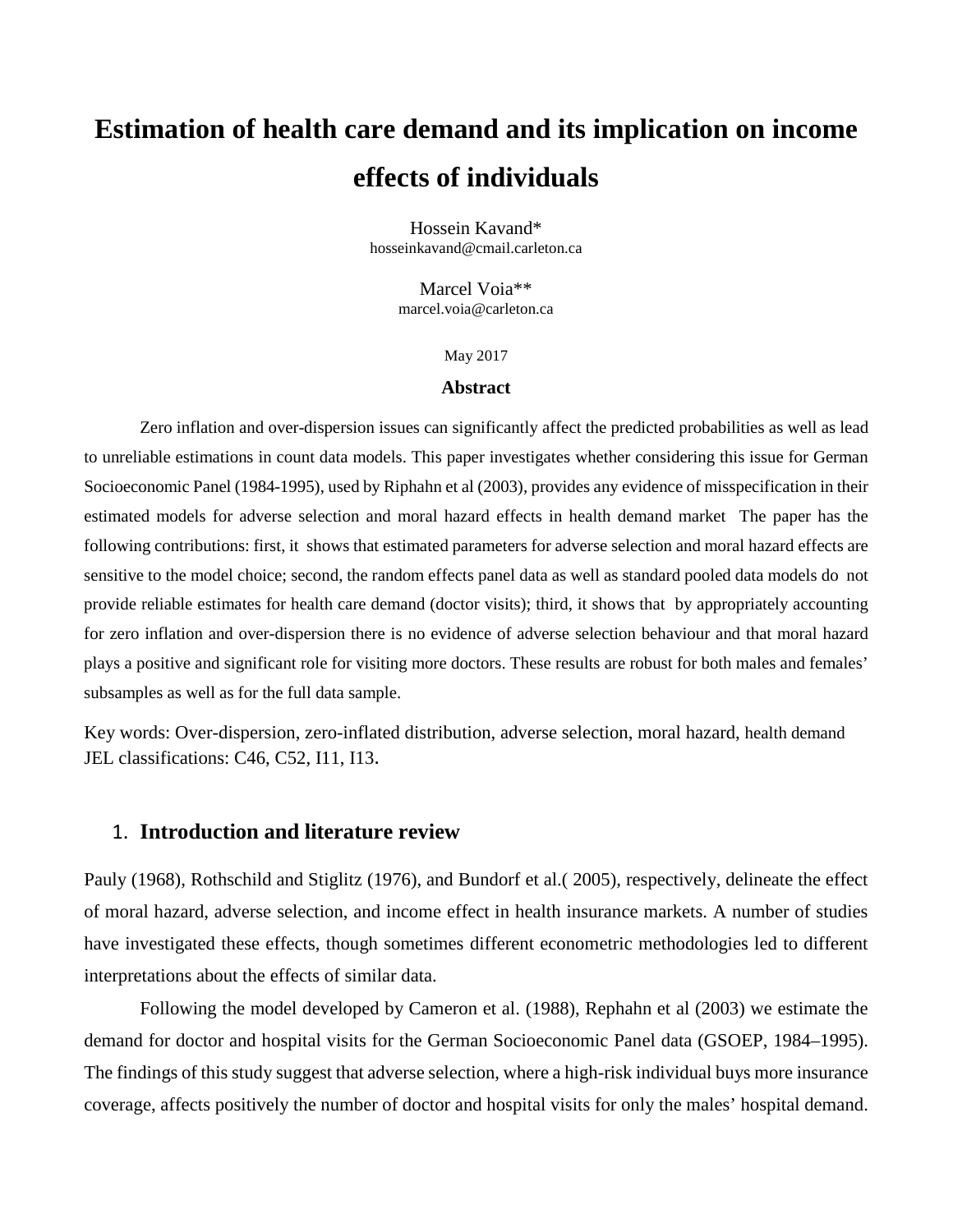Moral hazard, where an insured individual uses more health care services because of its lower cost, does not have any significant effect on any of the above health-care demands. Among other studies that looked at the effect of asymmetry information on health care demand are the studies of Chiappori and Salani (2000) that examined adverse selection using German data, while Geil et al. (1997) and Cameron et al. (1988) investigate moral hazard using Australian data.

In their theoretical model, Wolfe and Goddeeris (1991) delineate that wealth can ambiguously affect health-care demand. Their empirical results, however, indicate that both "bequeathable" and "nonbequeathable" wealth substantially increase the demand for both supplementary health care and health expenditure. Data reveals that those who enrolled for supplementary insurance, on average, had 50 percent higher wealth. They estimate the effect of moral hazard in a health expenditure model and use its estimated error term as a proxy for unexplained expenditure in their health care demand model. Its significant coefficient indicate the existence of selection effect.

For U.S. data, Marvasti (2014) finds that the demand for services of doctors is neither income elastic nor price elastic. As Marvasti discusses, however, Bago d'Uva and Jones' (2009) latent hurdle model confirms a positive income effect on the number of visiting doctors for European data. Amponsah (2013) confirms moral hazard and adverse selection for Ghanaian health care, and finds that an individual in a higher income group to be more likely to buy health insurance (income effect). His study confirms the income effect found in Asante and Aikins (2008) and Kirigia et al. (2005).

Keane and Stavrunova (2016) use a simultaneous equation model to jointly investigate adverse selection and moral hazard for the U.S. supplemental health-insurance market, namely Medigap. They extend previous studies by employing a smooth mixture of the Tobit model to control for heterogeneity, and by capturing the correlation between unobservable factors that affect both health insurance demand and health expenditure. Although they find a negligible adverse selection into Medigap, the insurance coverage leads to a significant rise in health care utilization and its related costs (moral hazard). Conditional on the supplemental insurance and health status, income has a small effect on health expenditure (See Cardon and Hendel (2001) and Bajari et al. (2011, 2014) for other health market structural models).

To deal with inflated zeros in health care demand variables, researchers rely on different approaches. Powell and Goldman (2016) control for zero medical care expenditure and its heavily-skewed distribution by employing a quantile treatment effect framework (see Powell (2014)). The framework estimates an unconditional distribution for health care expenditures by assuming no adverse selection.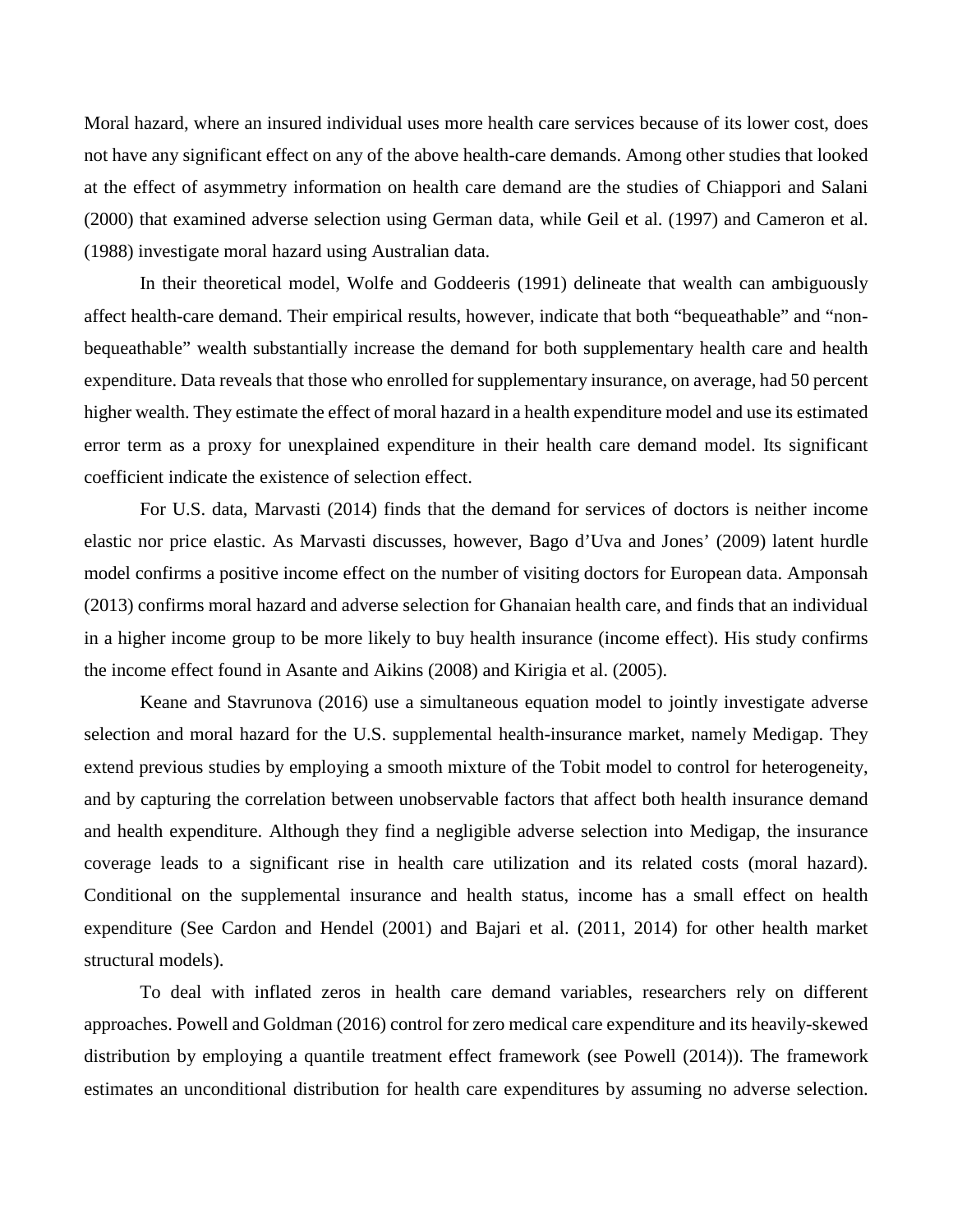They compare this distribution with the observed health expenditure distribution to estimate adverse selection effects. After separating moral hazard and adverse selection, each factor almost explains half of the reason for higher medical expenditure of a most generous plan compared to a least one.

With around 90% and 35% zeros for the number of doctor visits and hospital visits, the results of Rephahn *et al* (2003) can also suffer from over-dispersion by not taking them into account. To mitigate the random effects, they mix a Poisson distribution with log-normal distribution; however, the approach may not account for the over-dispersion. In this paper, we estimate different versions of generalized standard distributions and zero-inflated models discussed by Harris *et al* (2014) and Hilb (2011).

We investigate how accounting for inflated zeros impacts the effects of moral hazard effects and adverse selection, which affects how individuals allocate their income to health care. We examine the importance of over-dispersion in the data, and select the model that results in more accurate predictions for the data from Rephahn *et al* (2003). Comparing with Rephahn *et al* (2003), the selected Zero-Inflated Negative Binomial2 (ZINB2) model estimates the impact of the adverse selection and moral hazard on health-care demand in a consistent way.

A number of papers have extended the application of zero-inflated models. Greene (1994) considers the zero-inflated negative binomial (ZINB). As Ainsworth (2007) argues, ZINB model is used by Neal and Gaher (2006) to study drug use issues among college students; Gupta et al (1996) and Famoye and Singh (2006) apply a zero-inflated Generalize Poisson model to study frequentist setting. Ainsworth (2007) points out that Zero-inflated models have been further developed, in Ecology, by Ridout et al (1998), Martin et al (2005) and Kuhnert et al (2005) to explain different kinds of zeros: those that are structural as well as those that depend on the study. Hill (2011) provides details of other papers, for example, Cohen (1960), Johnson et al (2005) for underscore zeros, Mekerssoon and Roth (2000), Li et al (2003) for situations where data have inflated zero<sup>[1](#page-3-0)</sup>.

The outline of the paper is as follows. Section 2 discusses the different methodologies that are employed in this paper. Section 3 describes the data used in the analysis, and section 4 provides the results of different model specifications. Section 5 evaluates the predictions of the employed models, and section 6 reviews robustness checks. Section 7 concludes.

 $\overline{\phantom{a}}$ 

<span id="page-3-0"></span><sup>&</sup>lt;sup>1</sup> As will be discussed in following sections, recently various extensions of zero-inflated models have been emphasised by Haris et al (2014) and are incorporated in STATA. More details about some of these models are discussed in Hilb (2011). While, STATA is not able to provide panel data estimates for zero-inflated models, LIMDEP is able to estimate fixed effect and random effect models in this context.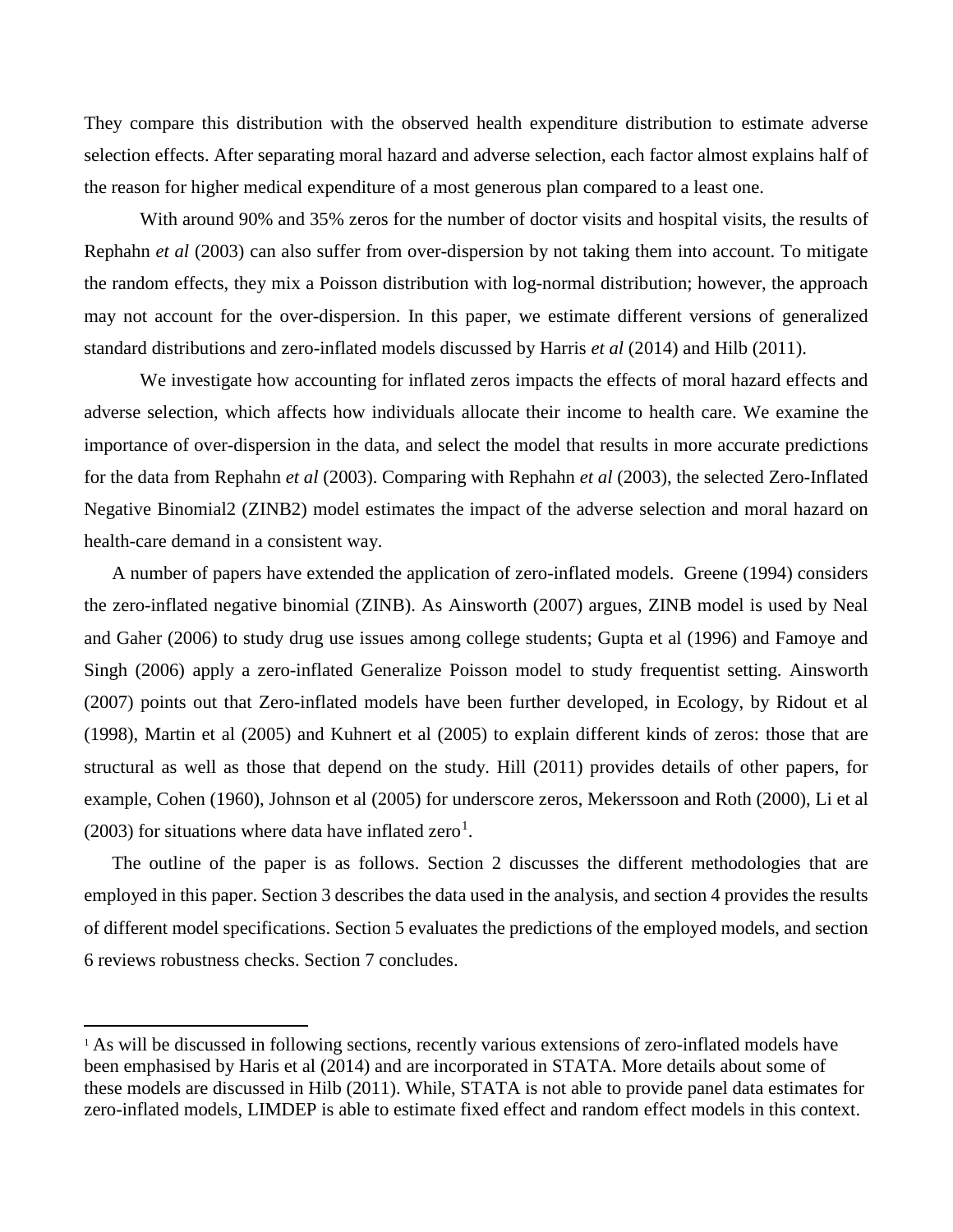## 2. **Methodology**

#### **2.1 Discussion of Over Dispersion**

In what follows we discuss the importance of properly accounting for over dispersion when it is present in count data models such as the ones used to model doctor and hospital visits. As Hilb (2011) discusses, omitted variable, the existence of outliers, or clustering that results in correlation between responses can cause over-dispersion. Its presence in count data models raises the Pearson statistics adjusted with degree of freedom above one<sup>[2](#page-4-0)</sup>. The uncontrolled over-dispersion may results in unreliable hypothesis test. In what follows we present how over-dispersion can be taken into account for count data models through mixing the Poisson distribution with other distributions.

### **2.2 Count data models**

A Poisson model with equal mean and variance,  $E(Y_i) = V(Y_i) = \mu_i$ , has no power in dealing with over-dispersion. To make it more flexible, the model can be augmented with other distributions. This is done by relating its mean to an individual unobserved effect  $(u_i)$ . We can obtain different extensions of the Poisson model depending on how we specify the distribution for  $u_i$ . Appendix B, Table B1, provides an extensive discussion about these extensions. A Generalized Poisson (GP) model can also accommodate both over-dispersion and under-dispersion. We use these distributions to discuss the robustness of the results in the analysed data.

# **2.3 Zero-inflated count models**

Data with more zeros than what we expect from a particular distribution may be a suspect of overdispersion. Zero-inflated Poisson (ZIP) model and zero-inflated negative binomial (ZINB) models adjust for excessive zeros in the response. Hilbe et al (2014) discuss different versions of zero-inflated models. The mixture framework of these distributions can explain more of over-dispersion in the data.

Appendix B, Table B2, presents different zero-inflated distributions that are used as robustness checks for our analysis. Following Hilbe (2011), a Vuong (1989) test<sup>[3](#page-4-1)</sup> for non-nested models is used to compare the suitability of a zero-inflated distribution against its standard distribution as in Table B1. If Vuong test

 $\overline{\phantom{a}}$ 

<span id="page-4-0"></span> $2$  See Hilb, 2011, chapter 12.

<span id="page-4-1"></span><sup>&</sup>lt;sup>3</sup> Vuong test is a likelihood ratio based test for selecting a specific model among non-nested models.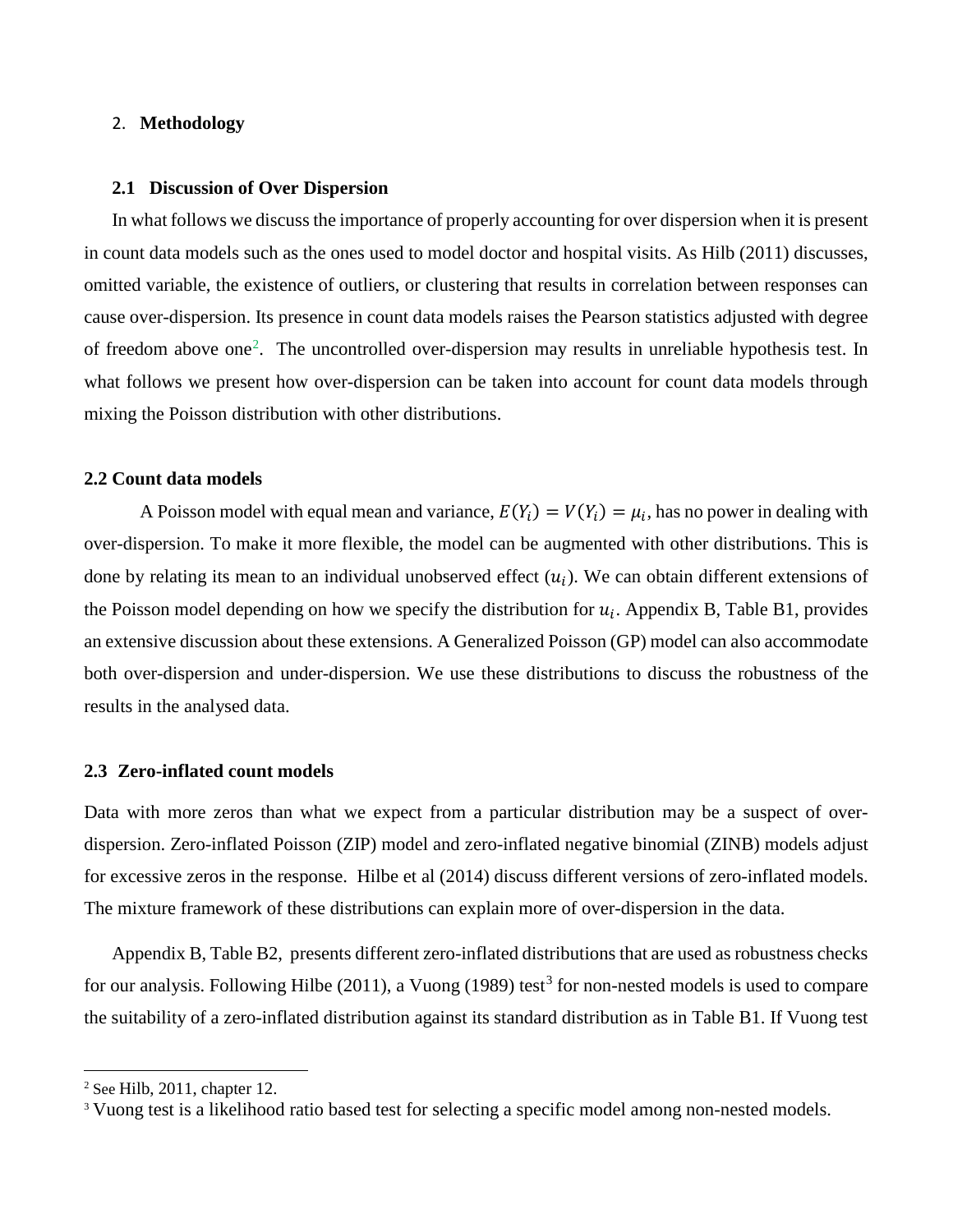is positive and significant, the zero-inflated model is preferred to its corresponding standard one. With negative and significant value, the standard model is the selected one. With a non-significant Vuong test, none of them is preferred to the other one. As an additional check, we look at the predictability of different model specifications.

## 3. **Data description**

We use the same data as in Rephahn et al (2003) that is "the first twelve annual waves (1984 through 1995) of the German Socioeconomic Panel (GSOEP) which surveys a representative sample of East and West German households". The data set is downloadable from the web site of Journal of Applied Econometrics<sup>[4](#page-5-0)</sup>. The data is restricted to individuals aged between 25 and 65. Table A1 presents the descriptive statistics of the dependent variable by gender<sup>[5](#page-5-1)</sup>. Following Rephahn et al (2003), the dependent variables are defined as "the number of visits to a doctor within the last quarter prior to the survey, and the number of inpatient hospital visits with at least one night spent in the hospital within a given calendar year".

Table 1 shows the presence of inflated-zeros in both hospital visits and doctor visits for both genders. Around 92% and 44% of males did not visit a hospital and a doctor. For females, the shares of zero hospital and doctor visit are around 90% and 30%, respectively. The abundance of zeros in both kinds of visits suggests that zero-inflated distributions might be better options rather than their standard versions for the purpose of examining doctor and hospital demands. Since the frequency of zeros for doctor visits is less than for hospital visits, this paper focuses on the demand equation for doctor visits. If the results for this equation confirm the superiority of zero-inflated distributions over their standard versions, the results can be extended to demand for hospital visits as well. Among the explanatory variables, Rephahn et al (2003) consider two different dummy variables for two types of insurance: whether an individual has public insurance or not, and, if yes whether he or she has an add-on insurance policy, which is an optional policy to cover some other costs. They argue that 90% of German people have mandatory insurance policy with only 1% without any insurance.

All the explanatory variables are the same as Rephahn et al (2003); see table A1 in the appendix.

l

<span id="page-5-0"></span><sup>4</sup> See: http://qed.econ.queensu.ca/jae/

<span id="page-5-1"></span> $<sup>5</sup>$  For more detail about the data see Table A1 in the appendix as well as Rephahn et al (2003).</sup>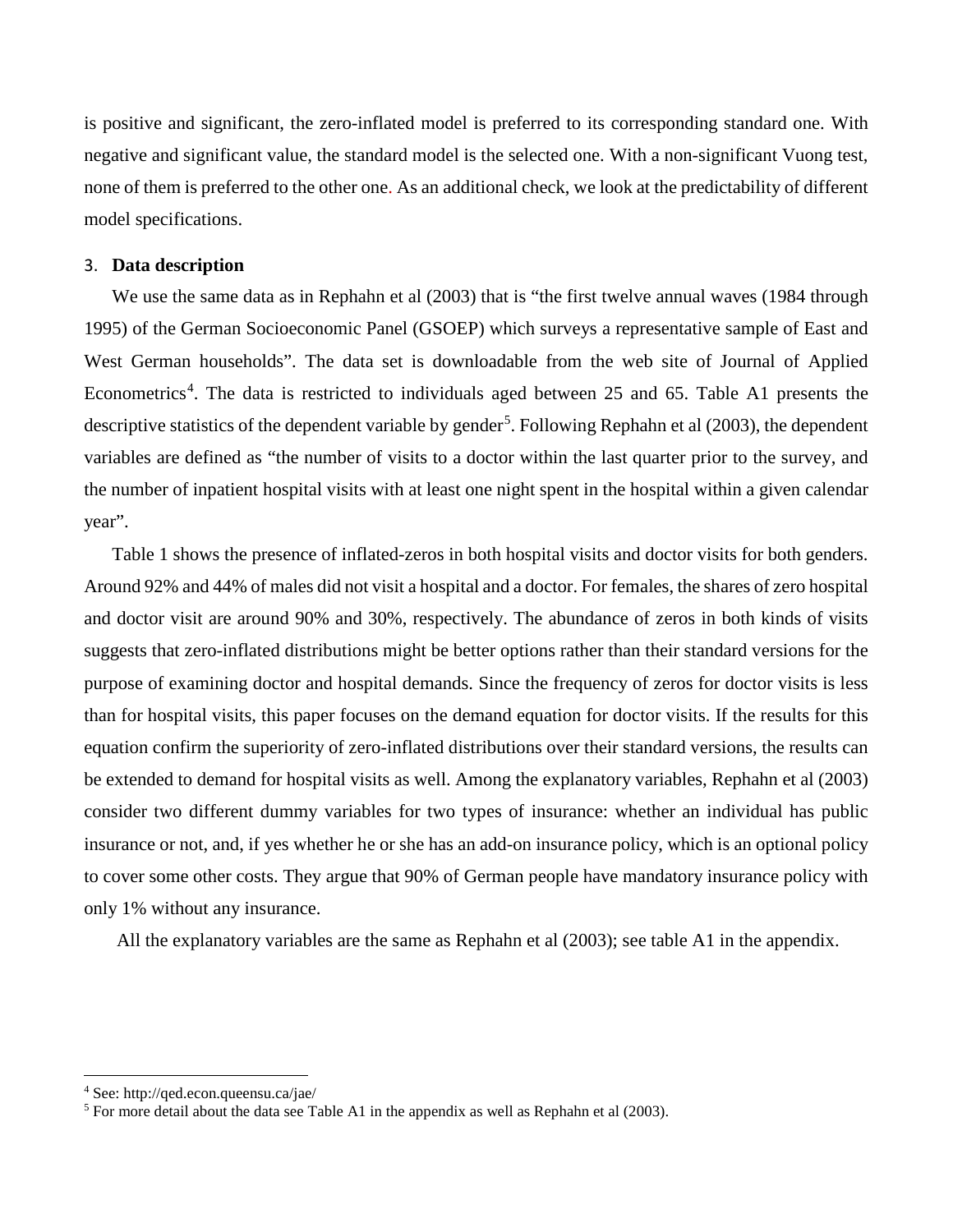|                  | (Share of total observation, %) |                |       |                |  |  |
|------------------|---------------------------------|----------------|-------|----------------|--|--|
|                  | Hospital visit                  |                |       | Doctor Visit   |  |  |
| Value            | Males                           | Females        | Males | Females        |  |  |
| $\boldsymbol{0}$ | 92.21                           | 90.18          | 44.05 | 29.51          |  |  |
|                  | 6.18                            | 7.88           | 13.82 | 13.17          |  |  |
| 2                | 1.09                            | 1.28           | 11.63 | 13.42          |  |  |
| 3                | 0.15                            | 0.27           | 8.48  | 11.49          |  |  |
| $04-Sep$         | 0.21                            | 0.25           | 15.29 | 21.83          |  |  |
| 10 and more      | 0.16                            | 0.14           | 6.73  | 10.58          |  |  |
| Mean             | 0.128                           | 0.15           | 2.63  | 3.79           |  |  |
| Std dev.         | 0.93                            | 0.83           | 5.21  | 6.11           |  |  |
| Median           | $\mathbf{0}$                    | $\overline{0}$ |       | $\overline{2}$ |  |  |
| N                | 14243                           | 13083          | 14243 | 13083          |  |  |

Table 1: Dependent variables: Descriptive statistics

Source, German Socioeconomic Panel (1984-1995)

#### **4. Discussion of the Results**

### **4.1 Panel Data Models**

On the demand side, Rephahn et al (2003) assume a bivariate model for the demands of doctor and hospital visits. These demands follow a Poisson distribution, and the unobservable heterogeneity and error terms follow lognormal and bivariate normal distributions, respectively:

 $y_{itg} \sim Po(\mu_{itg})$  = 1,2 (with 1 for doctor visits and 2 for hospital visits)

$$
\ln(\mu_{it1}) = \beta' x_{it1} + u_{i1} + \varepsilon_{it1} ; u_{i1} \sim N(0, \sigma_{u1}^2) ; (\varepsilon_{it1}, \varepsilon_{it2}) \sim N_2(0, 0, \sigma_{\varepsilon_1}^2, \sigma_{\varepsilon_2}^2, \rho) ; E[u_{ig}u_{jh}] = 0 \text{ if } i \neq j \lor g \neq h
$$
  

$$
\ln(\mu_{it2}) = \beta' x_{it2} + u_{i2} + \varepsilon_{it2} ; u_{i2} \sim N(0, \sigma_{u2}^2) ; E[\varepsilon_{itg}u_{jh}] = 0 \quad \forall i, t, g, j, h; E[\varepsilon_{itg}\varepsilon_{jsh}] = 0 \text{ if } t \neq s \quad \forall g \neq h
$$

To integrate out the unobserved heterogeneity  $u_{ig}$ , a Gauss- Hermite approximation was used, while to integrate the distribution of cross-equation errors  $(\varepsilon_{itg})$  a modified Gauss-Legendre approach was applied.

Rephahn et al (2003) use the public insurance dummy to check for moral hazard and the add-on insurance dummy to check for adverse selection. The results indicate no evidence of moral hazard for demands for doctor visits and hospital visits: the coefficient of public insurance dummy are statistically insignificant and negative for male's hospital demand. Their model estimates positive coefficients for addons for both demands, though it is statistically significant only for males' hospital demand and confirming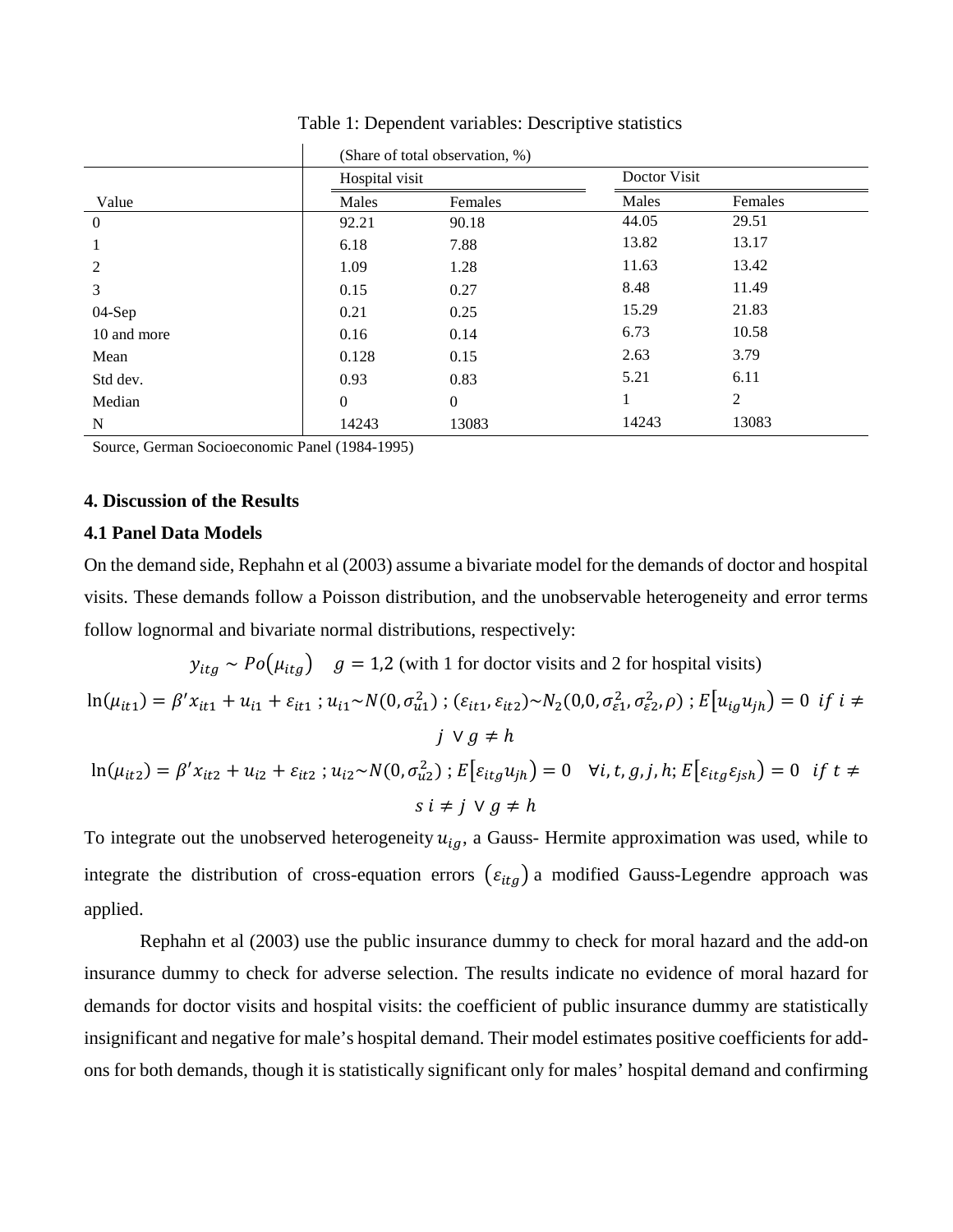adverse selection for it. Also they found that self-employed females and males have fewer visits to doctors than other employees.

# **4.2 Random effects model**

As mentioned above, Riphahn Overall (2003) do control for unobserved effects by mixing Poisson distributions, however, their model lacks accounting for the inflated zeros in the data. Consequently, by taking into account this issue one can provide more reliable estimated parameters for add-on and public insurance variables.

To reconcile our analysis with Rephahn et al (2003), we first estimate random effects models for doctor visits using a Gaussian distribution and a Gamma distribution to account for the unobserved heterogeneity. For the purpose of comparing our model with their model, we focus on the estimated coefficients for public insurance and add-on insurance dummies.

Table 2 reports the doctor visits' results for both females and males. Based on AIC and BIC criteria, we see that Gamma distribution is a better choice for the data. Also, with Gamma distribution the coefficient of public insurance is positive and statistically significant for both females and males while in the case of Gaussian distribution both of them are positive but insignificant. For both models, the coefficient of add-on is negative but not significant. The results show that, although it seems that Gaussian distribution is more flexible than Gamma, NB2 (a mixture of Poisson and Gamma) is a better option for this data.

|                       |                  | Males      |                  | Females     |
|-----------------------|------------------|------------|------------------|-------------|
|                       | <b>RE</b> Normal | RE Gamma   | <b>RE</b> Normal | RE Gamma    |
| Doctor visit equation |                  |            |                  |             |
| Public Insurance      | 0.106            | $0.103***$ | 0.0638           | $0.0690*$   |
|                       | (0.0844)         | (0.0388)   | (0.0733)         | (0.0360)    |
| Add-on Insurance      | $-0.0334$        | $-0.0340$  | $-0.0260$        | $-0.0317$   |
|                       | (0.103)          | (0.0535)   | (0.0897)         | (0.0456)    |
| Lnsig2u               | 0.0138           |            | $-0.248***$      |             |
|                       | (0.0393)         |            | (0.0391)         |             |
| Lnalpha               |                  | $-0.00860$ |                  | $-0.277***$ |
|                       |                  | (0.0293)   |                  | (0.0286)    |
| <b>Observations</b>   | 14243            | 14243      | 13083            | 13083       |
| AIC                   | 65802.1774       | 65713.7349 | 70856.0950       | 70728.1257  |
| BIC                   | 65976.1498       | 65887.7074 | 71028.1136       | 70900.1443  |
| Log lik.              | $-32878.1$       | $-32833.9$ | $-35405.0$       | $-35341.1$  |

**Table 2:** Random effect model with Gaussian and Gamma distributions for the unobserved heterogeneity term

Standard errors in parentheses

Source, German Socioeconomic Panel (1984-1995)

 $p < 0.10$ ,  $p < 0.05$ ,  $p \le 0.01$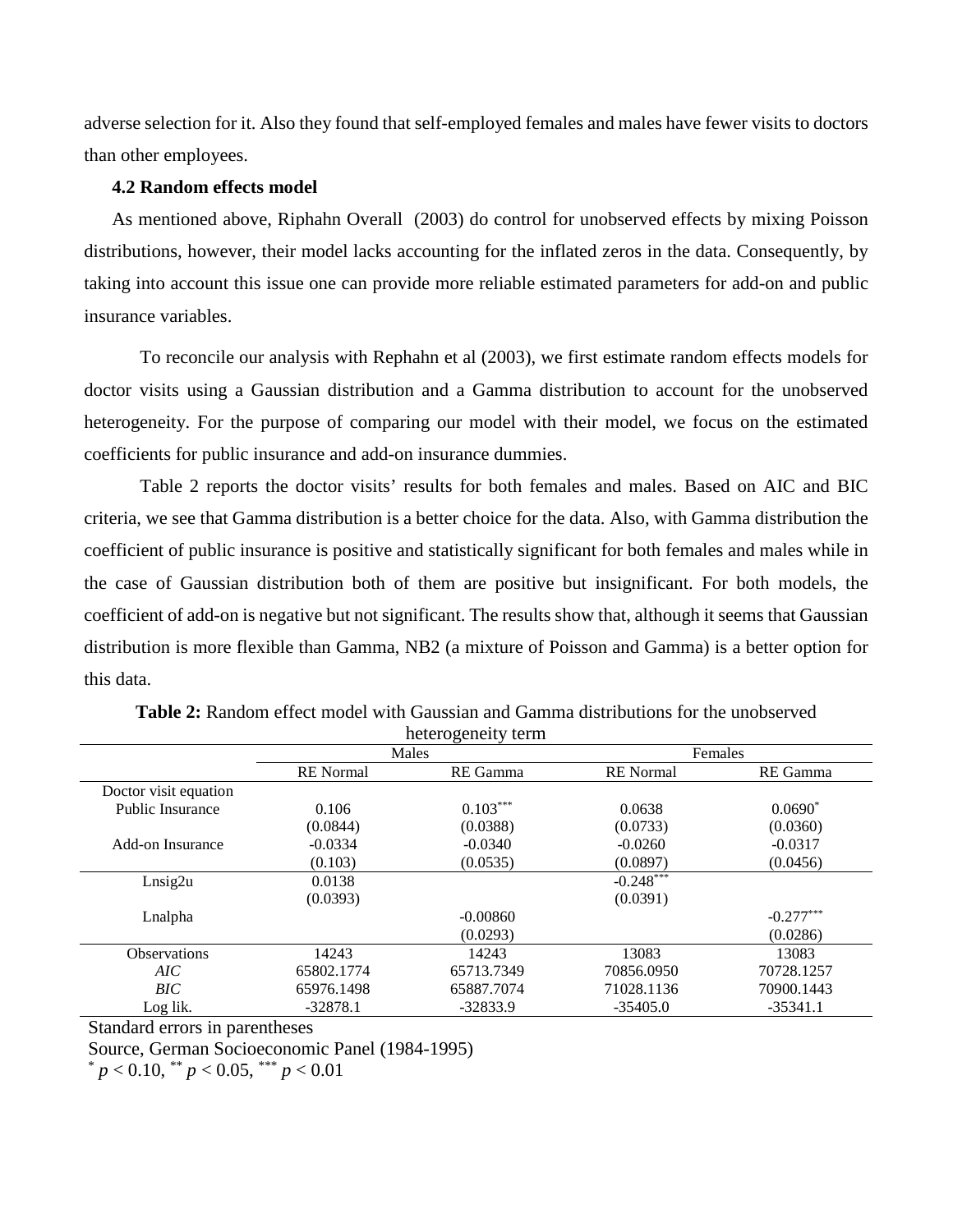# **4.3 Standard count models:**

Following Greene (2008), we use pooled data to select the best model between standard models. Table 3 presents the results for males' visits to doctors when employing the models in Table B1: Poisson, Negative Binomial 1 (NB1), Negative Binomial 2 (NB2), Generalized Poisson (GPoisson), Negative Binomial Famoye (NB Famoye), and Negative Binomial Waring (NB Waring).

|                         |            |            | <b>Table 5:</b> Standard Distributions for Doctor Visit for males |             |                |                  |
|-------------------------|------------|------------|-------------------------------------------------------------------|-------------|----------------|------------------|
|                         | Poisson    | NB1        | NB <sub>2</sub>                                                   | Gen Possion | <b>NBFamoy</b> | <b>GNBWaring</b> |
| Doctor visit equation   |            |            |                                                                   |             |                |                  |
| <b>Public Insurance</b> | 0.100      | 0.0607     | 0.0934                                                            | 0.0595      | 0.0934         | 0.0578           |
|                         | (0.0702)   | (0.0539)   | (0.0635)                                                          | (0.0549)    | (0.0635)       | (0.0577)         |
| Add-on Insurance        | 0.0666     | $0.139*$   | 0.0551                                                            | $0.144*$    | 0.0551         | $0.154*$         |
|                         | (0.102)    | (0.0777)   | (0.0948)                                                          | (0.0791)    | (0.0948)       | (0.0844)         |
| Constant                | $2.771***$ | $2.776***$ | $3.149***$                                                        | $2.780***$  | $3.710***$     | $2.929***$       |
|                         | (0.336)    | (0.254)    | (0.329)                                                           | (0.258)     | (0.330)        | (0.273)          |
| Lndelta                 |            | $1.581***$ |                                                                   |             |                |                  |
|                         |            | (0.0365)   |                                                                   |             |                |                  |
| Lnalpha                 |            |            | $0.561***$                                                        |             |                |                  |
|                         |            |            | (0.0270)                                                          |             |                |                  |
| Atanhdelta              |            |            |                                                                   | $0.726***$  |                |                  |
|                         |            |            |                                                                   | (0.0115)    |                |                  |
| $L$ nphim $1$           |            |            |                                                                   |             | $-17.76***$    |                  |
|                         |            |            |                                                                   |             | (3.253)        |                  |
| Lntheta                 |            |            |                                                                   |             | $-0.561***$    |                  |
|                         |            |            |                                                                   |             | (0.0270)       |                  |
| $L$ nrhom $2$           |            |            |                                                                   |             |                | $0.783***$       |
|                         |            |            |                                                                   |             |                | (0.0981)         |
| Lnk                     |            |            |                                                                   |             |                | $2.303***$       |
|                         |            |            |                                                                   |             |                | (0.130)          |
| Observations            | 14243      | 14243      | 14243                                                             | 14243       | 14243          | 14243            |
| AIC                     | 85593.4779 | 54865.9120 | 55006.8616                                                        | 54700.9022  | 55008.8616     | 54528.6162       |
| BIC                     | 85759.8863 | 55039.8845 | 55180.8341                                                        | 54874.8747  | 55190.3981     | 54710.1527       |
| Log lik.                | $-42774.7$ | $-27410.0$ | $-27480.4$                                                        | $-27327.5$  | $-27480.4$     | $-27240.3$       |
| Dispersion              | 6.67597    | constant   | 1.998817                                                          |             |                |                  |

|  | <b>Table 3:</b> Standard Distributions for Doctor Visit for males |  |  |
|--|-------------------------------------------------------------------|--|--|
|--|-------------------------------------------------------------------|--|--|

Source, German Socioeconomic Panel (1984-1995)

 $p < 0.10$ , \*\*  $p < 0.05$ , \*\*\*  $p < 0.01$ 

The results for Poisson, NB1 and NB2 are the same as in Greene (2008). Based on the dispersion criteria which has a high dispersion value of 6.67, Poisson distribution is not suitable. NB2 defeats Poisson by reducing considerably the value of dispersion to 1.99. This can also be confirmed by  $ln(\alpha) = 0.561$ which measures the logarithm of the dispersion parameter  $(\alpha)$  and based on the likelihood ratio test is statistically significant. The same conclusion is obtained for other distribution: NB1, Generalized Poisson, NB Famoye and NB. Using AIC and BIC criteria, the NB Waring model is the best model for these data. It is followed by the Generalized Poisson, NB1, NB2, and NB Famoye.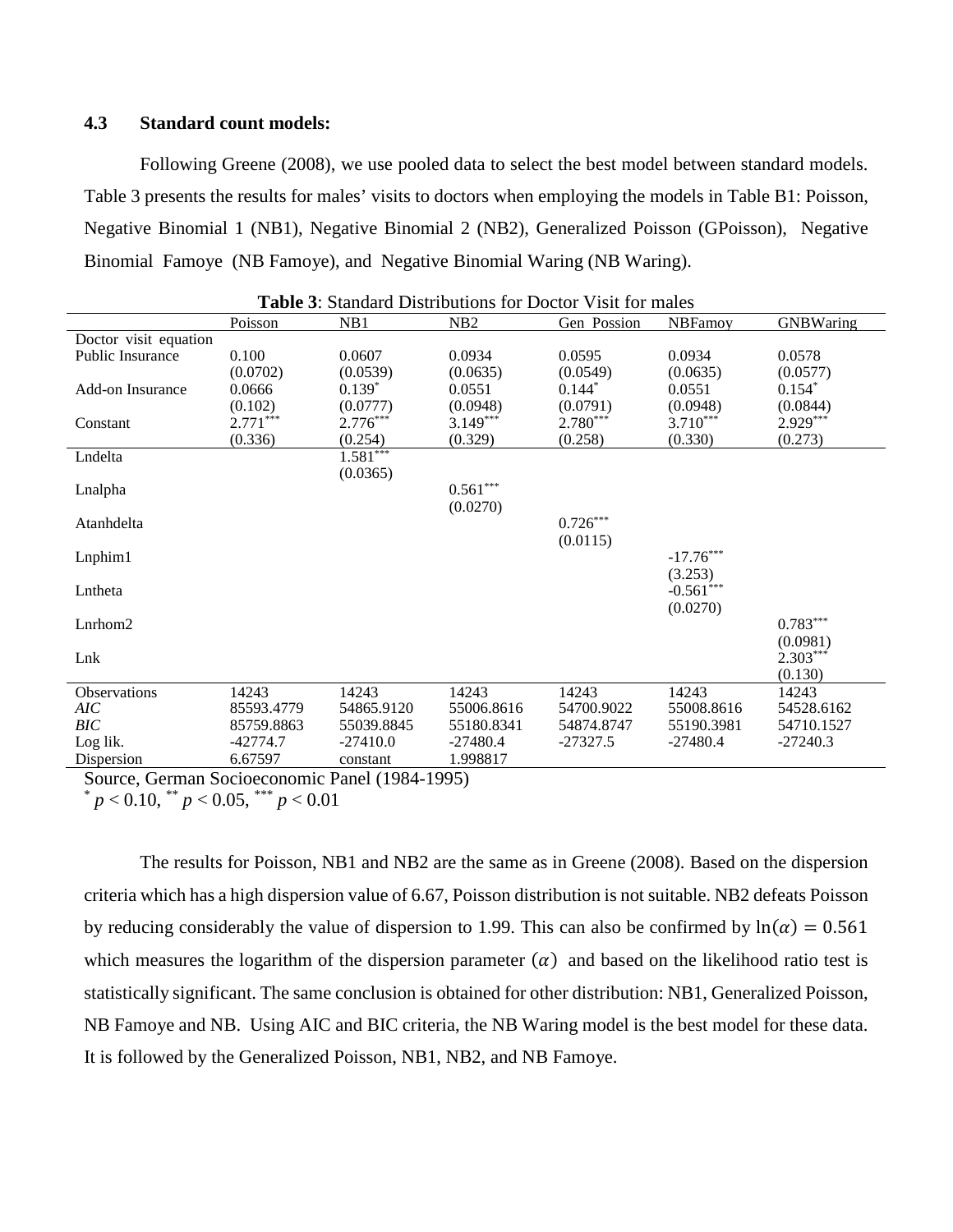NB Waring model estimates a positive and significant coefficient for the add-on insurance. In addition this parameter is positive in all models but only significant in NB1 and Generalized Poisson and NB Waring models. The estimated parameter for public insurance is positive in all the models but statistically insignificant. Table A2 in the appendix A reports all parameter estimates.

Table A3 in the appendix A, shows the same results for females. The results for dispersion and the ranking of the best models are the same as for males. Still, NB Waring is the best one and NB2 is in the second rank. The only difference is observed in add-on's estimated parameter. This parameter is positive, and, as for males, statistically significant for NB1 and generalized Poisson but not for NB Waring. For public insurance, all the models provide positive values except for the Poisson model, which is a completely unreliable model, where it is statistically significant. This can be viewed as evidence of overdispersion, leading to underestimation of standard errors, making the coefficient statistically significant.

To conclude this analysis, we can state that even if we ignore the zero-inflated nature of the data, we can designate NB family and Generalized Poisson as better choices than the simple Poisson model.

Finally, Table 4 provides results for heterogeneous NB2. For this model, all the explanatory variables are used to explain its dispersion parameter. In comparison, AIC and BIC criteria indicates that this model is better than the simple Poisson for both males and females. Also, based on AIC criteria, this model has the lowest value compared to other specifications. In this model only the coefficient of public insurance for females is statistically significant.

|                         | Hete NB2 Male | Hete NB2 Female |  |
|-------------------------|---------------|-----------------|--|
| Doctor visit equation   |               |                 |  |
| <b>Public Insurance</b> | 0.0940        | $0.105*$        |  |
|                         | (0.0652)      | (0.0599)        |  |
| Add-on Insurance        | 0.0427        | 0.0347          |  |
|                         | (0.0927)      | (0.0754)        |  |
| Constant                | $2.977***$    | $2.874***$      |  |
|                         | (0.318)       | (0.272)         |  |
| Lnalpha                 |               |                 |  |
| <b>Public Insurance</b> | 0.0188        | 0.0190          |  |
|                         | (0.0985)      | (0.102)         |  |
| Add-on Insurance        | $-0.397***$   | $-0.495***$     |  |
|                         | (0.153)       | (0.142)         |  |
| Constant                | $-0.839*$     | $-1.217***$     |  |
|                         | (0.452)       | (0.453)         |  |
| <b>Observations</b>     | 14243         | 13083           |  |
| AIC                     | 54493.3321    | 60278.6270      |  |
| BIC                     | 54826.1490    | 60607.7061      |  |
| Log lik.                | $-27202.7$    | $-30095.3$      |  |

**Table 4:** Heterogeneous NB2 for Doctor Visit for Males and Females

Source, German Socioeconomic Panel (1984-1995)

 $p < 0.10$ , \*\*  $p < 0.05$ , \*\*\*  $p < 0.01$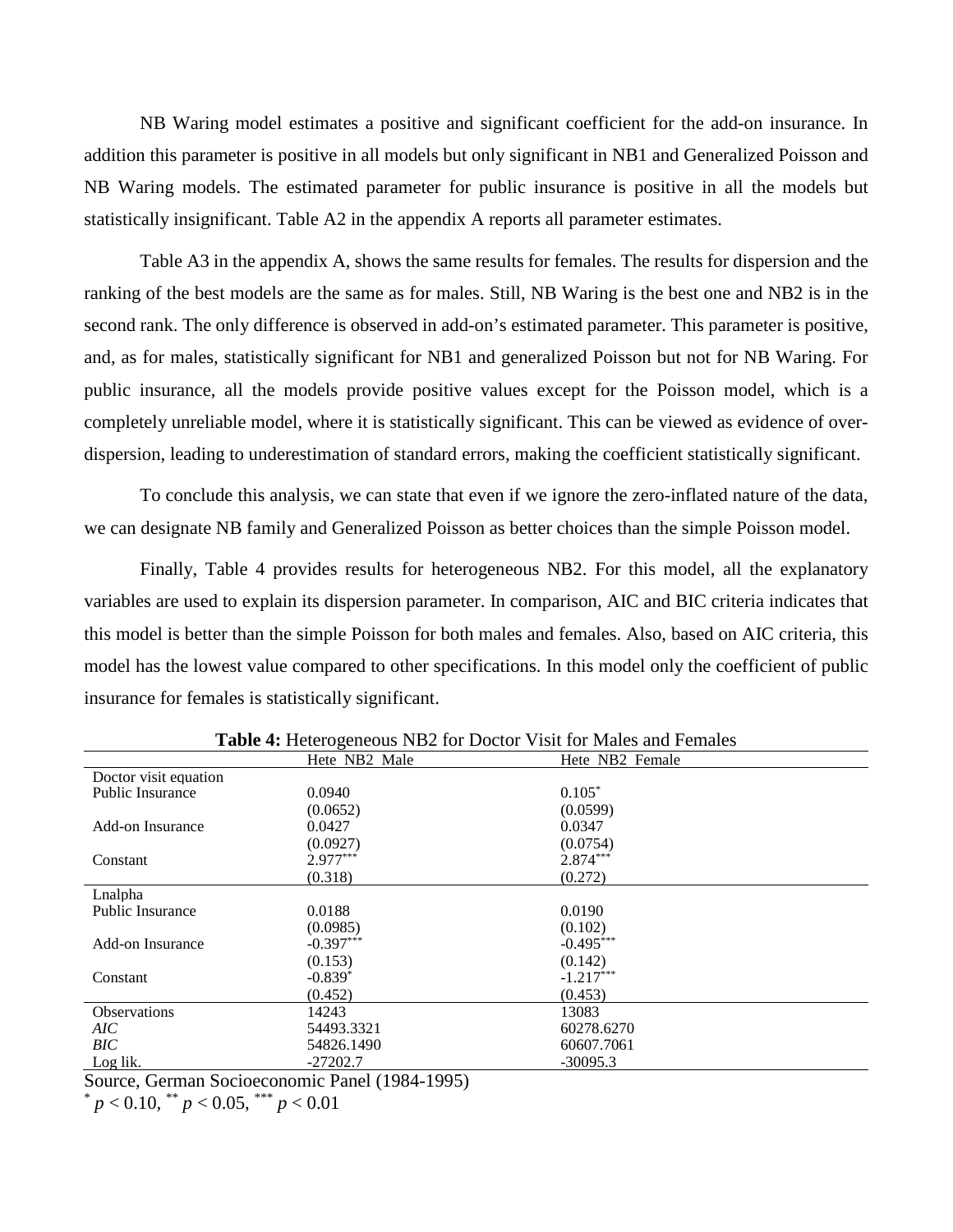## **4.3 Zero-inflated models (Pooled data)**

Following Greene (2008) again, we use pooled data to select the best model among zero-inflated models introduced in Table B2. Since for the zero inflated models it is necessary to specify the inflation function, all the explanatory variables are covariates in this function.

Table 5 provides estimation results related to zero-inflated models for males. Based on the positive and statistically significant values of Vuong statistics (the test for non-nested models), there is a strong evidence to prefer the zero-inflated models to their corresponding standard models. Also, add-on contributes to the over-dispersion in the data as it is significant in the zero-inflated function. The Zero-Inflated Negative Binomial (ZINB) Waring model has the lowest AIC and BIC values followed by ZINB2 ZINB-Famoye and zero-Inflated Poisson (ZIP). The statistically significant estimated parameters related to dispersion in ZINB Waring and ZINB2 indicate that zero-inflated Poisson is not a good choice for these data and its significant coefficient for add-on is not reliable.

| <b>Table 5: Zero-Inflated Models for Males</b> |                        |                       |              |              |  |  |
|------------------------------------------------|------------------------|-----------------------|--------------|--------------|--|--|
|                                                | <b>ZIP</b>             | ZINB <sub>2</sub>     | ZINBFamoye   | ZINBWaring   |  |  |
| Doctor visit equation                          |                        |                       |              |              |  |  |
| <b>Public Insurance</b>                        | $0.0794***$            | $0.0971$ <sup>*</sup> | 0.0899       | 0.0565       |  |  |
|                                                | (0.0247)               | (0.0571)              | (0.0560)     | (0.0623)     |  |  |
| <b>Add-on Insurance</b>                        | $-0.0839$ <sup>*</sup> | $-0.0388$             | $-0.0694$    | $-0.00574$   |  |  |
|                                                | (0.0430)               | (0.0962)              | (0.0933)     | (0.101)      |  |  |
| Constant                                       | $2.502***$             | $2.567***$            | $-5.078$     | $2.598***$   |  |  |
|                                                | (0.108)                | (0.263)               | (154.3)      | (0.291)      |  |  |
| <b>Inflate Equation</b>                        |                        |                       |              |              |  |  |
| <b>Public Insurance</b>                        | $-0.0226$              | 0.0342                | 0.00727      | $-0.00330$   |  |  |
|                                                | (0.0755)               | (0.162)               | (0.124)      | (0.148)      |  |  |
| <b>Add-on Insurance</b>                        | $-0.423***$            | $-0.651$              | $-0.590^*$   | $-0.637*$    |  |  |
|                                                | (0.157)                | (0.446)               | (0.316)      | (0.387)      |  |  |
| Constant                                       | $-3.718***$            | $-6.989***$           | $-5.710***$  | $-4.933***$  |  |  |
|                                                | (0.371)                | (0.935)               | (0.670)      | (0.772)      |  |  |
| Lnalpha                                        |                        | $0.154***$            |              |              |  |  |
|                                                |                        | (0.0303)              |              |              |  |  |
| $L$ nphim $1$                                  |                        |                       | 6.560        |              |  |  |
|                                                |                        |                       | (154.4)      |              |  |  |
| Lntheta                                        |                        |                       | 7.652        |              |  |  |
|                                                |                        |                       | (154.3)      |              |  |  |
| $L$ nrhom $2$                                  |                        |                       |              | $0.866***$   |  |  |
|                                                |                        |                       |              | (0.0550)     |  |  |
| Constant                                       |                        |                       |              | $0.897***$   |  |  |
|                                                |                        |                       |              | (0.103)      |  |  |
| <b>Observations</b>                            | 14243                  | 14243                 | 14243        | 14243        |  |  |
| AIC                                            | 70905.8533             | 54536.9885            | 54383.8199   | 54168.3164   |  |  |
| BIC                                            | 71238.6702             | 54877.3694            | 54731.7649   | 54516.2613   |  |  |
| Log lik.                                       | $-35408.9$             | $-27223.5$            | $-27145.9$   | $-27038.2$   |  |  |
| Vuong statistic                                | 31.546871***           | $11.554577***$        | 14.015931*** | 21.082627*** |  |  |

Standard errors in parentheses

Source, German Socioeconomic Panel (1984-1995)

 $p < 0.10$ , \*\*  $p < 0.05$ , \*\*\*  $p < 0.01$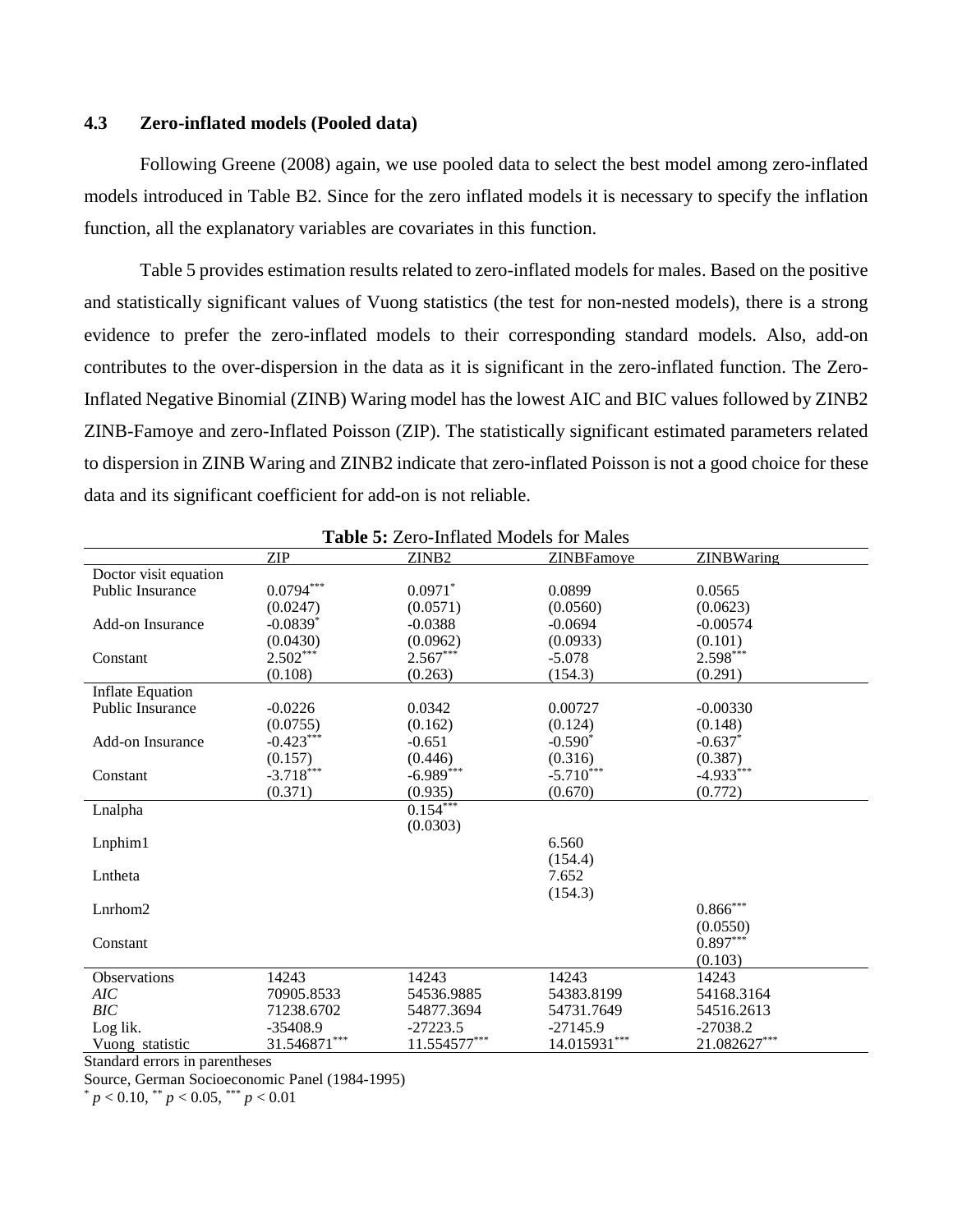The estimated parameters for add-on are negative for all of the models but statistically insignificant except for ZIP. Moreover, the public insurance coefficient is positive and statistically significant ZIP and ZINB2.

Table 6 provides the results of zero-inflated models for females. The results for females are similar to those for males. In the case of females, the coefficient for public insurance is statistically positive for ZINB2 model.

| Table 6: Zero-Inflated Models for Females |             |                       |                  |             |  |
|-------------------------------------------|-------------|-----------------------|------------------|-------------|--|
|                                           | <b>ZIP</b>  | ZINB2                 | <b>ZINBFamoy</b> | ZINBWaring  |  |
| Doctor visit equation                     |             |                       |                  |             |  |
| <b>Public Insurance</b>                   | $0.112***$  | $0.0788*$             | 0.0674           | 0.0595      |  |
|                                           | (0.0217)    | (0.0466)              | (0.0459)         | (0.0495)    |  |
| Add-on Insurance                          | $-0.0652$ * | $-0.0146$             | $-0.0333$        | 0.0649      |  |
|                                           | (0.0337)    | (0.0768)              | (0.0758)         | (0.0753)    |  |
| Constant                                  | $2.307***$  | $2.586***$            | $-5.259$         | $2.663***$  |  |
|                                           | (0.0922)    | (0.222)               | (134.6)          | (0.228)     |  |
| <b>Inflate Equation</b>                   |             |                       |                  |             |  |
| Public Insurance                          | $-0.0857$   | $-0.207$              | $-0.149$         | $-0.122$    |  |
|                                           | (0.0855)    | (0.194)               | (0.145)          | (0.165)     |  |
| Add-on Insurance                          | $-0.427**$  | $-0.913$              | $-0.733$         | $-0.459$    |  |
|                                           | (0.176)     | (0.887)               | (0.476)          | (0.416)     |  |
| Constant                                  | $-4.329***$ | $-8.360***$           | $-6.726***$      | $-5.556***$ |  |
|                                           | (0.417)     | (1.218)               | (0.829)          | (0.883)     |  |
| Lnalpha                                   |             | $-0.0723***$          |                  |             |  |
|                                           |             | (0.0258)              |                  |             |  |
| Lnphim1                                   |             |                       | 6.579            |             |  |
|                                           |             |                       | (134.7)          |             |  |
| Lntheta                                   |             |                       | 7.879            |             |  |
|                                           |             |                       | (134.6)          |             |  |
| Lnrhom2                                   |             |                       |                  | $1.091***$  |  |
|                                           |             |                       |                  | (0.0464)    |  |
| Lnk                                       |             |                       |                  | $1.142***$  |  |
|                                           |             |                       |                  | (0.0868)    |  |
| Observations                              | 13083       | 13083                 | 13083            | 13083       |  |
| AIC                                       | 79784.3595  | 60296.0349            | 60130.3157       | 59863.0979  |  |
| BIC                                       | 80113.4386  | 60632.5930            | 60474.3529       | 60207.1351  |  |
| Log lik.                                  | $-39848.2$  | $-30103.0$            | $-30019.2$       | $-29885.5$  |  |
| Vuong_statistic                           | $31.52***$  | $8.80^{\ast\ast\ast}$ | $12.18***$       | $12.67***$  |  |

Standard errors in parentheses

Source, German Socioeconomic Panel (1984-1995)

 $p < 0.10$ , \*\*  $p < 0.05$ , \*\*\*  $p < 0.01$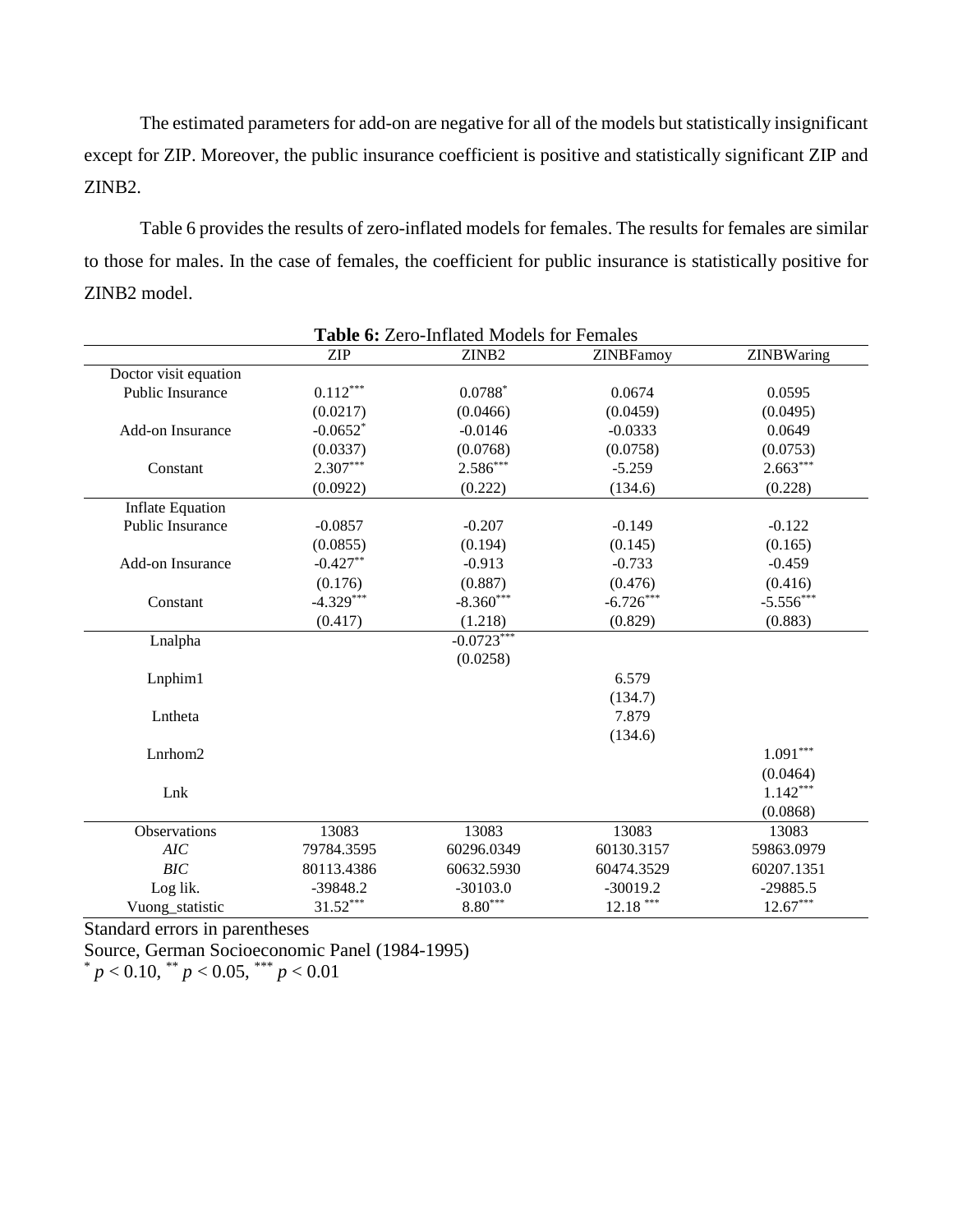### **5. Model Evaluation**

l

#### **5.1. Distribution comparisons**

In this section, we compare the predictions of Poisson, zero-inflated Poisson (ZIP), NB2, and ZINB2 for doctor's visit with the corresponding actual distribution<sup>[6](#page-12-0)</sup>. Figure 1a and Figure 1b compare the predicted frequency of the number of doctor visits by Poisson and ZIP with their actual frequencies. Both figures show that Poisson and zero-inflated Poisson models underestimate the zeros and overestimate the ones. Figure 1c compares the distributions results from the Poisson and zero-inflated Poisson models. We see that zero-inflated Poisson increases the estimated frequency of zeros by almost 40%, which is a substantial improvement in terms of prediction. We observe also some improvements in the reduction of the estimated one and two visits. Regarding four and more visits, both models are nearly the same.

Figures 1c, 1d and 1e compare the results for NB2 and zero-inflated NB2. The improvement in the number of zeros using zero-inflated NB2 is almost 20% compared with the standard NB2. This improvement is less than what we mentioned above comparing Poisson and zero-inflated Poisson. We can justify it since comparing with Poisson model the standard NB2 has more power in accounting for overdispersion, as we discussed before. This can also be seen in Tables A4 to A7 of the appendix A. For example, standard Poisson distribution predicts correctly 838 zeros while standard NB2 predicts correctly 1170 zeros. With zero-inflated Poisson and zero-inflated NB2 these values increase to 1441 and 1446, respectively. In addition, the zero-inflated models provide some improvements on the estimation of other numbers of doctor visits.

<span id="page-12-0"></span><sup>6</sup> Since the predicted values might not be integers, we convert them to the closest integer.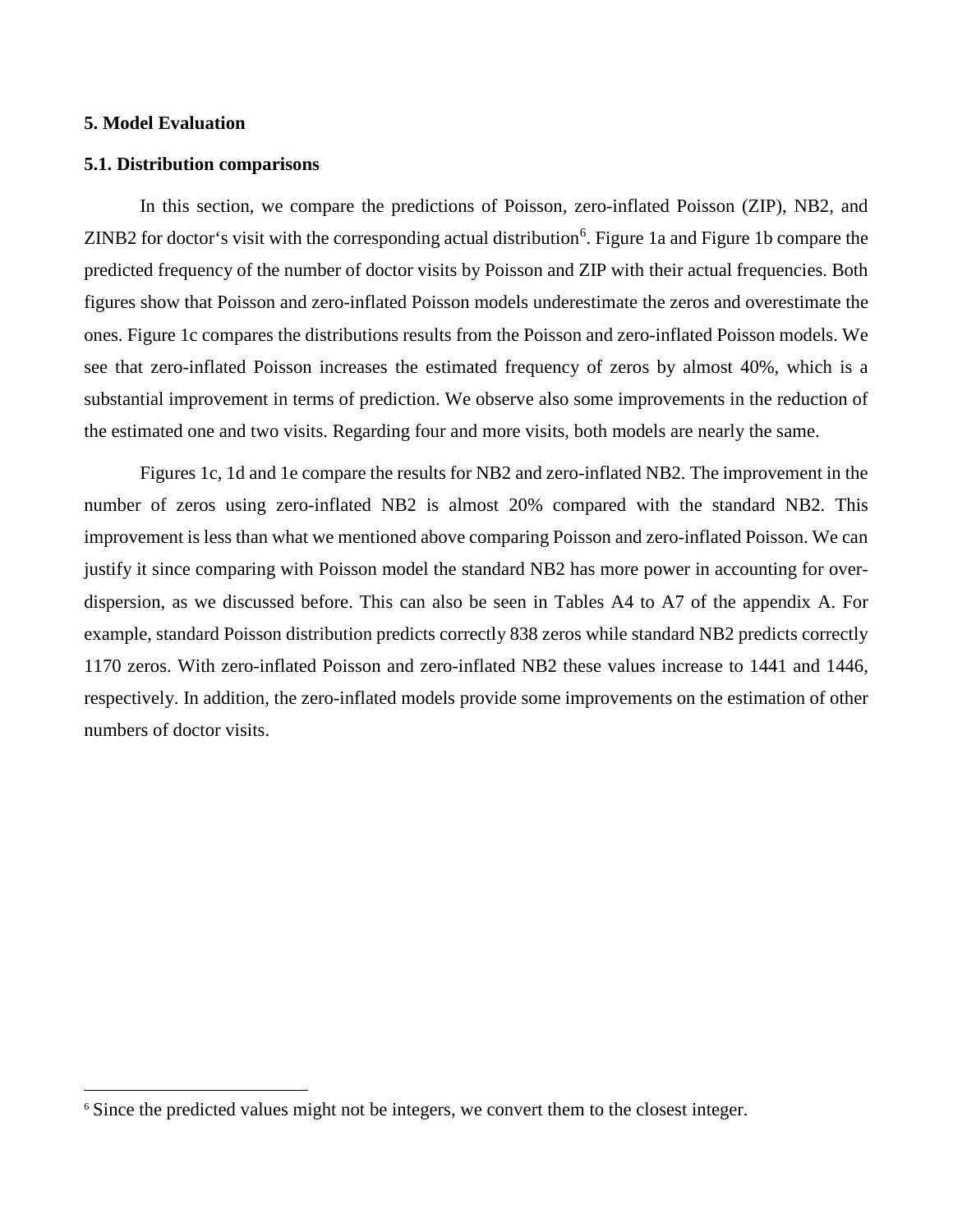

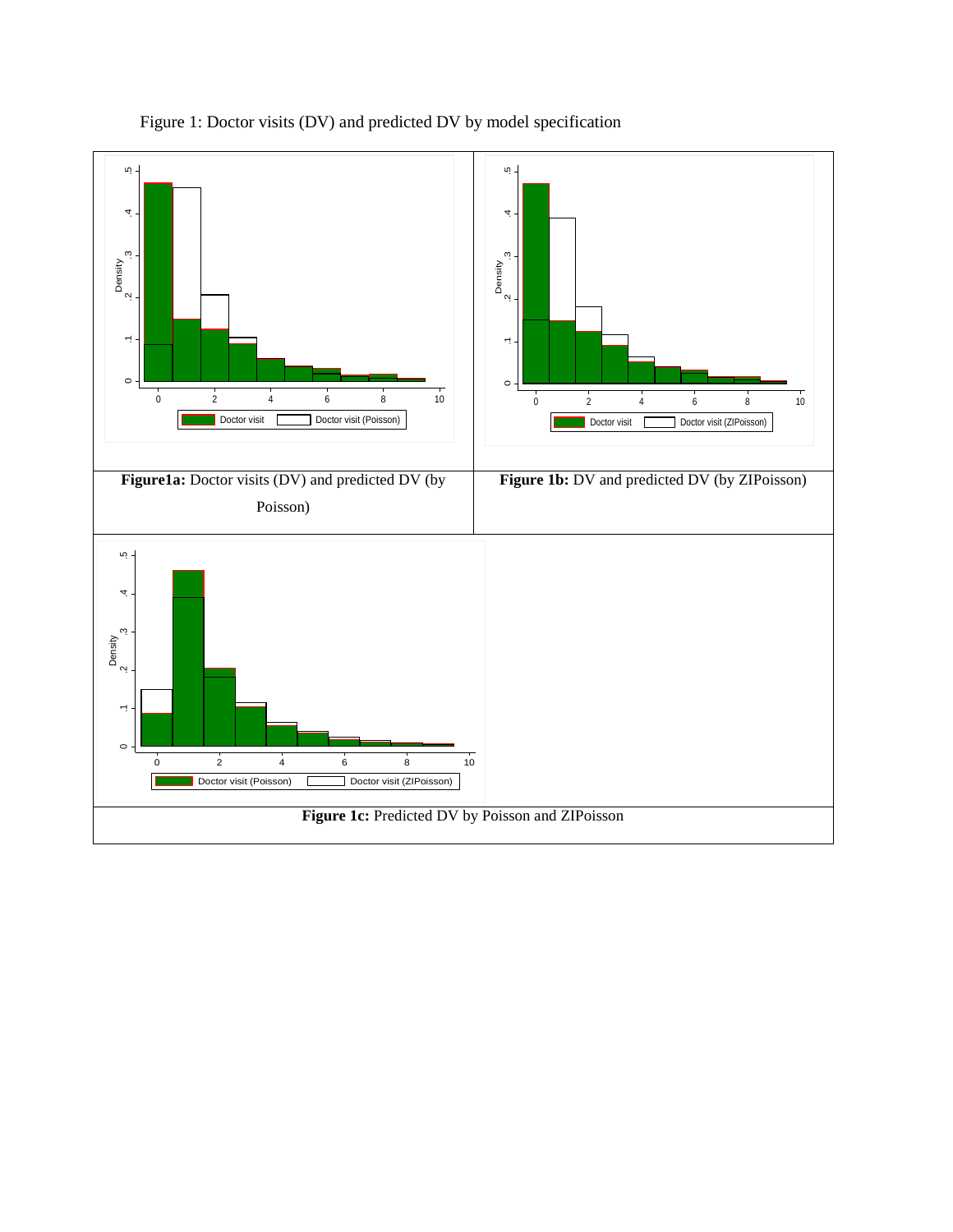

# **5.2 Predicted versus realizations comparisons**

Table 7 compares four models based on the maximum differences and mean absolute differences between predicted and actual counts. The results show that Poisson performs worst at predicting the 0s, and NB2 and ZIP perform worst at predicting the 1s, while ZINB2 is worst at predicting the 2s. However, the maximum difference and mean of absolute differences are much lower for ZINB2 which means this model is the best one in terms of overall prediction. The Pearson statistic equals 193.429 for this model (the lowest of all models), which confirms it is the best model in terms of prediction (see table A8 in the appendix A for more details).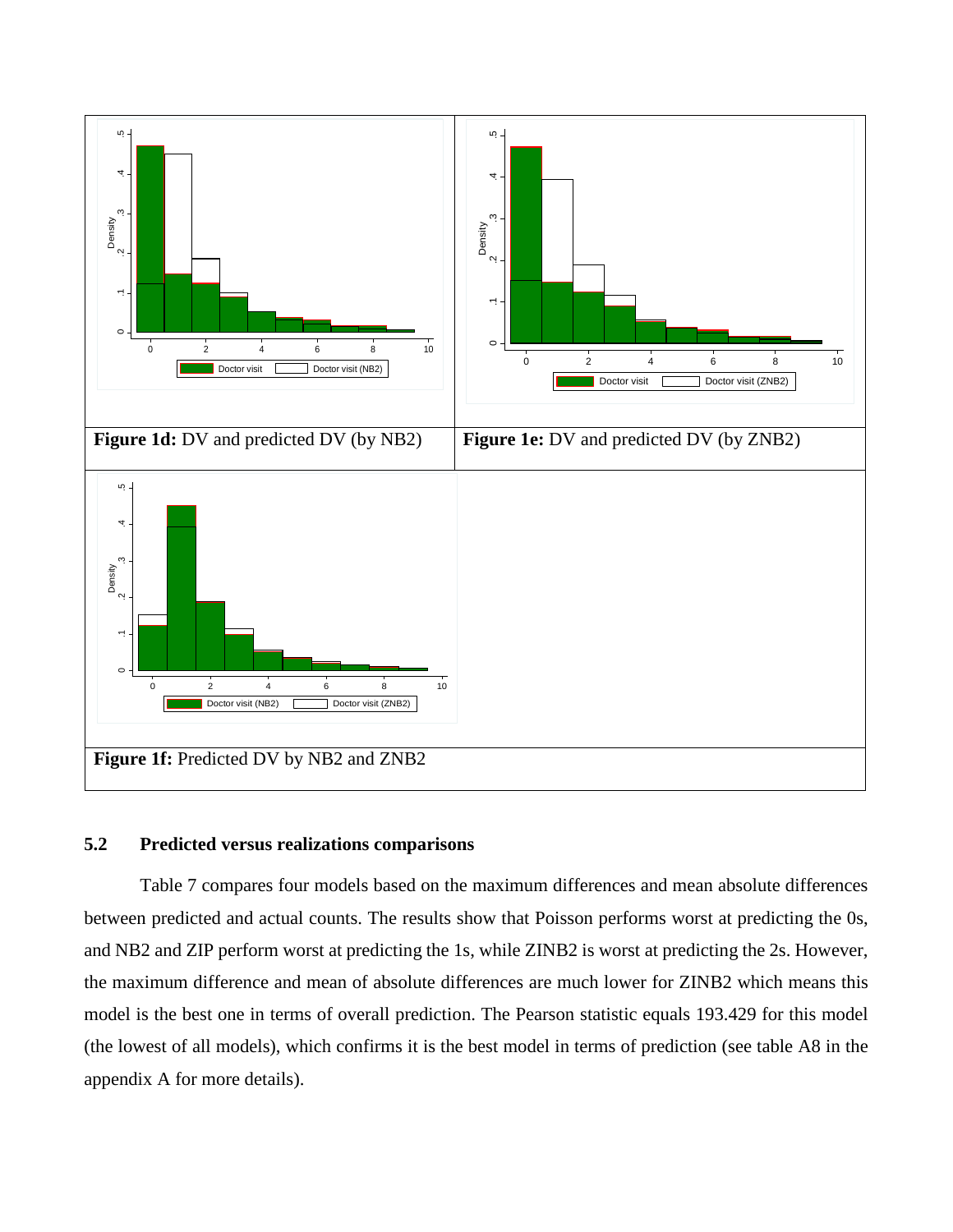| Model             | Maximum    | At Value | Mean  |
|-------------------|------------|----------|-------|
|                   | Difference |          | Diffl |
| Poisson           | 0.273      |          | 0.054 |
| NB <sub>2</sub>   | $-0.042$   |          | 0.009 |
| 7.IP              | 0.082      |          | 0.023 |
| ZINB <sub>2</sub> | 0 017      |          | 0.006 |

**Table 7: Comparing the mean of observed and predicted count**

Figure 2 presents the density comparison between actual and predicted probabilities. Again, we see that ZINB2 is superior to ZIP in predicting actual probabilities. Further, Figure 3 plots the residuals from the tested models. Small residuals indicate a good fit, so the models with lines closest to zero should be considered as the suitable ones. We can see that the residuals line for ZINB2 is very close to zero when compared with the line of residuals for all the other models, confirming the results of all previous findings.

**Figure 2:** Density comparison between actual and predicted probabilities



Actual probabilities versus Zero Inflated Negative Actual probabilities versus Zero Inflated Poisson Binomial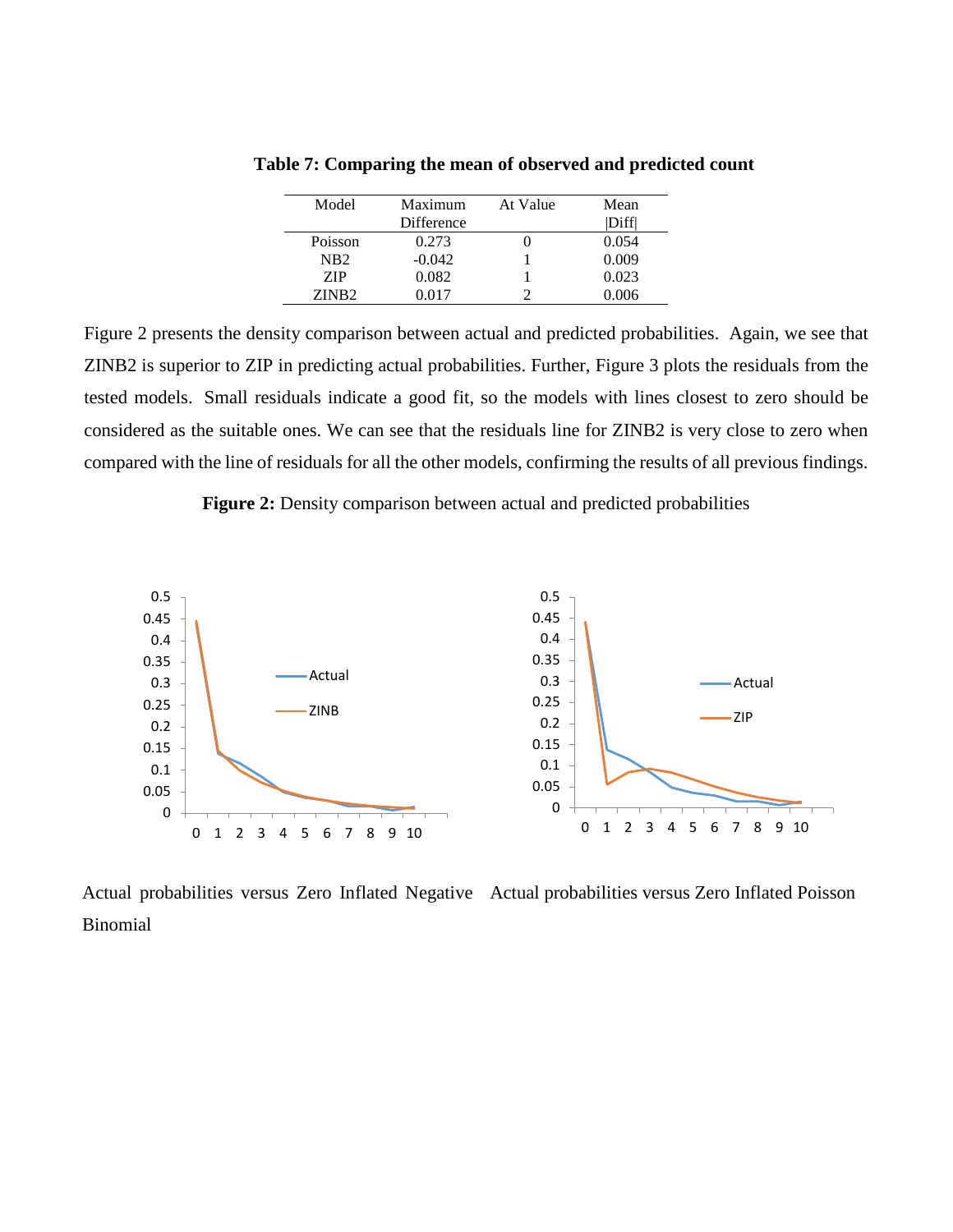# Figure 3: Residual plots of PRM(Poisson Random Effect Model, NBRM (NB Random Effect Model), ZIP(Zero Inflated Poisson Model), ZINB(Zero Inflated NB Model)



|                      | Observed-P<br>0 .05 .1<br>$-0.5$<br>Ņ<br>$\overline{2}$<br>$\Omega$<br>$\mathbf{1}$                                                                                                                                     | 3<br>$\overline{4}$<br>5<br>$6\phantom{a}$<br>Count<br><b>PRM</b><br>$--$ B<br>$- - ZIP$ | $\overline{7}$<br>8<br>$-$ - NBRM<br>ZINB <sub>2</sub> | $\overline{9}$<br>10 |                 |
|----------------------|-------------------------------------------------------------------------------------------------------------------------------------------------------------------------------------------------------------------------|------------------------------------------------------------------------------------------|--------------------------------------------------------|----------------------|-----------------|
| consideration.       | Finally, Table 8 provides tests for choosing the best model in terms of fit statistics such as AIC and BIC<br>as well as Vuong statistic. The results also indicate that ZINB2 is the best model among the models under | <b>Table 8: Tests of fit statistics</b>                                                  |                                                        |                      |                 |
| Poisson              | BIC=85759.8                                                                                                                                                                                                             | AIC=85593.5                                                                              | <b>Prefer</b>                                          | Over                 | <b>Evidence</b> |
| Vs NB <sub>2</sub>   | BIC=55180.8                                                                                                                                                                                                             | Diff=30579.1                                                                             | NB <sub>2</sub>                                        | Poisson              | Very strong     |
|                      | AIC=55006.8                                                                                                                                                                                                             | Diff=30586.6                                                                             | NB <sub>2</sub>                                        | Poisson              |                 |
|                      | LRX2=30588.6                                                                                                                                                                                                            | $Prob=0.000$                                                                             | NB <sub>2</sub>                                        | Poisson              | $P=0.000$       |
| Vs ZIP               | BIC=71238.7                                                                                                                                                                                                             | Diff=14521.2                                                                             | <b>ZIP</b>                                             | Poisson              | Very strong     |
|                      | AIC=70905.8                                                                                                                                                                                                             | Diff=14687.6                                                                             | <b>ZIP</b>                                             | Poisson              |                 |
|                      | Vuong= $31.54$                                                                                                                                                                                                          | $Prob=0.000$                                                                             | <b>ZIP</b>                                             | Poisson              | $P=0.000$       |
| Vs ZINB2             | BIC=54877.4                                                                                                                                                                                                             | Diff=30882.5                                                                             | <b>ZINB</b>                                            | Poisson              | Very strong     |
|                      | AIC=54536.9                                                                                                                                                                                                             | Diff=31056.5                                                                             | <b>ZINB</b>                                            | Poisson              |                 |
| NB2                  | BIC=55180.8                                                                                                                                                                                                             | AIC=55006.8                                                                              | <b>Prefer</b>                                          | Over                 | <b>Evidence</b> |
| Vs ZIP               | BIC=71238.7                                                                                                                                                                                                             | Diff= - 16057.8                                                                          | NB <sub>2</sub>                                        | <b>ZIP</b>           | Very strong     |
|                      | AIC=70905.8                                                                                                                                                                                                             | Diff= - 15898.9                                                                          | NB <sub>2</sub>                                        | <b>ZIP</b>           |                 |
| Vs ZINB2             | BIC=54877.4                                                                                                                                                                                                             | Diff=303.4                                                                               | ZINB <sub>2</sub>                                      | NB <sub>2</sub>      | Very strong     |
|                      | AIC=54536.9                                                                                                                                                                                                             | Diff=469.8                                                                               | ZINB <sub>2</sub>                                      | NB <sub>2</sub>      |                 |
|                      | Vuong= $11.55$                                                                                                                                                                                                          | $Prob=0.000$                                                                             | ZINB <sub>2</sub>                                      | NB <sub>2</sub>      | $P=0.000$       |
| <b>ZIP</b>           | BIC=71238.7                                                                                                                                                                                                             | AIC=70905.8                                                                              | <b>Prefer</b>                                          | Over                 | <b>Evidence</b> |
| Vs ZINB <sub>2</sub> | BIC=54877.4                                                                                                                                                                                                             | Diff=16361.3                                                                             | ZINB2                                                  | <b>ZIP</b>           | Very strong     |
|                      | AIC=54536.9                                                                                                                                                                                                             | Diff=16368.8                                                                             | ZINB <sub>2</sub>                                      | <b>ZIP</b>           |                 |
|                      | LRX2=16370.8                                                                                                                                                                                                            | $Prob=0.000$                                                                             | ZINB <sub>2</sub>                                      | <b>ZIP</b>           | $P=0.000$       |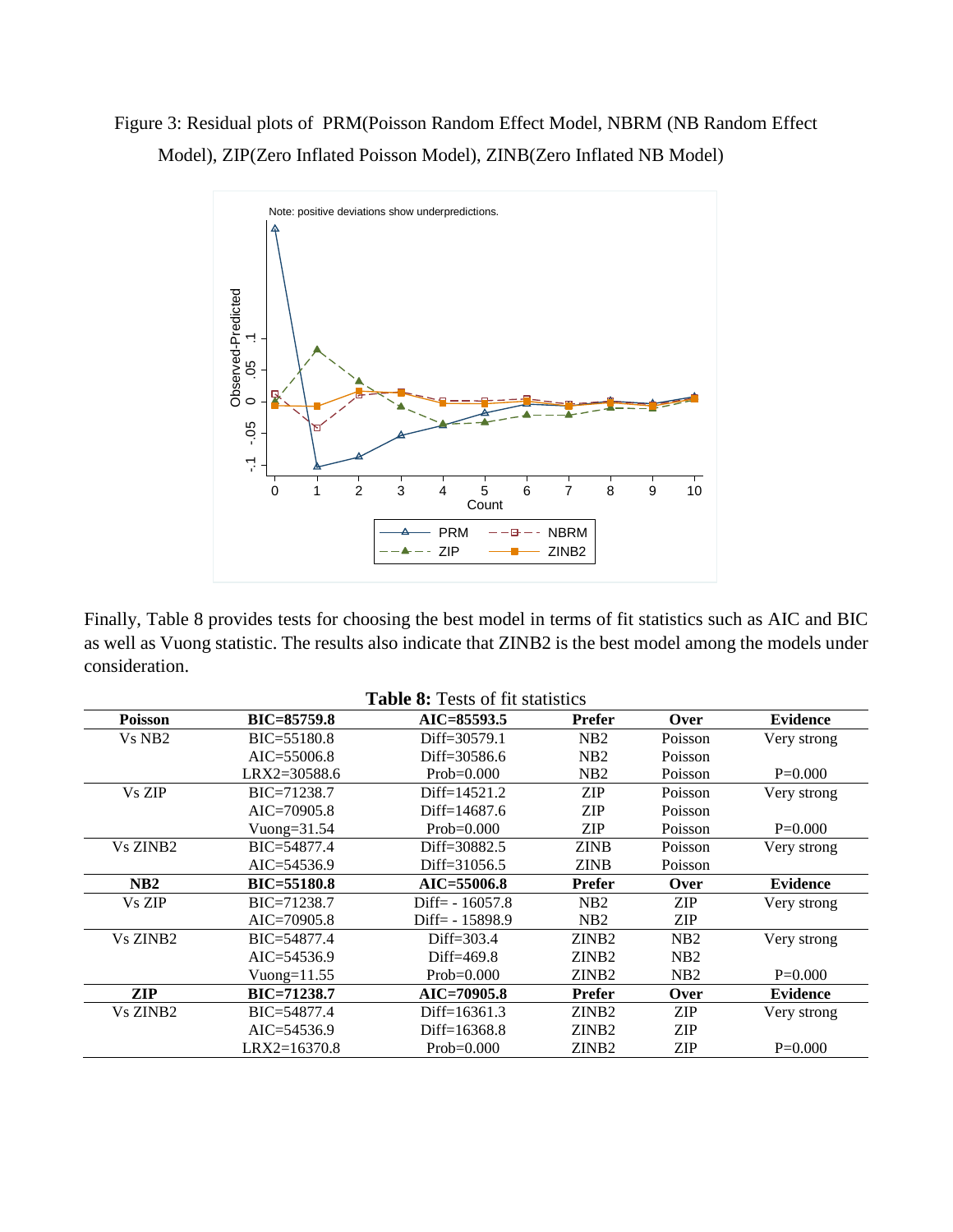### **6. Robustness Checks**

### **6.1 Robustness results on pooled sample**

The results of previous sections show that zero-inflated NB2 could be considered a suitable model in terms of prediction for both female and male subsamples. The model predicts that public insurance has a positive and statistically significant coefficient for both subsamples, which has implications on the income effects of individuals.

Now, we check if we can get the same results as before by pooling males and females data. We add a dummy variable with value of 1 for females and value of 0 for males to the explanatory variables. Consequently, six different models for the whole sample are estimated: Poisson with Gaussian random effect, Poisson with Gamma random effect, NB2, NB Waring, zero-inflated NB2 as well as zero-inflated NB Waring.

Table 9 reports the estimation results for the six models. In all of them the estimated coefficients for females are positive and statistically different from zero which confirms our focusing on two separate samples for males and females in the previous sections. It also means that on average, *ceteris paribus*; females will demand more visits for doctors than males. Between the random effect models, the one with Gamma distribution for the unobserved heterogeneity performs best (both AIC and BIC are predicting the same result). However, all the pooled data models are preferred to random-effect models. Further, the Voung statistic used to compare non-nested models is positive and statistically significant for the zeroinflated models, meaning that zero-inflated models provide better predictions than their standard counterparts. Furthermore, based on AIC and BIC, the zero-inflated Waring model, though less accurate in convergence, is preferred to the zero-inflated NB2. Finally, all the models estimate a positive coefficient for public insurance and are statistically significant except for the Gaussian random effect model. The results confirms the existence of moral hazard.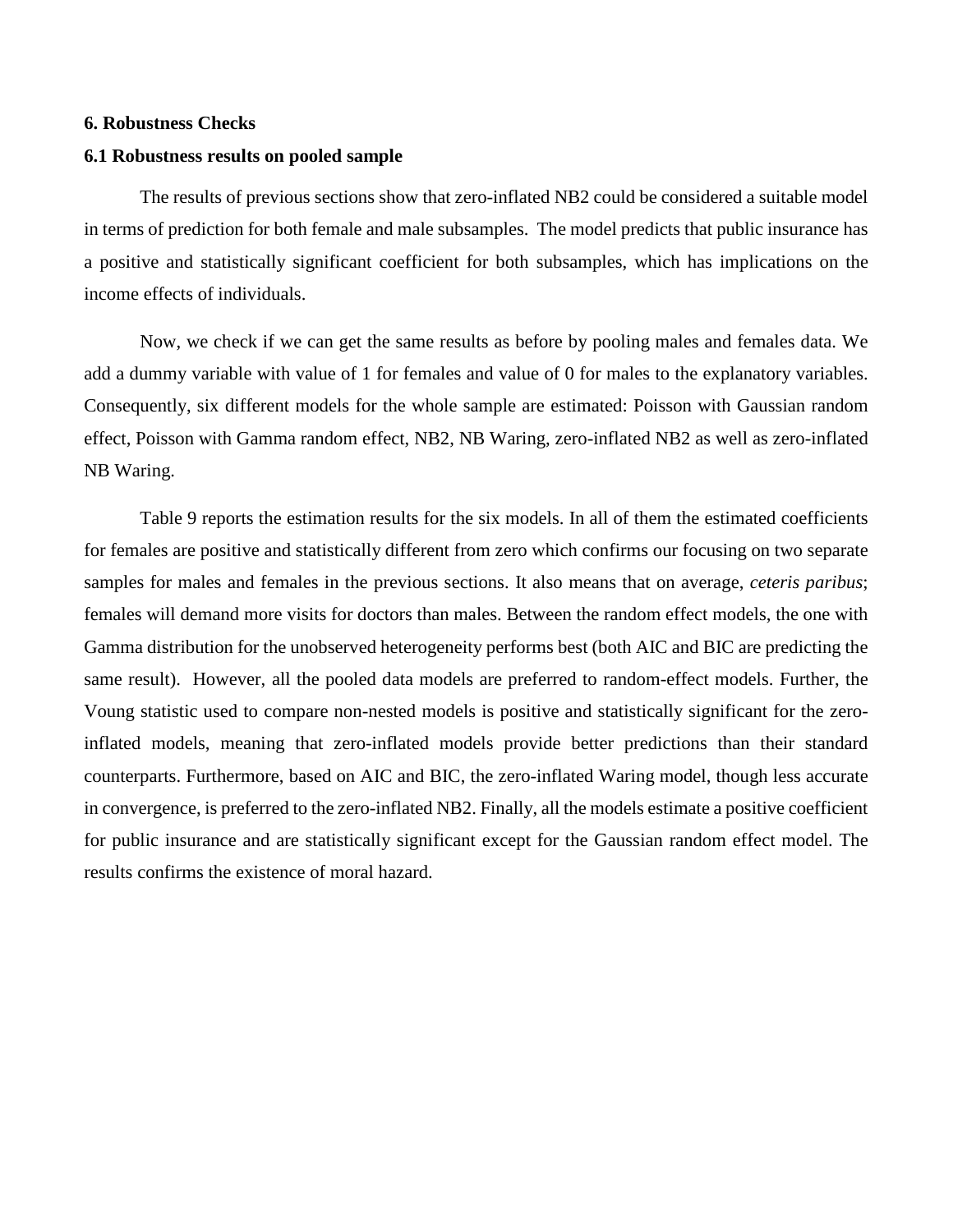|                         | Gaussian RE | Gamma RE    | N <sub>B</sub> 2 | <b>NBW</b>  | ZINB <sub>2</sub> | <b>ZINB</b> |
|-------------------------|-------------|-------------|------------------|-------------|-------------------|-------------|
| Doctor visit equation   |             |             |                  |             |                   |             |
| Female                  | $0.377***$  | $0.304***$  | $0.354***$       | $0.364***$  | $0.183***$        | $0.215***$  |
|                         | (0.0291)    | (0.0244)    | (0.0279)         | (0.0234)    | (0.0194)          | (0.0207)    |
| Public Insurance        | 0.0886      | $0.0896***$ | $0.1000**$       | $0.0746*$   | $0.0930**$        | $0.0654*$   |
|                         | (0.0557)    | (0.0264)    | (0.0458)         | (0.0393)    | (0.0361)          | (0.0389)    |
| Add-on Insurance        | $-0.0299$   | $-0.0327$   | 0.0497           | $0.148***$  | $-0.0193$         | 0.0340      |
|                         | (0.0665)    | (0.0347)    | (0.0613)         | (0.0553)    | (0.0597)          | (0.0606)    |
| Lnsig2u                 | $-0.111***$ |             |                  |             |                   |             |
|                         | (0.0277)    |             |                  |             |                   |             |
| Lnalpha                 |             | $-0.136***$ | $0.370***$       |             | 0.0243            |             |
|                         |             | (0.0205)    | (0.0189)         |             | (0.0195)          |             |
| $L$ nrhom $2$           |             |             |                  | $0.842***$  |                   | $0.984***$  |
|                         |             |             |                  | (0.0652)    |                   | (0.0349)    |
| Lnk                     |             |             |                  | $2.280***$  |                   | $1.043***$  |
|                         |             |             |                  | (0.0923)    |                   | (0.0665)    |
| Inflate equation        |             |             |                  |             |                   |             |
| Female                  |             |             |                  |             | $-1.216***$       | $-0.830***$ |
| <b>Public Insurance</b> |             |             |                  |             | $-0.0469$         | $-0.0477$   |
|                         |             |             |                  |             | (0.120)           | (0.107)     |
| Add-on Insurance        |             |             |                  |             | $-0.682**$        | $-0.562**$  |
|                         |             |             |                  |             | (0.341)           | (0.269)     |
| Observations            | 27326       | 27326       | 27326            | 27326       | 27326             | 27326       |
| AIC                     | 136878.2159 | 136666.2365 | 115861.5909      | 114914.2459 | 114881.7180       | 114051.5364 |
| <b>BIC</b>              | 137075.3902 | 136863.4108 | 116058.7651      | 115119.6357 | 115267.8509       | 114445.8849 |
| Log lik.                | $-68415.1$  | $-68309.1$  | $-57906.8$       | $-57432.1$  | -57393.9          | $-56977.8$  |
| Vuong statistic         |             |             |                  |             | 15.94***          | 39.64***    |

**Table 9:** Full sample results

Standard errors in parentheses

Source, German Socioeconomic Panel (1984-1995)

 $p < 0.10$ ,  $\binom{**}{p} < 0.05$ ,  $\binom{***}{p} < 0.01$ 

# **6.2 Accounting for correlation between doctor visits and hospital visits using the Bivariate Negative Binomial Model**[7](#page-18-0)

We also jointly estimate both doctor visits and hospital visits using a bivariate NB model to account for potential correlation between the two events. As Riphahn et al (2003) explain, doctor visits and hospital visits are positively correlated. However, this correlation should be identified and tested.

In the males sample we find a correlation between doctor visits and hospital visits of 0.1477. Using only non-zero values, this correlation reduces to 0.1138. Cameron and Trividi (2013) show how to construct a statistic for testing the independency between two counts specific regressions (for doctor visits and hospital visits). The calculated test statistic for our sample are 9.47, 1.05, 0.05, 0.94, respectively for  $(j, k) = (1, 1), (1, 2), (2, 1), (2, 2)$ . Only the first value is statistically different from zero (with p-vale equal to 0.002). This shows that independency can

<span id="page-18-0"></span>l 7 Codes for Bivariate NB2 model are found in Cameron, C., and Trividi, P. (2013) ( see page 336)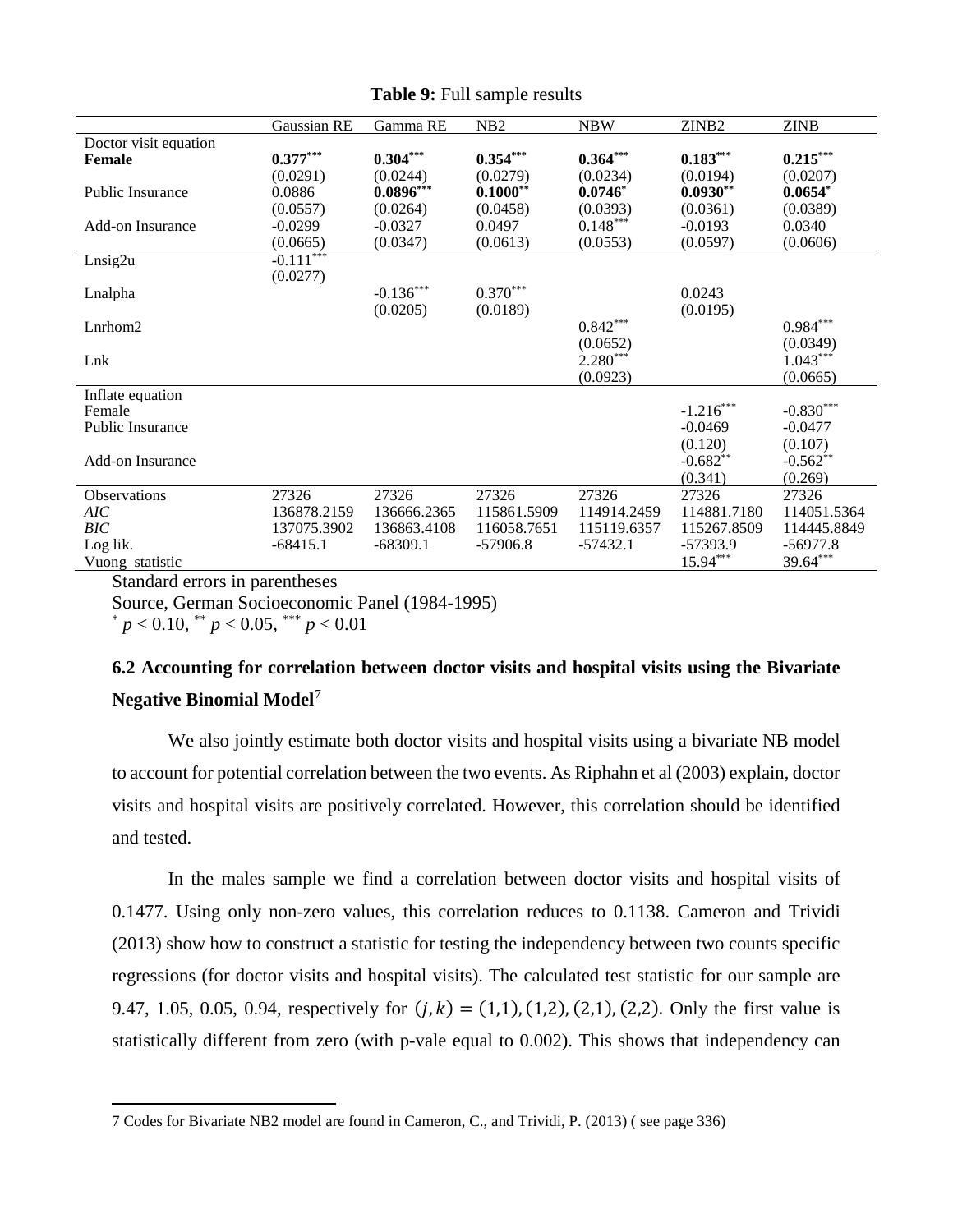only be rejected for the first statistics suggesting some evidence of weak dependency between the two count variables. This is in contrast to what Riphahn et al (2003) expected. Motivated by the first test value, however, a bivariate NB2 model is estimated for males using pooled panel data (see Table 10). Here the parameter  $\alpha$  can capture both overdispersion as well as correlation between unobserved heterogeneity[8](#page-19-0).

For females, the correlation between doctor visits and hospital visits for all data realizations (including the zeros) is 0.125 and when we look at only the positive values we get a correlation of 0.079. The independency test statistic for females are 38.56, 0.087, 4.81, 0.225 corresponding to  $(j, k) = (1, 1), (1, 2), (2, 1), (2, 2)$ , respectively. Based on the results, the first and second values of the test statistic are significant at 0.05 level. Motivated by the first two test values, a bivariate NB2 is estimated for female. The results are presented in Table 10.

We see that the  $\alpha$  parameters are significant in both male and female bivariate models. This result might confirm the previous results that NB2 based models are a better distribution for explaining real data, rather than Poisson distribution. Here we find that the estimated public insurance parameters for doctor visits are positive and statistically significant for both males and females while for hospital visits are negative and insignificant. Although estimated add-on parameters are positive for all males and females in two equations, they are statistically insignificant.

|                     | Males        |                | Females      |                |
|---------------------|--------------|----------------|--------------|----------------|
|                     | Doctor visit | Hospital visit | Doctor visit | Hospital visit |
| Public Insurance    | $0.0958^*$   | $-0.173$       | $0.105*$     | $-0.144$       |
|                     | (0.0551)     | (0.235)        | (0.0545)     | (0.312)        |
| Add-on Insurance    | 0.0605       | 0.550          | 0.0311       | 0.0501         |
|                     | (0.0863)     | (0.351)        | (0.0648)     | (0.164)        |
| Alpha               | $1.698***$   |                | $1.169***$   |                |
|                     | (0.0367)     |                | (0.0242)     |                |
| <b>Observations</b> | 14243        |                | 13083        |                |
| Log Like            | $-33090.1$   |                | $-36174.5$   |                |

**Table 10:** Bivariate Negative Binomial 2 for Doctor Visits and Hospital Visits

Standard errors in parentheses

#### **7. Conclusion**

l

The high share of zeros for a dependent variable in a count data regression model can severely increase the over-dispersion issue and lead to unreliable estimators. We show that the German

<span id="page-19-0"></span><sup>&</sup>lt;sup>8</sup> For the estimating Bivariate NB2 by ML, initial values we find by estimating non-linear seemingly unrelated regression (NLSUR) and assuming initial value for  $\alpha$  equal to 2. For first stage, correlation between doctor visits and hospital visits for males and females are estimated as 0.125 and 0.078, respectively.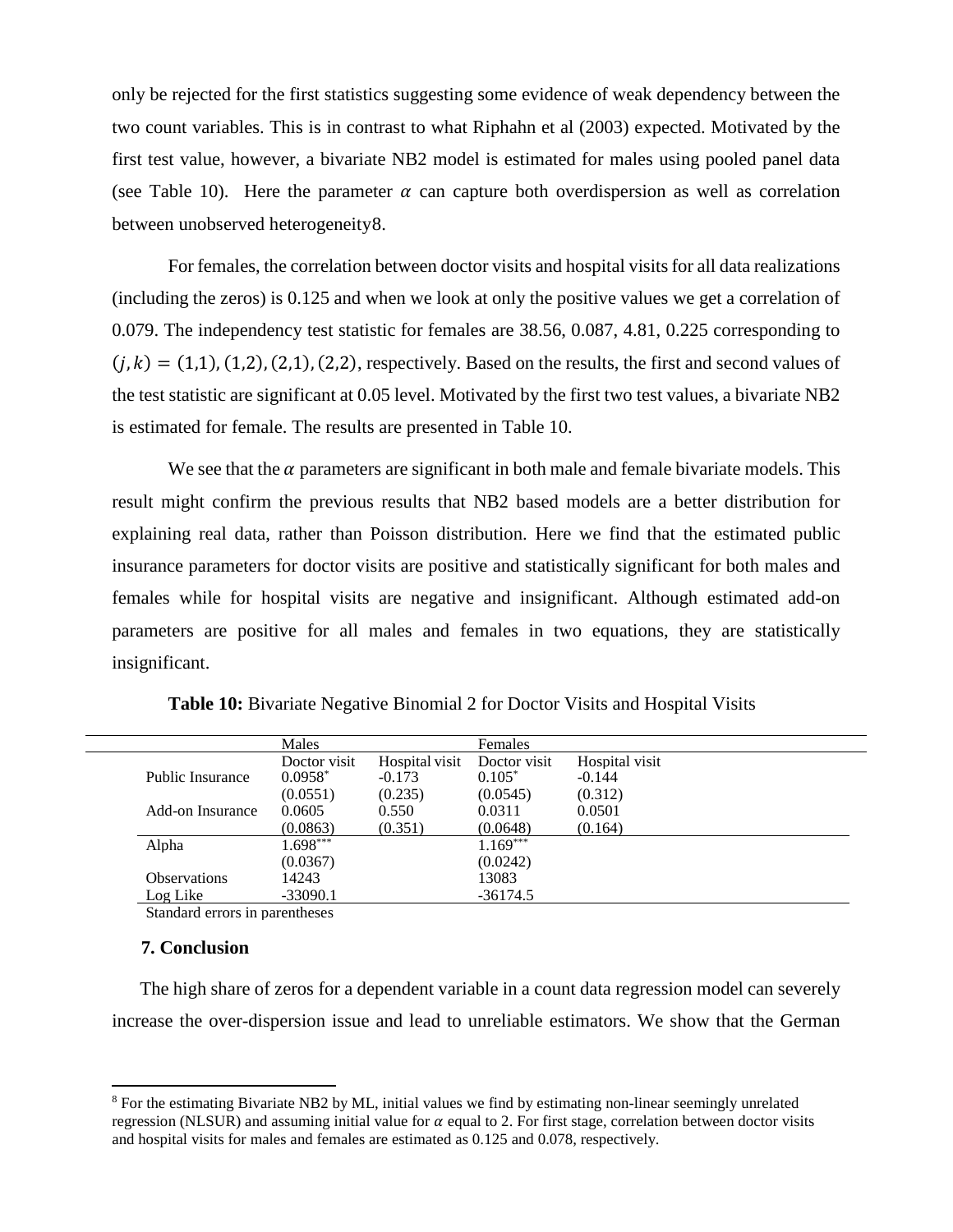Socioeconomic Panel (1984-1995) used by Riphahn et al (2003) for the demand of doctor visits suffers severely from over-dispersion issue and their estimation based on standard distributions might not be reliable. Results based on standard distributions are close to Riphahn et al (2003) and, overall, there is not enough evidence for moral hazard and adverse selection except for Waring NB2, which presents a positive effect from adverse selection on the number of doctor visits. However, this result might also not be reliable due to the over-dispersion that resulted in the high share of zeros in the data. Overall we show that within the class of random effect models, the model with a Gamma distribution for unobserved heterogeneity is more suitable than the one assuming Gaussian distribution for unobserved heterogeneity.

Vuong test (1989) rejects the standard distributions in the favour of their corresponding zeroinflated distributions. This means that over-dispersion due to the high share of zeros in the data cannot be explained by any complex and/or flexible mixture of Poisson distributions such as Negative Binomial 2, Generalized Poisson, Negative Binomial Famoy, Generalized Negative Binomial Waring models. All of these are inferior to the zero-inflated distributions models. Between zero-inflated distributions, ZINB Waring model has the lowest AIC and BIC values followed by ZINB2 Famoye and ZINB2. However, when ranking the predicted probabilities, ZINB2 model produces the closest probabilities to the actual probabilities. A pooled (malefemale) sample estimation provides the same results as those obtained from subsample estimations.

In contrast to Riphahn et al (2003), most of the zero-inflated distribution models predict a negative but insignificant coefficient for add-on insurance for both male and female subsamples. This results indicate a weak sign of adverse selection. We find a positive coefficient for public insurance in all the estimated models, but only statistically significant for ZINB2, the best model, for both genders. This result confirms the existence of moral hazard in the insurance market.

Although we show that the correlation between the demand for doctor and hospital is weak in the data, our bivariate NB model finds a positive and significant coefficient for public insurance and a positive and significant for add-on insurance for doctor's visit. This is also in contrast with the results by Riphahn et al (2003), who do not find any significant coefficient for the public insurance for doctor's visit in their bivariate model. Overall, our results find a strong evidence for moral hazard for visiting more doctors. The results provide significant evidence of how considering the over-dispersion nature of the data in the estimation process can provide more precise estimations and reveal a better understanding about health demand components.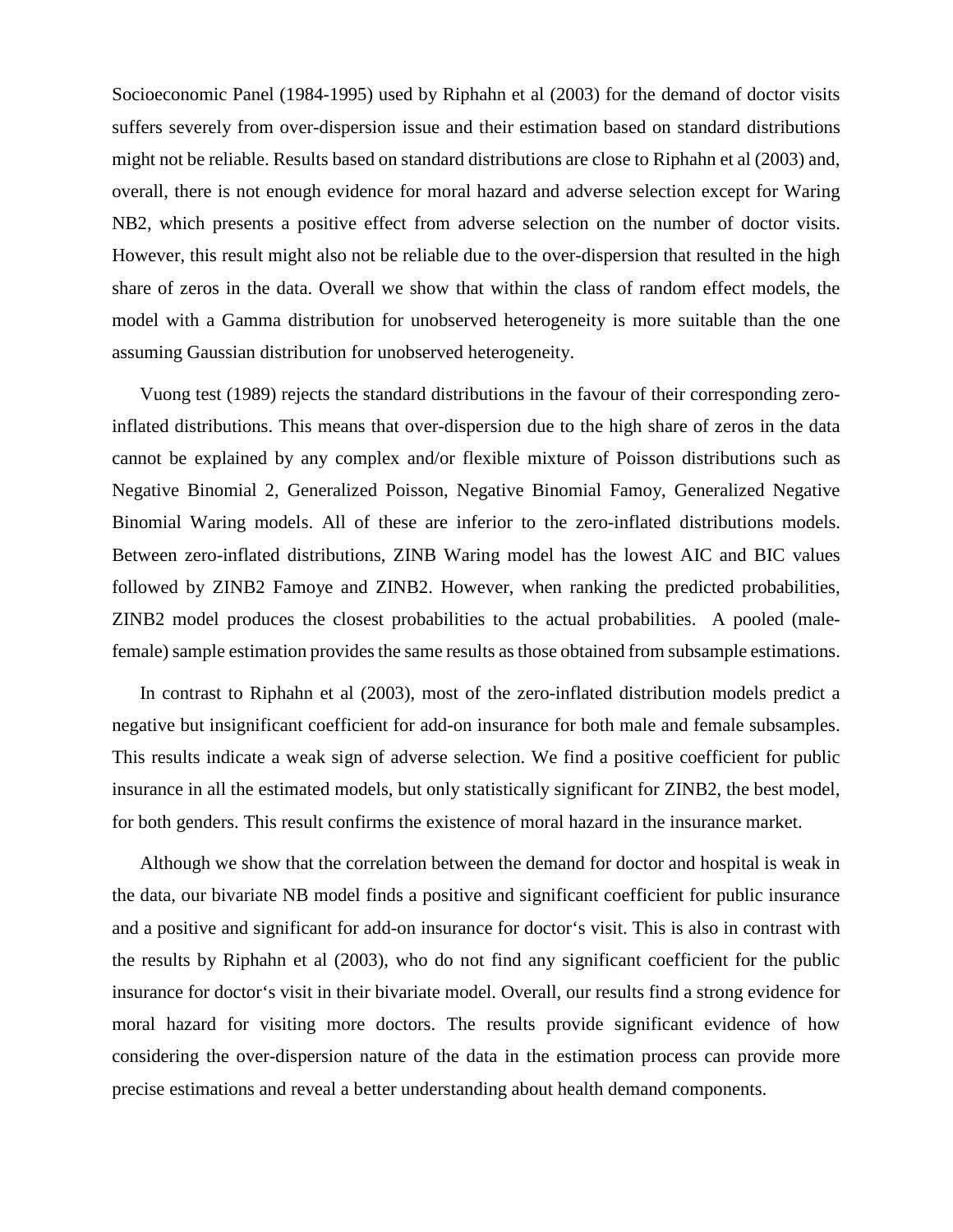### **Reference**

Ainsworth, 2007. Zero-inflated Spatial Models: web supplement. Lecture note. http://people.math.sfu.ca/~lmainswo/.

Amponsah, S., 2013. Adverse selection, moral hazard, and income effect in health insurance: the case of Ghana*.* Bulletin of Political Economy, Tokyo International University, 14, p.35.

Angers, J. and Biswas, A. 2003, 'A Bayesian analysis of zero-inflated generalized Poisson model'. Computational Statistics and Data Analysis, 42, 37-46.

Asante, F. and Aikins, M., 2008. Does the NHIS cover the poor. Ghana: Danida Health Sector Support Office.

Bago d'Uva, T., Jones, A., 2009, Health care utilization in Europe: new evidence from the ECHP, Journal of Health Economics, 28, 265-279.

Bajari, P., Hong, H. and Khwaja, A., 2011. A semiparametric analysis of adverse selection and moral hazard in health insurance contracts. Working Paper.

Bajari, P., Dalton, C., Hong, H. and Khwaja, A., 2014. Moral hazard, adverse selection, and health expenditures: A semiparametric analysis. The RAND Journal of Economics, *45*(4), pp.747-763.

Bundorf, M.K., Herring, B. and Pauly, M., 2005. Health risk, income, and employment-based health insurance (No. w11677). National Bureau of Economic Research.

Cameron, C., Trivedi, T., 2013, Regression analysis of count data, Cambridge University Press.

Cardon, J.H., Handel, I., 2001. Asymmetric Information in Health Insurance: Evidence from the National Medical Expenditure Survey. The RAND Journal of Economics 32 (3), 408-427.

Carrol, R.j., Ruppert, D., Stefanski, L.A., and Crainiceanu (2006), "Measurement error in nonlinear models: A modern perspective, edition 2, London, Chapman and Hall/CRC.

Chen, X., Hong, H., and Nekipelov, D., (2011), "Nonlinear models of measurement error," Journal of Economics Literature, 49(4), 901-937.

Buonaccorsi, J.P, (2010), "Measurement Error: Models, methods, and applications, Boca Raton, FL, Chapman and Hall/ CRC.

Cohen, A.C. (1960), "Estimation in a truncated Poisson distribution when zeros and ones are missing," Journal of the American Statistical Association, 55, 342-348.

Famoye, F. 1995, Generalized binomial regression model. Biometrical Journal 37:581-594.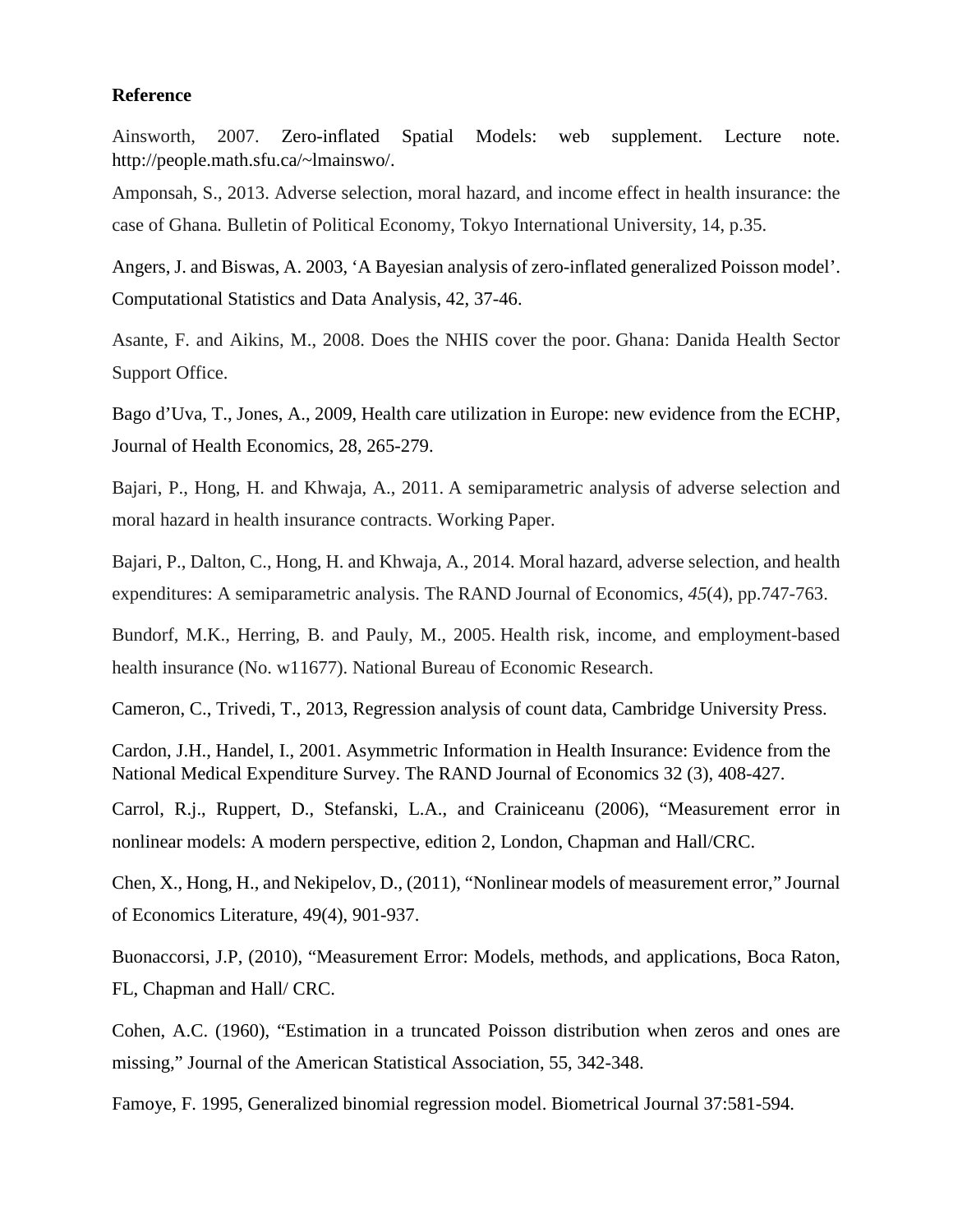Famoye, F. and Singh, K.P. (2006), 'Zero-inflated generalized Poisson regression model with an application to domestic violence data'. Journal of Data Science, 4, 117-130.

Greene, William H. (1994). ["Some Accounting for Excess Zeros and Sample Selection in Poisson](http://papers.ssrn.com/sol3/papers.cfm?abstract_id=1293115)  [and Negative Binomial Regression Models".](http://papers.ssrn.com/sol3/papers.cfm?abstract_id=1293115) Working Paper EC-94-10: Department of Economics, New York University.

Greene, W., 2008, Functional forms for the negative binomial model for count data, Economic letters, [Volume 99, Issue 3,](http://www.sciencedirect.com/science/journal/01651765/99/3) June 2008, P. 585–590.

Gupta, P.L., Gupta, R.C. and Tripathi, R.C. (1996), 'Analysis of zero-adjusted count data'. Computational Statistics and Data Analysis, 23, 207-218.

Harris, T., Hilb, J., Hardin, J., 2014, Modeling count data with generalized distributions, The Stata Journal, 14, No.3, 562-579

Hilb, J., 2011, Negative Binomial Regression, Second Edition, Cambridge University Press.

Joe, H., Zhu, R., 2005, Generalized Poisson Distribution: the Property of Mixture of Poisson and Comparison with Negative Binomial Distribution, [Biometrical Journal,](http://onlinelibrary.wiley.com/journal/10.1002/(ISSN)1521-4036) Vol 74, Issue 2, p. 219- 229.

Johnson N.L., Kemp, A.W., Kotz, S., (2005), Univariate discrete distributions, edition3, New York, John Wiley.

Keane, M. and Stavrunova, O., 2016. Adverse selection, moral hazard and the demand for Medigap insurance. Journal of Econometrics, 190(1), pp.62-78.

Kirigia, J.M., Sambo, L.G., Nganda, B., Mwabu, G.M., Chatora, R. and Mwase, T., 2005. Determinants of health insurance ownership among South African women. *BMC health services research*, *5*(1), p.1.

Kuhnert, P.M., Martin, T.G., Mengersen, K. and Possingham, H.P., 2005, 'Assessing the impacts of grazing levels on bird density in woodland habitat: a Bayesian approach using expert opinion'. Environmetrics, 16, 717-747.

Li, T., Trivedi, P.K., and Guo, J., (2003), "Modeling response bias in count: A structural approach with an application to the national crime victimization survey data," Sociological Methods and Research, 31, 415-545.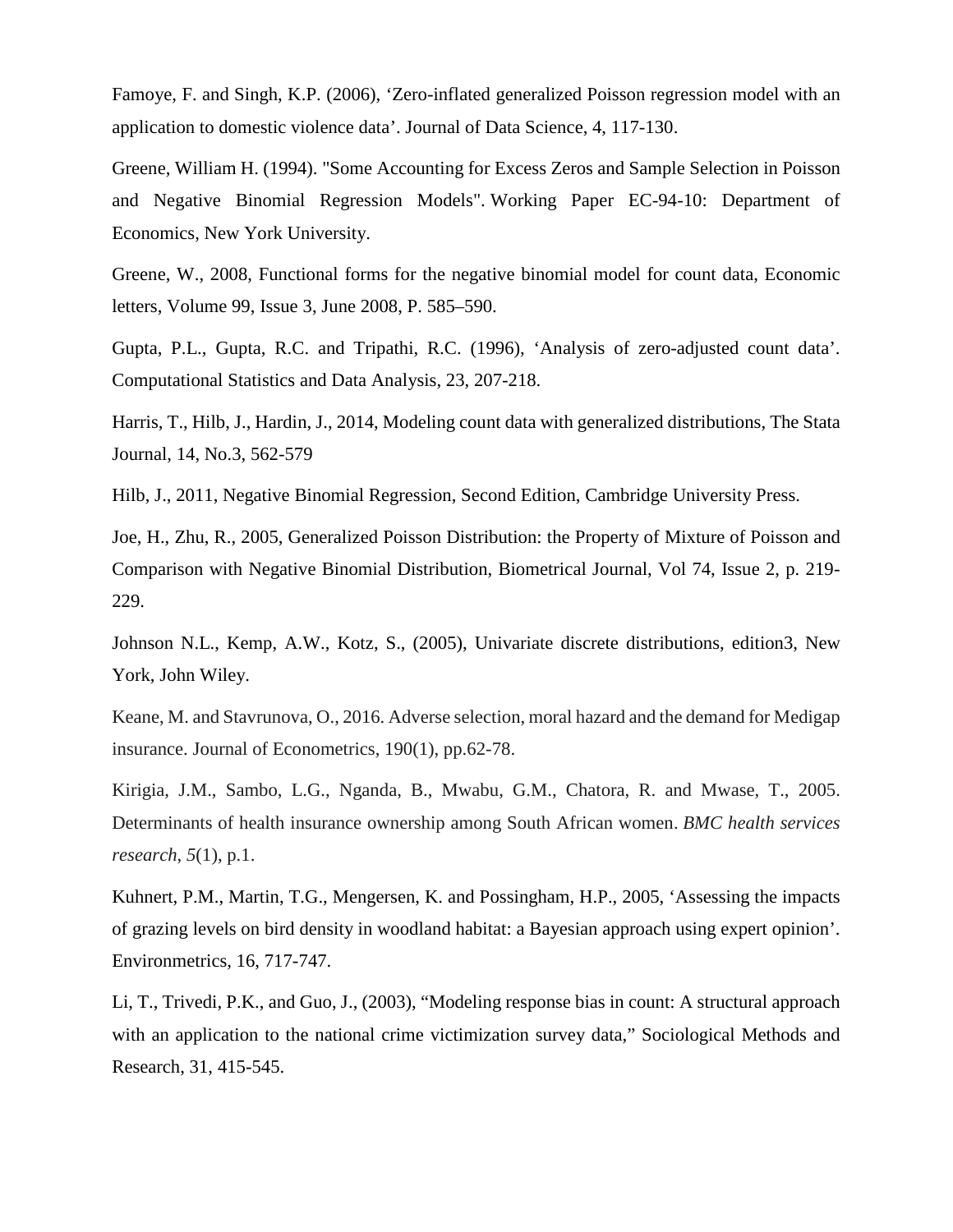Martin, T.G., Wintle, B.A., Rhodes, J.R., Kuhnert, P.M., Field, S.A., Low-Choy, S.J., Tyre, A.J. and Possingham, H.P. (2005), 'Zero tolerance ecology: improving ecological inference by modelling the source of zero observations'. Ecology Letters, 8, 1235-1246.

Marvasti, A., 2014, An estimation of the demand and supply for physician services using a panel data, Economic Modelling, Volume 43, December 2014, Pages 279-286.

Melkersson, M., and Rooth, D., (2000), "Modeling female fertility using inflated count data models," Journal of Population Economics, 13, 189-203.

Neal, S., and Gaher, R. (2006), 'Risk for marijuana-related problems among college students: an application of zero-inflated negative binomial regression'. American Journal of Drug and Alcohol Abuse, 32, 41-53.

Pauly, Mark V. (1968),"The Economics of Moral Hazard."American Economic Review, Vol. 58(3): 531–537.

Powell, D., 2014. Estimation of quantile treatment effects in the presence of covariates. Unpublished manuscript.

Powell, D. and Goldman, D., 2016. Disentangling Moral Hazard and Adverse Selection in Private Health Insurance (No. w21858). National Bureau of Economic Research

Rothschild, Michael, and Joseph E. Stiglitz. (1976),"Equilibrium in Competitive Insurance Markets: An Essay on the Economics of Imperfect Information."Quarterly Journal of Economics, Vol. 90(4): 629–649.

Riphahn, T., Wambach, A., Million A., (2003), Incentive effects in the demand for health care: a behavioral panel count data estimation, Journal of Applied Economics, No. 18, 387-405.

Ridout, M., and Demetrio, C., and Hinde, J. (1998), 'Models for count data with many zeros'. International Biometric Conference. Cape Town, 1998.

Vuong, Quang. 1989. Likelihood ratio tests for model selection and non-nested hypotheses. Econometrica 57:307–33.

Wolfe, J.R. and Goddeeris, J.H., 1991. Adverse selection, moral hazard, and wealth effects in the Medigap insurance market. Journal of Health Economics, *10*(4), pp.433-459.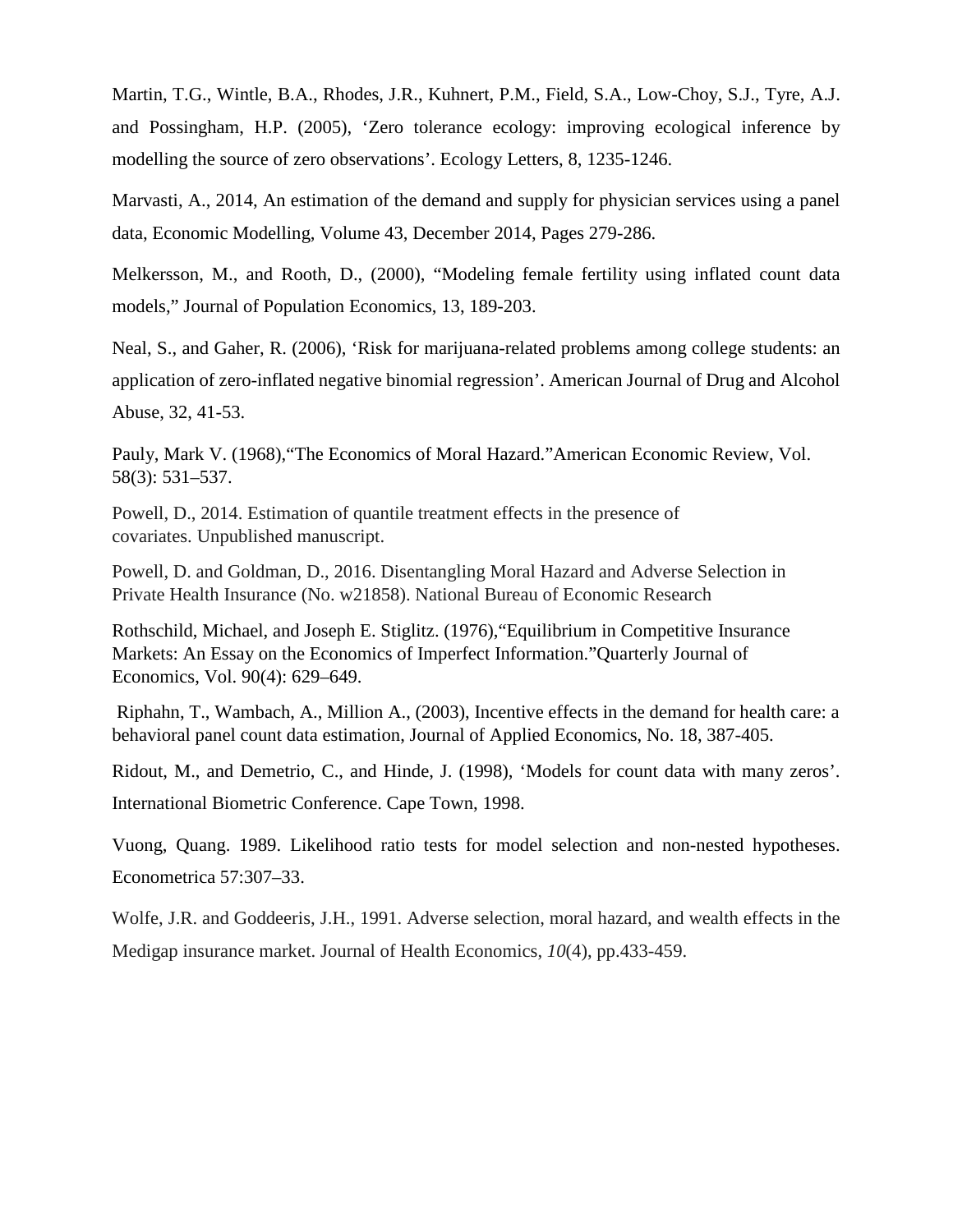| Variables               | Description                     | Males <sup>a</sup> |         | Females <sup>a</sup> |         |
|-------------------------|---------------------------------|--------------------|---------|----------------------|---------|
| Docvis                  | Number of doctor visits in      | 2.626              | (5.21)  | 3.791                | (6.11)  |
| Hos                     | Number of hospital visit        | 0.128              | (0.93)  | 0.150                | (0.83)  |
| Age                     | Age                             | 42.653             | (11.27) | 44.467               | (11.32) |
| Hsat                    | Health satisfaction code 0      | 6.924              | (2.25)  | 6.634                | (2.33)  |
| Handdum                 | Person is handicapped $(0/1)$   | 0.227              | (0.42)  | 0.200                | (0.40)  |
| Handper                 | Percentage<br>degree<br>of      | 8.134              | (20.33) | 5.791                | (17.96) |
| <b>Married</b>          | Person is married $(0/1)$       | 0.765              | (0.42)  | 0.752                | (0.43)  |
| Educ                    | Years of schooling              | 11.729             | (2.44)  | 10.876               | (2.11)  |
| Hhninc                  | Monthly household<br>net        | 3.591              | (1.74)  | 3.445                | (1.80)  |
| <b>Hhkids</b>           | Children below age 16 in        | 0.413              | (0.49)  | (0.392)              | (0.49)  |
| Self                    | Person is self-employed         | 0.086              | (0.28)  | 0.037                | (0.19)  |
| <b>Beamt</b>            | Person is civil servant $(0/1)$ | 0.118              | (0.32)  | 0.028                | (0.16)  |
| <b>Bluec</b>            | Person is<br>blue<br>collar     | 0.340              | (0.47)  | 0.139                | (0.35)  |
| Working                 | Person is employed $(0/1)$      | 0.850              | (0.36)  | 0.488                | (0.50)  |
| <b>Public Insurance</b> | Person is insured in public     | 0.861              | (0.35)  | 0.913                | (0.28)  |
| Add-on                  | Person is insured in add-on     | 0.018              | (0.13)  | 0.020                | (0.14)  |
| d85                     | Year= $1985(0/1)$               |                    |         |                      |         |
| d86                     | Year= $1986(0/1)$               |                    |         |                      |         |
| d87                     | Year= $1987(0/1)$               |                    |         |                      |         |
| d88                     | Year= $1988(0/1)$               |                    |         |                      |         |
| d91                     | Year=1991 $(0/1)$               |                    |         |                      |         |
| d94                     | Year=1994 $(0/1)$               |                    |         |                      |         |
| $\boldsymbol{N}$        | Number of observations          | 14,243             |         | 13,083               |         |

# **Appendix A: Additional Tables**

<sup>a</sup> mean, standard deviation in parentheses

*Source*: German Socioeconomic Panel (1984–1995).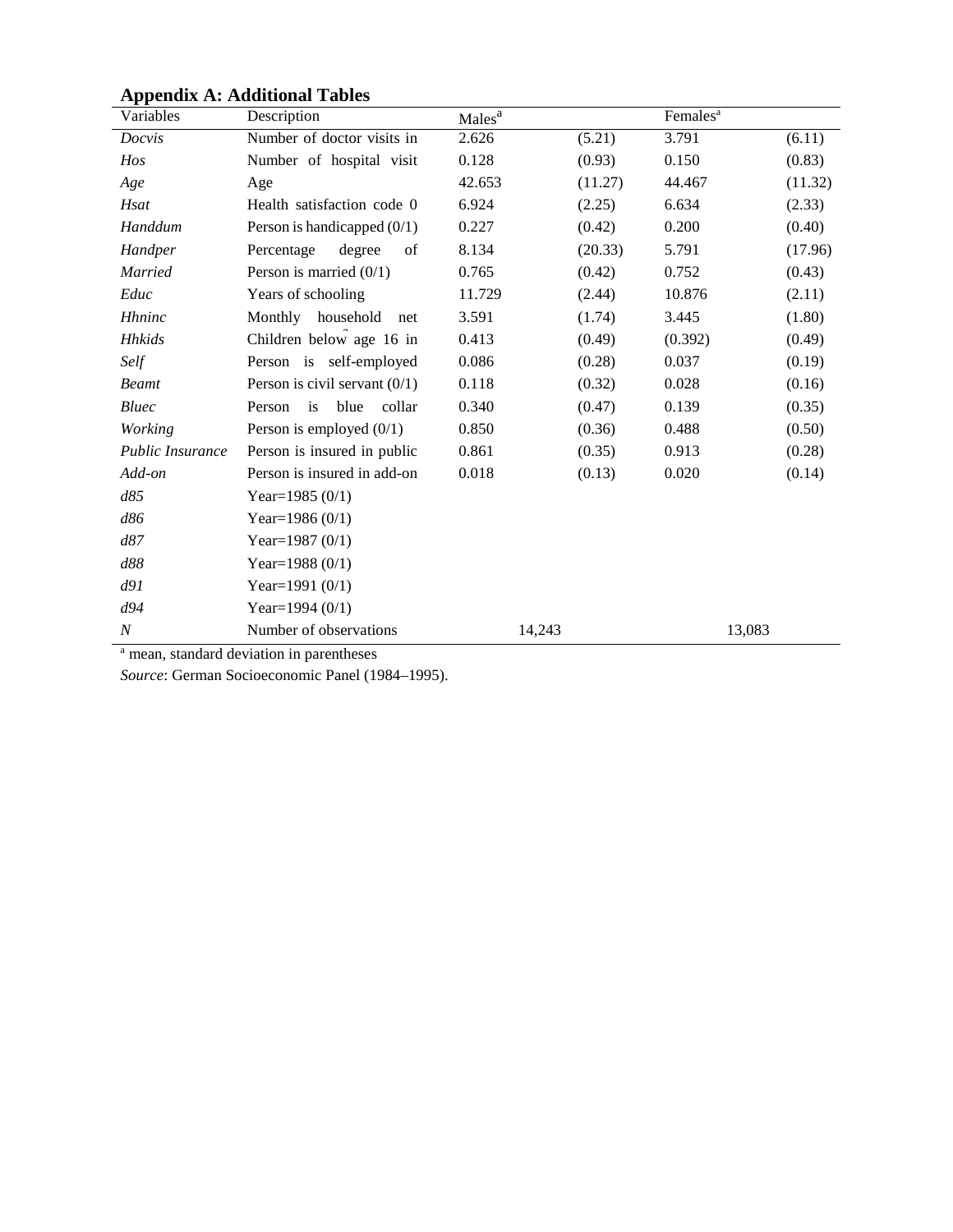|                   | Poisson                   | NB1                     | NB <sub>2</sub>                    | Gen Possion             | NBFamoy                   | GNBWaring              |
|-------------------|---------------------------|-------------------------|------------------------------------|-------------------------|---------------------------|------------------------|
| Doctor visit      |                           |                         |                                    |                         |                           |                        |
| Age               | $-0.0239$<br>(0.0164)     | $-0.0477***$            | $-0.0398***$                       | $-0.0496***$            | $-0.0398***$              | $-0.0533***$           |
|                   | $0.369**$                 | (0.0114)<br>$0.634***$  | (0.0153)<br>$0.547***$             | (0.0114)<br>$0.659***$  | (0.0153)<br>$0.547***$    | (0.0120)<br>$0.706***$ |
| Age2              | (0.184)                   | (0.129)                 | (0.176)                            | (0.130)                 | (0.176)                   | (0.137)                |
| Hsat              | $-0.225***$               | $-0.189$ <sup>***</sup> | $-0.239***$                        | $-0.188$ <sup>***</sup> | $-0.239***$               | $-0.203***$            |
|                   | (0.00767)                 | (0.00585)               | (0.00745)                          | (0.00587)               | (0.00745)                 | (0.00657)              |
| Handdum           | 0.0690                    | 0.0229                  | $-0.0209$                          | 0.0183                  | $-0.0209$                 | 0.0111                 |
|                   | (0.0537)                  | (0.0378)                | (0.0503)                           | (0.0373)                | (0.0503)                  | (0.0397)               |
| Handper           | $0.00286^{**}$            | $0.00414***$            | $0.00661***$                       | $0.00430***$            | $0.00661***$              | $0.00505***$           |
|                   | (0.00121)                 | (0.000848)              | (0.00116)                          | (0.000835)              | (0.00116)                 | (0.000917)             |
| Married           | 0.0583                    | $0.130***$              | 0.0658                             | $0.135***$              | 0.0658                    | $0.139***$             |
|                   | (0.0606)                  | (0.0408)                | (0.0535)                           | (0.0409)                | (0.0535)                  | (0.0432)               |
| Educ              | $-0.0235***$              | $-0.00955$              | $-0.0262***$                       | $-0.00833$              | $-0.0262***$              | $-0.00971$             |
|                   | (0.00873)                 | (0.00672)               | (0.00910)                          | (0.00688)               | (0.00910)                 | (0.00725)              |
| <b>Bhninc</b>     | $-0.0000222$ <sup>*</sup> | $-0.00000788$           | $-0.0000192$ <sup>*</sup>          | $-0.00000746$           | $-0.0000192$ <sup>*</sup> | $-0.00000835$          |
|                   | (0.0000121)               | (0.00000853)            | (0.0000105)                        | (0.00000868)            | (0.0000105)               | (0.00000911)           |
| <b>Bhkids</b>     | $-0.0760$                 | $-0.0743**$             | $-0.0844*$                         | $-0.0766$ **            | $-0.0844*$                | $-0.0792**$            |
|                   | (0.0518)                  | (0.0341)                | (0.0470)                           | (0.0343)                | (0.0470)                  | (0.0362)               |
| Self              | $-0.211$ **               | $-0.244***$             | $-0.218***$                        | $-0.253***$             | $-0.218***$               | $-0.265***$            |
|                   | (0.0847)                  | (0.0616)                | (0.0784)                           | (0.0628)                | (0.0784)                  | (0.0656)               |
| Beamt             | 0.0914                    | 0.0278                  | 0.0841                             | 0.0273                  | 0.0841                    | 0.0254                 |
|                   | (0.0809)                  | (0.0623)                | (0.0766)                           | (0.0630)                | (0.0766)                  | (0.0664)               |
| Bluec             | 0.0178<br>(0.0486)        | $-0.00948$<br>(0.0374)  | 0.0371<br>(0.0458)                 | $-0.0116$<br>(0.0379)   | 0.0371<br>(0.0458)        | $-0.00956$<br>(0.0398) |
| Working           | $-0.0554$                 | 0.0126                  | $-0.0155$                          | 0.0175                  | $-0.0155$                 | 0.0172                 |
|                   | (0.0668)                  | (0.0465)                | (0.0596)                           | (0.0465)                | (0.0596)                  | (0.0490)               |
| Public Insurance  | 0.100                     | 0.0607                  | 0.0934                             | 0.0595                  | 0.0934                    | 0.0578                 |
|                   | (0.0702)                  | (0.0539)                | (0.0635)                           | (0.0549)                | (0.0635)                  | (0.0577)               |
| Add-on Insurance  | 0.0666                    | $0.139*$                | 0.0551                             | $0.144*$                | 0.0551                    | $0.154*$               |
|                   | (0.102)                   | (0.0777)                | (0.0948)                           | (0.0791)                | (0.0948)                  | (0.0844)               |
| d85               | 0.0769                    | 0.0615                  | $0.106*$                           | $0.0611$ *              | $0.106*$                  | $0.0669*$              |
|                   | (0.0563)                  | (0.0359)                | (0.0546)                           | (0.0358)                | (0.0546)                  | (0.0378)               |
| d86               | $0.215***$                | $0.156***$              | $0.226***$                         | $0.155***$              | $0.226***$                | $0.163***$             |
|                   | (0.0597)                  | (0.0365)                | (0.0581)                           | (0.0365)                | (0.0581)                  | (0.0386)               |
| d87               | 0.113                     | $0.0967**$              | $0.123***$                         | $0.0983**$              | $0.123***$                | $0.104***$             |
|                   | (0.0690)                  | (0.0439)                | (0.0613)                           | (0.0433)                | (0.0613)                  | (0.0458)               |
| d88               | 0.0530                    | $0.111***$              | 0.0670                             | $0.110***$              | 0.0670                    | $0.115***$             |
|                   | (0.0558)                  | (0.0360)                | (0.0544)                           | (0.0361)                | (0.0544)                  | (0.0379)               |
| d91               | $-0.00397$                | $0.145***$              | $-0.00366$                         | $0.152***$              | $-0.00366$                | $0.151***$             |
|                   | (0.0609)                  | (0.0373)                | (0.0531)                           | (0.0374)                | (0.0531)                  | (0.0393)               |
| d94               | $0.247***$                | $0.268***$              | $0.244***$                         | $0.278***$              | $0.244***$                | $0.289***$             |
|                   | (0.0613)                  | (0.0407)                | (0.0548)                           | (0.0409)                | (0.0548)                  | (0.0430)               |
| Constant          | $2.771***$                | $2.776***$              | $3.149***$                         | $2.780***$              | $3.710***$                | $2.929***$             |
|                   | (0.336)                   | (0.254)<br>$1.581***$   | (0.329)                            | (0.258)                 | (0.330)                   | (0.273)                |
| Lndelta,          |                           |                         |                                    |                         |                           |                        |
|                   |                           | (0.0365)                |                                    |                         |                           |                        |
| Lnalpha           |                           |                         | $0.561^{\ast\ast\ast}$<br>(0.0270) |                         |                           |                        |
|                   |                           |                         |                                    | $0.726***$              |                           |                        |
| Atanhdelta        |                           |                         |                                    |                         |                           |                        |
|                   |                           |                         |                                    | (0.0115)                | $-17.76***$               |                        |
| Lnphim1           |                           |                         |                                    |                         | (3.253)                   |                        |
| Lntheta           |                           |                         |                                    |                         | $-0.561***$               |                        |
|                   |                           |                         |                                    |                         | (0.0270)                  |                        |
| Lnrhom2           |                           |                         |                                    |                         |                           | $0.783***$             |
|                   |                           |                         |                                    |                         |                           | (0.0981)               |
| Lnk               |                           |                         |                                    |                         |                           | $2.303***$             |
|                   |                           |                         |                                    |                         |                           | (0.130)                |
| Observations      | 14243                     | 14243                   | 14243                              | 14243                   | 14243                     | 14243                  |
| AIC               | 85593.4779                | 54865.9120              | 55006.8616                         | 54700.9022              | 55008.8616                | 54528.6162             |
| BIC               | 85759.8863                | 55039.8845              | 55180.8341                         | 54874.8747              | 55190.3981                | 54710.1527             |
| <b>Dispersion</b> | 6.67597                   |                         | constant                           | 1.998817                |                           |                        |
| Log lik.          | $-42774.7$                | $-27410.0$              | $-27480.4$                         | $-27327.5$              | $-27480.4$                | $-27240.3$             |

# **Table A2**: Standard Distributions for Doctor Visit for Males (complete table)

Standard errors in parentheses

Source, German Socioeconomic Panel (1984-1995)

\* *p* < 0.10, \*\* *p* < 0.05, \*\*\* *p* < 0.01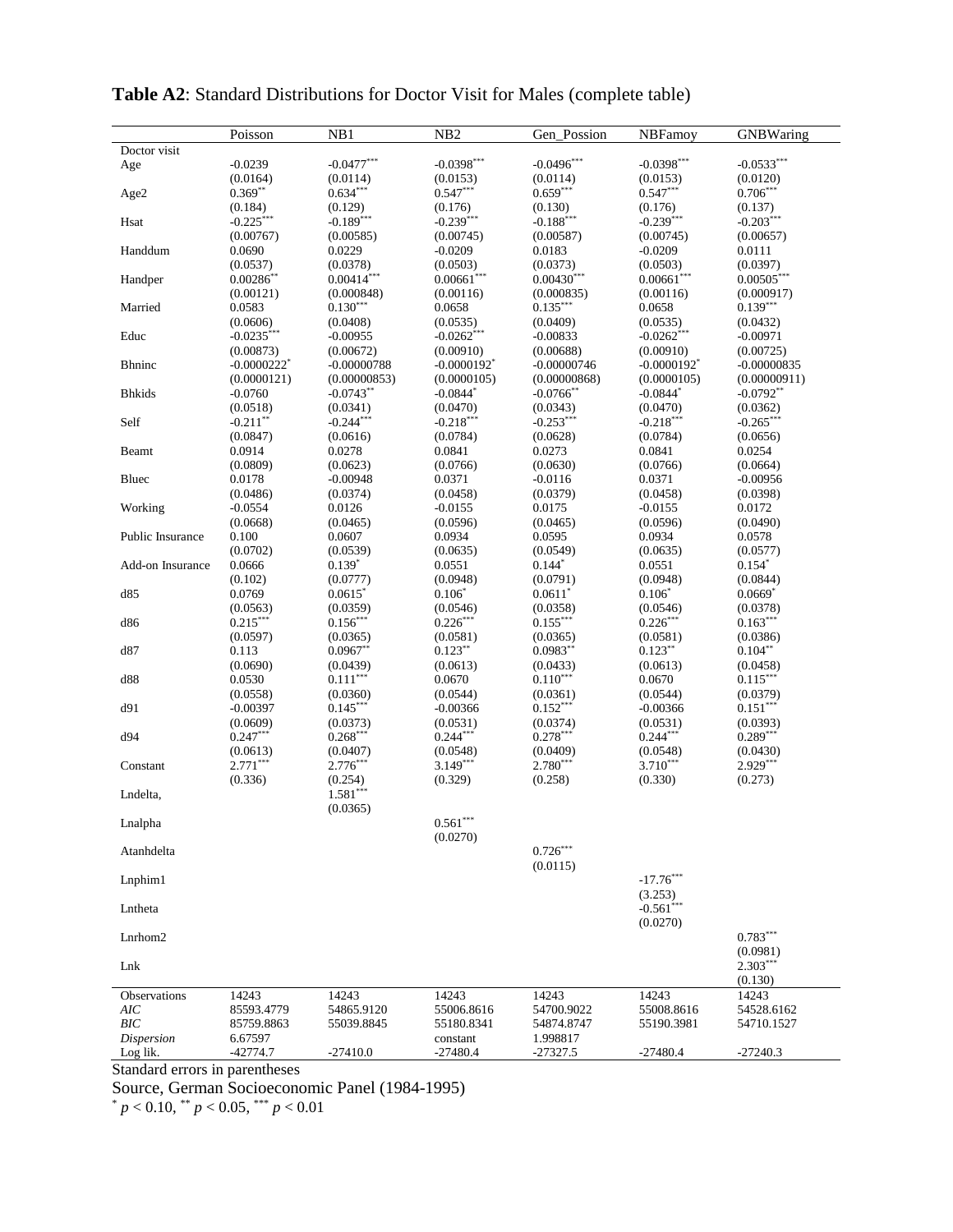| Doctor visit<br>$-0.0400***$<br>$-0.0322***$<br>$-0.0312***$<br>$-0.0347***$<br>$-0.0321***$<br>$-0.0132$<br>Age<br>(0.0121)<br>(0.00943)<br>(0.0115)<br>(0.00947)<br>(0.0116)<br>(0.0112)<br>$0.425***$<br>$0.479***$<br>$0.396***$<br>$0.373***$<br>$0.382***$<br>0.179<br>Age2<br>(0.138)<br>(0.132)<br>(0.127)<br>(0.107)<br>(0.131)<br>(0.107)<br>$-0.171$ ***<br>$-0.203***$<br>$-0.208***$<br>$-0.208***$<br>$-0.218***$<br>$-0.170***$<br>Hsat<br>(0.00641)<br>(0.00507)<br>(0.00631)<br>(0.00506)<br>(0.00636)<br>(0.00609)<br>$0.138***$<br>$0.113***$<br>$0.111***$<br>$0.119***$<br>$0.106^{**}$<br>$0.102**$<br>Handdum<br>(0.0565)<br>(0.0450)<br>(0.0485)<br>(0.0434)<br>(0.0487)<br>(0.0480)<br>$0.00254***$<br>$0.00254***$<br>$0.00457***$<br>$0.00418***$<br>$0.00241**$<br>$0.00436***$<br>Handper<br>(0.00108)<br>(0.000998)<br>(0.000867)<br>(0.00106)<br>(0.000846)<br>(0.00110)<br>Married<br>0.0272<br>0.0440<br>0.0282<br>0.0455<br>0.0284<br>0.0366<br>(0.0386)<br>(0.0408)<br>(0.0322)<br>(0.0385)<br>(0.0323)<br>(0.0377)<br>$0.0138*$<br>Educ<br>0.0147<br>0.00773<br>$0.0136*$<br>0.00740<br>0.0121<br>(0.00933)<br>(0.00724)<br>(0.00894)<br>(0.00728)<br>(0.00898)<br>(0.00873)<br>$-0.0000206$ **<br><b>Bhninc</b><br>$-0.0000111$<br>$-0.0000162$ <sup>*</sup><br>$-0.0000103$<br>$-0.0000161$ *<br>$-0.0000128$<br>(0.00000740)<br>(0.00000746)<br>(0.00000955)<br>(0.00000948)<br>(0.00000951)<br>(0.00000916)<br>$-0.108***$<br>$-0.108***$<br>$-0.134***$<br>$-0.124***$<br>$-0.124***$<br>$-0.122***$<br><b>Bhkids</b><br>(0.0416)<br>(0.0311)<br>(0.0376)<br>(0.0375)<br>(0.0367)<br>(0.0311)<br>$-0.218**$<br>$-0.223***$<br>$-0.242***$<br>$-0.229***$<br>$-0.244***$<br>$-0.280***$<br>Self<br>(0.0978)<br>(0.0705)<br>(0.0875)<br>(0.0707)<br>(0.0872)<br>(0.0849)<br>$-0.0711$<br>$-0.00922$<br>$-0.0499$<br>$-0.0198$<br>$-0.00859$<br>$-0.0183$<br>Beamt<br>(0.117)<br>(0.0848)<br>(0.128)<br>(0.0859)<br>(0.129)<br>(0.107)<br>$-0.0354$<br>$-0.0718$ <sup>*</sup><br>$-0.0772**$<br>$-0.0406$<br>Bluec<br>$-0.0401$<br>$-0.0730$<br>(0.0555)<br>(0.0392)<br>(0.0497)<br>(0.0392)<br>(0.0495)<br>(0.0471)<br>0.0149<br>0.0247<br>0.0264<br>0.0313<br>0.0363<br>Working<br>0.0305<br>(0.0392)<br>(0.0294)<br>(0.0354)<br>(0.0295)<br>(0.0354)<br>(0.0347)<br>$0.131***$<br>0.0790<br>0.0953<br>0.0715<br>0.0935<br>0.0787<br>Public Insurance<br>(0.0599)<br>(0.0489)<br>(0.0499)<br>(0.0643)<br>(0.0598)<br>(0.0639)<br>$0.138***$<br>0.0207<br>$0.126*$<br>0.0312<br>0.0309<br>0.111<br>Add-on Insurance<br>(0.0769)<br>(0.0794)<br>(0.0888)<br>(0.0682)<br>(0.0769)<br>(0.0687)<br>$-0.0362$<br>$-0.0119$<br>$-0.0218$<br>d85<br>$-0.0326$<br>$-0.0127$<br>$-0.0303$<br>(0.0473)<br>(0.0319)<br>(0.0449)<br>(0.0318)<br>(0.0450)<br>(0.0386)<br>$0.114***$<br>$0.0941**$<br>$0.0837**$<br>$0.102**$<br>$0.0836**$<br>$0.102**$<br>d86<br>(0.0449)<br>(0.0329)<br>(0.0430)<br>(0.0328)<br>(0.0433)<br>(0.0383)<br>$-0.0843$<br>$-0.0515$<br>d87<br>$-0.0750$<br>$-0.0531$<br>$-0.0690$<br>$-0.0701$<br>(0.0642)<br>(0.0485)<br>(0.0566)<br>(0.0471)<br>(0.0569)<br>(0.0529)<br>$-0.180***$<br>$-0.176***$<br>$-0.0677**$<br>$-0.176***$<br>$-0.0670**$<br>$-0.145***$<br>d88<br>(0.0448)<br>(0.0315)<br>(0.0439)<br>(0.0315)<br>(0.0441)<br>(0.0384)<br>$-0.154***$<br>$-0.138***$<br>$-0.138***$<br>d91<br>0.0108<br>0.0202<br>$-0.0688*$<br>(0.0326)<br>(0.0456)<br>(0.0441)<br>(0.0327)<br>(0.0442)<br>(0.0402)<br>$0.222***$<br>$0.197***$<br>$0.186***$<br>$0.221***$<br>$0.191***$<br>$0.252***$<br>d94<br>(0.0370)<br>(0.0466)<br>(0.0433)<br>(0.0481)<br>(0.0464)<br>(0.0371)<br>$2.547***$<br>$2.731***$<br>$3.024***$<br>$2.777***$<br>$3.184***$<br>$3.190***$<br>Constant<br>(0.282)<br>(0.224)<br>(0.273)<br>(0.227)<br>(0.276)<br>(0.267)<br>$1.549***$<br>Lndelta<br>(0.0349)<br>$0.188^{\ast\ast\ast}$<br>Lnalpha<br>(0.0259)<br>$0.711***$<br>Atanhdelta<br>(0.0108)<br>$-4.580***$<br>Lnphim1<br>(0.762)<br>$-0.133***$<br>Lntheta<br>(0.0443)<br>$1.014***$<br>Lnrhom2<br>(0.113)<br>$0.283***$<br>Lnk<br>(0.0764)<br>13083<br>13083<br>13083<br>13083<br>13083<br>Observations<br>13083<br>AIC<br>60731.5683<br>60521.2975<br>60569.0256<br>60307.5709<br>91844.4596<br>60570.6248<br><b>BIC</b><br>60693.3160<br>60487.0686<br>92008.9991<br>60903.5869<br>60742.6434<br>60748.5232<br>Log lik.<br>$-45900.2$<br>$-30342.8$<br>$-30237.6$<br>$-30129.8$<br>$-30262.3$<br>$-30260.5$ |            | Poisson  | NB1 | N <sub>B</sub> 2 | Gen Possion | $\frac{1}{2}$<br>NBFamoy | $\triangleright$ . $\triangleright$ .<br>GNBWaring |
|------------------------------------------------------------------------------------------------------------------------------------------------------------------------------------------------------------------------------------------------------------------------------------------------------------------------------------------------------------------------------------------------------------------------------------------------------------------------------------------------------------------------------------------------------------------------------------------------------------------------------------------------------------------------------------------------------------------------------------------------------------------------------------------------------------------------------------------------------------------------------------------------------------------------------------------------------------------------------------------------------------------------------------------------------------------------------------------------------------------------------------------------------------------------------------------------------------------------------------------------------------------------------------------------------------------------------------------------------------------------------------------------------------------------------------------------------------------------------------------------------------------------------------------------------------------------------------------------------------------------------------------------------------------------------------------------------------------------------------------------------------------------------------------------------------------------------------------------------------------------------------------------------------------------------------------------------------------------------------------------------------------------------------------------------------------------------------------------------------------------------------------------------------------------------------------------------------------------------------------------------------------------------------------------------------------------------------------------------------------------------------------------------------------------------------------------------------------------------------------------------------------------------------------------------------------------------------------------------------------------------------------------------------------------------------------------------------------------------------------------------------------------------------------------------------------------------------------------------------------------------------------------------------------------------------------------------------------------------------------------------------------------------------------------------------------------------------------------------------------------------------------------------------------------------------------------------------------------------------------------------------------------------------------------------------------------------------------------------------------------------------------------------------------------------------------------------------------------------------------------------------------------------------------------------------------------------------------------------------------------------------------------------------------------------------------------------------------------------------------------------------------------------------------------------------------------------------------------------------------------------------------------------------------------------------------------------------------------------------------------------------------------------------------------------------------------------------------------------------------------------------------------------------------------------------------------------------------------------------------------------------------------------------------------------------------------------------------------------------------------------------------------------------------------------------------------------------|------------|----------|-----|------------------|-------------|--------------------------|----------------------------------------------------|
|                                                                                                                                                                                                                                                                                                                                                                                                                                                                                                                                                                                                                                                                                                                                                                                                                                                                                                                                                                                                                                                                                                                                                                                                                                                                                                                                                                                                                                                                                                                                                                                                                                                                                                                                                                                                                                                                                                                                                                                                                                                                                                                                                                                                                                                                                                                                                                                                                                                                                                                                                                                                                                                                                                                                                                                                                                                                                                                                                                                                                                                                                                                                                                                                                                                                                                                                                                                                                                                                                                                                                                                                                                                                                                                                                                                                                                                                                                                                                                                                                                                                                                                                                                                                                                                                                                                                                                                                                                                            |            |          |     |                  |             |                          |                                                    |
|                                                                                                                                                                                                                                                                                                                                                                                                                                                                                                                                                                                                                                                                                                                                                                                                                                                                                                                                                                                                                                                                                                                                                                                                                                                                                                                                                                                                                                                                                                                                                                                                                                                                                                                                                                                                                                                                                                                                                                                                                                                                                                                                                                                                                                                                                                                                                                                                                                                                                                                                                                                                                                                                                                                                                                                                                                                                                                                                                                                                                                                                                                                                                                                                                                                                                                                                                                                                                                                                                                                                                                                                                                                                                                                                                                                                                                                                                                                                                                                                                                                                                                                                                                                                                                                                                                                                                                                                                                                            |            |          |     |                  |             |                          |                                                    |
|                                                                                                                                                                                                                                                                                                                                                                                                                                                                                                                                                                                                                                                                                                                                                                                                                                                                                                                                                                                                                                                                                                                                                                                                                                                                                                                                                                                                                                                                                                                                                                                                                                                                                                                                                                                                                                                                                                                                                                                                                                                                                                                                                                                                                                                                                                                                                                                                                                                                                                                                                                                                                                                                                                                                                                                                                                                                                                                                                                                                                                                                                                                                                                                                                                                                                                                                                                                                                                                                                                                                                                                                                                                                                                                                                                                                                                                                                                                                                                                                                                                                                                                                                                                                                                                                                                                                                                                                                                                            |            |          |     |                  |             |                          |                                                    |
|                                                                                                                                                                                                                                                                                                                                                                                                                                                                                                                                                                                                                                                                                                                                                                                                                                                                                                                                                                                                                                                                                                                                                                                                                                                                                                                                                                                                                                                                                                                                                                                                                                                                                                                                                                                                                                                                                                                                                                                                                                                                                                                                                                                                                                                                                                                                                                                                                                                                                                                                                                                                                                                                                                                                                                                                                                                                                                                                                                                                                                                                                                                                                                                                                                                                                                                                                                                                                                                                                                                                                                                                                                                                                                                                                                                                                                                                                                                                                                                                                                                                                                                                                                                                                                                                                                                                                                                                                                                            |            |          |     |                  |             |                          |                                                    |
|                                                                                                                                                                                                                                                                                                                                                                                                                                                                                                                                                                                                                                                                                                                                                                                                                                                                                                                                                                                                                                                                                                                                                                                                                                                                                                                                                                                                                                                                                                                                                                                                                                                                                                                                                                                                                                                                                                                                                                                                                                                                                                                                                                                                                                                                                                                                                                                                                                                                                                                                                                                                                                                                                                                                                                                                                                                                                                                                                                                                                                                                                                                                                                                                                                                                                                                                                                                                                                                                                                                                                                                                                                                                                                                                                                                                                                                                                                                                                                                                                                                                                                                                                                                                                                                                                                                                                                                                                                                            |            |          |     |                  |             |                          |                                                    |
|                                                                                                                                                                                                                                                                                                                                                                                                                                                                                                                                                                                                                                                                                                                                                                                                                                                                                                                                                                                                                                                                                                                                                                                                                                                                                                                                                                                                                                                                                                                                                                                                                                                                                                                                                                                                                                                                                                                                                                                                                                                                                                                                                                                                                                                                                                                                                                                                                                                                                                                                                                                                                                                                                                                                                                                                                                                                                                                                                                                                                                                                                                                                                                                                                                                                                                                                                                                                                                                                                                                                                                                                                                                                                                                                                                                                                                                                                                                                                                                                                                                                                                                                                                                                                                                                                                                                                                                                                                                            |            |          |     |                  |             |                          |                                                    |
|                                                                                                                                                                                                                                                                                                                                                                                                                                                                                                                                                                                                                                                                                                                                                                                                                                                                                                                                                                                                                                                                                                                                                                                                                                                                                                                                                                                                                                                                                                                                                                                                                                                                                                                                                                                                                                                                                                                                                                                                                                                                                                                                                                                                                                                                                                                                                                                                                                                                                                                                                                                                                                                                                                                                                                                                                                                                                                                                                                                                                                                                                                                                                                                                                                                                                                                                                                                                                                                                                                                                                                                                                                                                                                                                                                                                                                                                                                                                                                                                                                                                                                                                                                                                                                                                                                                                                                                                                                                            |            |          |     |                  |             |                          |                                                    |
|                                                                                                                                                                                                                                                                                                                                                                                                                                                                                                                                                                                                                                                                                                                                                                                                                                                                                                                                                                                                                                                                                                                                                                                                                                                                                                                                                                                                                                                                                                                                                                                                                                                                                                                                                                                                                                                                                                                                                                                                                                                                                                                                                                                                                                                                                                                                                                                                                                                                                                                                                                                                                                                                                                                                                                                                                                                                                                                                                                                                                                                                                                                                                                                                                                                                                                                                                                                                                                                                                                                                                                                                                                                                                                                                                                                                                                                                                                                                                                                                                                                                                                                                                                                                                                                                                                                                                                                                                                                            |            |          |     |                  |             |                          |                                                    |
|                                                                                                                                                                                                                                                                                                                                                                                                                                                                                                                                                                                                                                                                                                                                                                                                                                                                                                                                                                                                                                                                                                                                                                                                                                                                                                                                                                                                                                                                                                                                                                                                                                                                                                                                                                                                                                                                                                                                                                                                                                                                                                                                                                                                                                                                                                                                                                                                                                                                                                                                                                                                                                                                                                                                                                                                                                                                                                                                                                                                                                                                                                                                                                                                                                                                                                                                                                                                                                                                                                                                                                                                                                                                                                                                                                                                                                                                                                                                                                                                                                                                                                                                                                                                                                                                                                                                                                                                                                                            |            |          |     |                  |             |                          |                                                    |
|                                                                                                                                                                                                                                                                                                                                                                                                                                                                                                                                                                                                                                                                                                                                                                                                                                                                                                                                                                                                                                                                                                                                                                                                                                                                                                                                                                                                                                                                                                                                                                                                                                                                                                                                                                                                                                                                                                                                                                                                                                                                                                                                                                                                                                                                                                                                                                                                                                                                                                                                                                                                                                                                                                                                                                                                                                                                                                                                                                                                                                                                                                                                                                                                                                                                                                                                                                                                                                                                                                                                                                                                                                                                                                                                                                                                                                                                                                                                                                                                                                                                                                                                                                                                                                                                                                                                                                                                                                                            |            |          |     |                  |             |                          |                                                    |
|                                                                                                                                                                                                                                                                                                                                                                                                                                                                                                                                                                                                                                                                                                                                                                                                                                                                                                                                                                                                                                                                                                                                                                                                                                                                                                                                                                                                                                                                                                                                                                                                                                                                                                                                                                                                                                                                                                                                                                                                                                                                                                                                                                                                                                                                                                                                                                                                                                                                                                                                                                                                                                                                                                                                                                                                                                                                                                                                                                                                                                                                                                                                                                                                                                                                                                                                                                                                                                                                                                                                                                                                                                                                                                                                                                                                                                                                                                                                                                                                                                                                                                                                                                                                                                                                                                                                                                                                                                                            |            |          |     |                  |             |                          |                                                    |
|                                                                                                                                                                                                                                                                                                                                                                                                                                                                                                                                                                                                                                                                                                                                                                                                                                                                                                                                                                                                                                                                                                                                                                                                                                                                                                                                                                                                                                                                                                                                                                                                                                                                                                                                                                                                                                                                                                                                                                                                                                                                                                                                                                                                                                                                                                                                                                                                                                                                                                                                                                                                                                                                                                                                                                                                                                                                                                                                                                                                                                                                                                                                                                                                                                                                                                                                                                                                                                                                                                                                                                                                                                                                                                                                                                                                                                                                                                                                                                                                                                                                                                                                                                                                                                                                                                                                                                                                                                                            |            |          |     |                  |             |                          |                                                    |
|                                                                                                                                                                                                                                                                                                                                                                                                                                                                                                                                                                                                                                                                                                                                                                                                                                                                                                                                                                                                                                                                                                                                                                                                                                                                                                                                                                                                                                                                                                                                                                                                                                                                                                                                                                                                                                                                                                                                                                                                                                                                                                                                                                                                                                                                                                                                                                                                                                                                                                                                                                                                                                                                                                                                                                                                                                                                                                                                                                                                                                                                                                                                                                                                                                                                                                                                                                                                                                                                                                                                                                                                                                                                                                                                                                                                                                                                                                                                                                                                                                                                                                                                                                                                                                                                                                                                                                                                                                                            |            |          |     |                  |             |                          |                                                    |
|                                                                                                                                                                                                                                                                                                                                                                                                                                                                                                                                                                                                                                                                                                                                                                                                                                                                                                                                                                                                                                                                                                                                                                                                                                                                                                                                                                                                                                                                                                                                                                                                                                                                                                                                                                                                                                                                                                                                                                                                                                                                                                                                                                                                                                                                                                                                                                                                                                                                                                                                                                                                                                                                                                                                                                                                                                                                                                                                                                                                                                                                                                                                                                                                                                                                                                                                                                                                                                                                                                                                                                                                                                                                                                                                                                                                                                                                                                                                                                                                                                                                                                                                                                                                                                                                                                                                                                                                                                                            |            |          |     |                  |             |                          |                                                    |
|                                                                                                                                                                                                                                                                                                                                                                                                                                                                                                                                                                                                                                                                                                                                                                                                                                                                                                                                                                                                                                                                                                                                                                                                                                                                                                                                                                                                                                                                                                                                                                                                                                                                                                                                                                                                                                                                                                                                                                                                                                                                                                                                                                                                                                                                                                                                                                                                                                                                                                                                                                                                                                                                                                                                                                                                                                                                                                                                                                                                                                                                                                                                                                                                                                                                                                                                                                                                                                                                                                                                                                                                                                                                                                                                                                                                                                                                                                                                                                                                                                                                                                                                                                                                                                                                                                                                                                                                                                                            |            |          |     |                  |             |                          |                                                    |
|                                                                                                                                                                                                                                                                                                                                                                                                                                                                                                                                                                                                                                                                                                                                                                                                                                                                                                                                                                                                                                                                                                                                                                                                                                                                                                                                                                                                                                                                                                                                                                                                                                                                                                                                                                                                                                                                                                                                                                                                                                                                                                                                                                                                                                                                                                                                                                                                                                                                                                                                                                                                                                                                                                                                                                                                                                                                                                                                                                                                                                                                                                                                                                                                                                                                                                                                                                                                                                                                                                                                                                                                                                                                                                                                                                                                                                                                                                                                                                                                                                                                                                                                                                                                                                                                                                                                                                                                                                                            |            |          |     |                  |             |                          |                                                    |
|                                                                                                                                                                                                                                                                                                                                                                                                                                                                                                                                                                                                                                                                                                                                                                                                                                                                                                                                                                                                                                                                                                                                                                                                                                                                                                                                                                                                                                                                                                                                                                                                                                                                                                                                                                                                                                                                                                                                                                                                                                                                                                                                                                                                                                                                                                                                                                                                                                                                                                                                                                                                                                                                                                                                                                                                                                                                                                                                                                                                                                                                                                                                                                                                                                                                                                                                                                                                                                                                                                                                                                                                                                                                                                                                                                                                                                                                                                                                                                                                                                                                                                                                                                                                                                                                                                                                                                                                                                                            |            |          |     |                  |             |                          |                                                    |
|                                                                                                                                                                                                                                                                                                                                                                                                                                                                                                                                                                                                                                                                                                                                                                                                                                                                                                                                                                                                                                                                                                                                                                                                                                                                                                                                                                                                                                                                                                                                                                                                                                                                                                                                                                                                                                                                                                                                                                                                                                                                                                                                                                                                                                                                                                                                                                                                                                                                                                                                                                                                                                                                                                                                                                                                                                                                                                                                                                                                                                                                                                                                                                                                                                                                                                                                                                                                                                                                                                                                                                                                                                                                                                                                                                                                                                                                                                                                                                                                                                                                                                                                                                                                                                                                                                                                                                                                                                                            |            |          |     |                  |             |                          |                                                    |
|                                                                                                                                                                                                                                                                                                                                                                                                                                                                                                                                                                                                                                                                                                                                                                                                                                                                                                                                                                                                                                                                                                                                                                                                                                                                                                                                                                                                                                                                                                                                                                                                                                                                                                                                                                                                                                                                                                                                                                                                                                                                                                                                                                                                                                                                                                                                                                                                                                                                                                                                                                                                                                                                                                                                                                                                                                                                                                                                                                                                                                                                                                                                                                                                                                                                                                                                                                                                                                                                                                                                                                                                                                                                                                                                                                                                                                                                                                                                                                                                                                                                                                                                                                                                                                                                                                                                                                                                                                                            |            |          |     |                  |             |                          |                                                    |
|                                                                                                                                                                                                                                                                                                                                                                                                                                                                                                                                                                                                                                                                                                                                                                                                                                                                                                                                                                                                                                                                                                                                                                                                                                                                                                                                                                                                                                                                                                                                                                                                                                                                                                                                                                                                                                                                                                                                                                                                                                                                                                                                                                                                                                                                                                                                                                                                                                                                                                                                                                                                                                                                                                                                                                                                                                                                                                                                                                                                                                                                                                                                                                                                                                                                                                                                                                                                                                                                                                                                                                                                                                                                                                                                                                                                                                                                                                                                                                                                                                                                                                                                                                                                                                                                                                                                                                                                                                                            |            |          |     |                  |             |                          |                                                    |
|                                                                                                                                                                                                                                                                                                                                                                                                                                                                                                                                                                                                                                                                                                                                                                                                                                                                                                                                                                                                                                                                                                                                                                                                                                                                                                                                                                                                                                                                                                                                                                                                                                                                                                                                                                                                                                                                                                                                                                                                                                                                                                                                                                                                                                                                                                                                                                                                                                                                                                                                                                                                                                                                                                                                                                                                                                                                                                                                                                                                                                                                                                                                                                                                                                                                                                                                                                                                                                                                                                                                                                                                                                                                                                                                                                                                                                                                                                                                                                                                                                                                                                                                                                                                                                                                                                                                                                                                                                                            |            |          |     |                  |             |                          |                                                    |
|                                                                                                                                                                                                                                                                                                                                                                                                                                                                                                                                                                                                                                                                                                                                                                                                                                                                                                                                                                                                                                                                                                                                                                                                                                                                                                                                                                                                                                                                                                                                                                                                                                                                                                                                                                                                                                                                                                                                                                                                                                                                                                                                                                                                                                                                                                                                                                                                                                                                                                                                                                                                                                                                                                                                                                                                                                                                                                                                                                                                                                                                                                                                                                                                                                                                                                                                                                                                                                                                                                                                                                                                                                                                                                                                                                                                                                                                                                                                                                                                                                                                                                                                                                                                                                                                                                                                                                                                                                                            |            |          |     |                  |             |                          |                                                    |
|                                                                                                                                                                                                                                                                                                                                                                                                                                                                                                                                                                                                                                                                                                                                                                                                                                                                                                                                                                                                                                                                                                                                                                                                                                                                                                                                                                                                                                                                                                                                                                                                                                                                                                                                                                                                                                                                                                                                                                                                                                                                                                                                                                                                                                                                                                                                                                                                                                                                                                                                                                                                                                                                                                                                                                                                                                                                                                                                                                                                                                                                                                                                                                                                                                                                                                                                                                                                                                                                                                                                                                                                                                                                                                                                                                                                                                                                                                                                                                                                                                                                                                                                                                                                                                                                                                                                                                                                                                                            |            |          |     |                  |             |                          |                                                    |
|                                                                                                                                                                                                                                                                                                                                                                                                                                                                                                                                                                                                                                                                                                                                                                                                                                                                                                                                                                                                                                                                                                                                                                                                                                                                                                                                                                                                                                                                                                                                                                                                                                                                                                                                                                                                                                                                                                                                                                                                                                                                                                                                                                                                                                                                                                                                                                                                                                                                                                                                                                                                                                                                                                                                                                                                                                                                                                                                                                                                                                                                                                                                                                                                                                                                                                                                                                                                                                                                                                                                                                                                                                                                                                                                                                                                                                                                                                                                                                                                                                                                                                                                                                                                                                                                                                                                                                                                                                                            |            |          |     |                  |             |                          |                                                    |
|                                                                                                                                                                                                                                                                                                                                                                                                                                                                                                                                                                                                                                                                                                                                                                                                                                                                                                                                                                                                                                                                                                                                                                                                                                                                                                                                                                                                                                                                                                                                                                                                                                                                                                                                                                                                                                                                                                                                                                                                                                                                                                                                                                                                                                                                                                                                                                                                                                                                                                                                                                                                                                                                                                                                                                                                                                                                                                                                                                                                                                                                                                                                                                                                                                                                                                                                                                                                                                                                                                                                                                                                                                                                                                                                                                                                                                                                                                                                                                                                                                                                                                                                                                                                                                                                                                                                                                                                                                                            |            |          |     |                  |             |                          |                                                    |
|                                                                                                                                                                                                                                                                                                                                                                                                                                                                                                                                                                                                                                                                                                                                                                                                                                                                                                                                                                                                                                                                                                                                                                                                                                                                                                                                                                                                                                                                                                                                                                                                                                                                                                                                                                                                                                                                                                                                                                                                                                                                                                                                                                                                                                                                                                                                                                                                                                                                                                                                                                                                                                                                                                                                                                                                                                                                                                                                                                                                                                                                                                                                                                                                                                                                                                                                                                                                                                                                                                                                                                                                                                                                                                                                                                                                                                                                                                                                                                                                                                                                                                                                                                                                                                                                                                                                                                                                                                                            |            |          |     |                  |             |                          |                                                    |
|                                                                                                                                                                                                                                                                                                                                                                                                                                                                                                                                                                                                                                                                                                                                                                                                                                                                                                                                                                                                                                                                                                                                                                                                                                                                                                                                                                                                                                                                                                                                                                                                                                                                                                                                                                                                                                                                                                                                                                                                                                                                                                                                                                                                                                                                                                                                                                                                                                                                                                                                                                                                                                                                                                                                                                                                                                                                                                                                                                                                                                                                                                                                                                                                                                                                                                                                                                                                                                                                                                                                                                                                                                                                                                                                                                                                                                                                                                                                                                                                                                                                                                                                                                                                                                                                                                                                                                                                                                                            |            |          |     |                  |             |                          |                                                    |
|                                                                                                                                                                                                                                                                                                                                                                                                                                                                                                                                                                                                                                                                                                                                                                                                                                                                                                                                                                                                                                                                                                                                                                                                                                                                                                                                                                                                                                                                                                                                                                                                                                                                                                                                                                                                                                                                                                                                                                                                                                                                                                                                                                                                                                                                                                                                                                                                                                                                                                                                                                                                                                                                                                                                                                                                                                                                                                                                                                                                                                                                                                                                                                                                                                                                                                                                                                                                                                                                                                                                                                                                                                                                                                                                                                                                                                                                                                                                                                                                                                                                                                                                                                                                                                                                                                                                                                                                                                                            |            |          |     |                  |             |                          |                                                    |
|                                                                                                                                                                                                                                                                                                                                                                                                                                                                                                                                                                                                                                                                                                                                                                                                                                                                                                                                                                                                                                                                                                                                                                                                                                                                                                                                                                                                                                                                                                                                                                                                                                                                                                                                                                                                                                                                                                                                                                                                                                                                                                                                                                                                                                                                                                                                                                                                                                                                                                                                                                                                                                                                                                                                                                                                                                                                                                                                                                                                                                                                                                                                                                                                                                                                                                                                                                                                                                                                                                                                                                                                                                                                                                                                                                                                                                                                                                                                                                                                                                                                                                                                                                                                                                                                                                                                                                                                                                                            |            |          |     |                  |             |                          |                                                    |
|                                                                                                                                                                                                                                                                                                                                                                                                                                                                                                                                                                                                                                                                                                                                                                                                                                                                                                                                                                                                                                                                                                                                                                                                                                                                                                                                                                                                                                                                                                                                                                                                                                                                                                                                                                                                                                                                                                                                                                                                                                                                                                                                                                                                                                                                                                                                                                                                                                                                                                                                                                                                                                                                                                                                                                                                                                                                                                                                                                                                                                                                                                                                                                                                                                                                                                                                                                                                                                                                                                                                                                                                                                                                                                                                                                                                                                                                                                                                                                                                                                                                                                                                                                                                                                                                                                                                                                                                                                                            |            |          |     |                  |             |                          |                                                    |
|                                                                                                                                                                                                                                                                                                                                                                                                                                                                                                                                                                                                                                                                                                                                                                                                                                                                                                                                                                                                                                                                                                                                                                                                                                                                                                                                                                                                                                                                                                                                                                                                                                                                                                                                                                                                                                                                                                                                                                                                                                                                                                                                                                                                                                                                                                                                                                                                                                                                                                                                                                                                                                                                                                                                                                                                                                                                                                                                                                                                                                                                                                                                                                                                                                                                                                                                                                                                                                                                                                                                                                                                                                                                                                                                                                                                                                                                                                                                                                                                                                                                                                                                                                                                                                                                                                                                                                                                                                                            |            |          |     |                  |             |                          |                                                    |
|                                                                                                                                                                                                                                                                                                                                                                                                                                                                                                                                                                                                                                                                                                                                                                                                                                                                                                                                                                                                                                                                                                                                                                                                                                                                                                                                                                                                                                                                                                                                                                                                                                                                                                                                                                                                                                                                                                                                                                                                                                                                                                                                                                                                                                                                                                                                                                                                                                                                                                                                                                                                                                                                                                                                                                                                                                                                                                                                                                                                                                                                                                                                                                                                                                                                                                                                                                                                                                                                                                                                                                                                                                                                                                                                                                                                                                                                                                                                                                                                                                                                                                                                                                                                                                                                                                                                                                                                                                                            |            |          |     |                  |             |                          |                                                    |
|                                                                                                                                                                                                                                                                                                                                                                                                                                                                                                                                                                                                                                                                                                                                                                                                                                                                                                                                                                                                                                                                                                                                                                                                                                                                                                                                                                                                                                                                                                                                                                                                                                                                                                                                                                                                                                                                                                                                                                                                                                                                                                                                                                                                                                                                                                                                                                                                                                                                                                                                                                                                                                                                                                                                                                                                                                                                                                                                                                                                                                                                                                                                                                                                                                                                                                                                                                                                                                                                                                                                                                                                                                                                                                                                                                                                                                                                                                                                                                                                                                                                                                                                                                                                                                                                                                                                                                                                                                                            |            |          |     |                  |             |                          |                                                    |
|                                                                                                                                                                                                                                                                                                                                                                                                                                                                                                                                                                                                                                                                                                                                                                                                                                                                                                                                                                                                                                                                                                                                                                                                                                                                                                                                                                                                                                                                                                                                                                                                                                                                                                                                                                                                                                                                                                                                                                                                                                                                                                                                                                                                                                                                                                                                                                                                                                                                                                                                                                                                                                                                                                                                                                                                                                                                                                                                                                                                                                                                                                                                                                                                                                                                                                                                                                                                                                                                                                                                                                                                                                                                                                                                                                                                                                                                                                                                                                                                                                                                                                                                                                                                                                                                                                                                                                                                                                                            |            |          |     |                  |             |                          |                                                    |
|                                                                                                                                                                                                                                                                                                                                                                                                                                                                                                                                                                                                                                                                                                                                                                                                                                                                                                                                                                                                                                                                                                                                                                                                                                                                                                                                                                                                                                                                                                                                                                                                                                                                                                                                                                                                                                                                                                                                                                                                                                                                                                                                                                                                                                                                                                                                                                                                                                                                                                                                                                                                                                                                                                                                                                                                                                                                                                                                                                                                                                                                                                                                                                                                                                                                                                                                                                                                                                                                                                                                                                                                                                                                                                                                                                                                                                                                                                                                                                                                                                                                                                                                                                                                                                                                                                                                                                                                                                                            |            |          |     |                  |             |                          |                                                    |
|                                                                                                                                                                                                                                                                                                                                                                                                                                                                                                                                                                                                                                                                                                                                                                                                                                                                                                                                                                                                                                                                                                                                                                                                                                                                                                                                                                                                                                                                                                                                                                                                                                                                                                                                                                                                                                                                                                                                                                                                                                                                                                                                                                                                                                                                                                                                                                                                                                                                                                                                                                                                                                                                                                                                                                                                                                                                                                                                                                                                                                                                                                                                                                                                                                                                                                                                                                                                                                                                                                                                                                                                                                                                                                                                                                                                                                                                                                                                                                                                                                                                                                                                                                                                                                                                                                                                                                                                                                                            |            |          |     |                  |             |                          |                                                    |
|                                                                                                                                                                                                                                                                                                                                                                                                                                                                                                                                                                                                                                                                                                                                                                                                                                                                                                                                                                                                                                                                                                                                                                                                                                                                                                                                                                                                                                                                                                                                                                                                                                                                                                                                                                                                                                                                                                                                                                                                                                                                                                                                                                                                                                                                                                                                                                                                                                                                                                                                                                                                                                                                                                                                                                                                                                                                                                                                                                                                                                                                                                                                                                                                                                                                                                                                                                                                                                                                                                                                                                                                                                                                                                                                                                                                                                                                                                                                                                                                                                                                                                                                                                                                                                                                                                                                                                                                                                                            |            |          |     |                  |             |                          |                                                    |
|                                                                                                                                                                                                                                                                                                                                                                                                                                                                                                                                                                                                                                                                                                                                                                                                                                                                                                                                                                                                                                                                                                                                                                                                                                                                                                                                                                                                                                                                                                                                                                                                                                                                                                                                                                                                                                                                                                                                                                                                                                                                                                                                                                                                                                                                                                                                                                                                                                                                                                                                                                                                                                                                                                                                                                                                                                                                                                                                                                                                                                                                                                                                                                                                                                                                                                                                                                                                                                                                                                                                                                                                                                                                                                                                                                                                                                                                                                                                                                                                                                                                                                                                                                                                                                                                                                                                                                                                                                                            |            |          |     |                  |             |                          |                                                    |
|                                                                                                                                                                                                                                                                                                                                                                                                                                                                                                                                                                                                                                                                                                                                                                                                                                                                                                                                                                                                                                                                                                                                                                                                                                                                                                                                                                                                                                                                                                                                                                                                                                                                                                                                                                                                                                                                                                                                                                                                                                                                                                                                                                                                                                                                                                                                                                                                                                                                                                                                                                                                                                                                                                                                                                                                                                                                                                                                                                                                                                                                                                                                                                                                                                                                                                                                                                                                                                                                                                                                                                                                                                                                                                                                                                                                                                                                                                                                                                                                                                                                                                                                                                                                                                                                                                                                                                                                                                                            |            |          |     |                  |             |                          |                                                    |
|                                                                                                                                                                                                                                                                                                                                                                                                                                                                                                                                                                                                                                                                                                                                                                                                                                                                                                                                                                                                                                                                                                                                                                                                                                                                                                                                                                                                                                                                                                                                                                                                                                                                                                                                                                                                                                                                                                                                                                                                                                                                                                                                                                                                                                                                                                                                                                                                                                                                                                                                                                                                                                                                                                                                                                                                                                                                                                                                                                                                                                                                                                                                                                                                                                                                                                                                                                                                                                                                                                                                                                                                                                                                                                                                                                                                                                                                                                                                                                                                                                                                                                                                                                                                                                                                                                                                                                                                                                                            |            |          |     |                  |             |                          |                                                    |
|                                                                                                                                                                                                                                                                                                                                                                                                                                                                                                                                                                                                                                                                                                                                                                                                                                                                                                                                                                                                                                                                                                                                                                                                                                                                                                                                                                                                                                                                                                                                                                                                                                                                                                                                                                                                                                                                                                                                                                                                                                                                                                                                                                                                                                                                                                                                                                                                                                                                                                                                                                                                                                                                                                                                                                                                                                                                                                                                                                                                                                                                                                                                                                                                                                                                                                                                                                                                                                                                                                                                                                                                                                                                                                                                                                                                                                                                                                                                                                                                                                                                                                                                                                                                                                                                                                                                                                                                                                                            |            |          |     |                  |             |                          |                                                    |
|                                                                                                                                                                                                                                                                                                                                                                                                                                                                                                                                                                                                                                                                                                                                                                                                                                                                                                                                                                                                                                                                                                                                                                                                                                                                                                                                                                                                                                                                                                                                                                                                                                                                                                                                                                                                                                                                                                                                                                                                                                                                                                                                                                                                                                                                                                                                                                                                                                                                                                                                                                                                                                                                                                                                                                                                                                                                                                                                                                                                                                                                                                                                                                                                                                                                                                                                                                                                                                                                                                                                                                                                                                                                                                                                                                                                                                                                                                                                                                                                                                                                                                                                                                                                                                                                                                                                                                                                                                                            |            |          |     |                  |             |                          |                                                    |
|                                                                                                                                                                                                                                                                                                                                                                                                                                                                                                                                                                                                                                                                                                                                                                                                                                                                                                                                                                                                                                                                                                                                                                                                                                                                                                                                                                                                                                                                                                                                                                                                                                                                                                                                                                                                                                                                                                                                                                                                                                                                                                                                                                                                                                                                                                                                                                                                                                                                                                                                                                                                                                                                                                                                                                                                                                                                                                                                                                                                                                                                                                                                                                                                                                                                                                                                                                                                                                                                                                                                                                                                                                                                                                                                                                                                                                                                                                                                                                                                                                                                                                                                                                                                                                                                                                                                                                                                                                                            |            |          |     |                  |             |                          |                                                    |
|                                                                                                                                                                                                                                                                                                                                                                                                                                                                                                                                                                                                                                                                                                                                                                                                                                                                                                                                                                                                                                                                                                                                                                                                                                                                                                                                                                                                                                                                                                                                                                                                                                                                                                                                                                                                                                                                                                                                                                                                                                                                                                                                                                                                                                                                                                                                                                                                                                                                                                                                                                                                                                                                                                                                                                                                                                                                                                                                                                                                                                                                                                                                                                                                                                                                                                                                                                                                                                                                                                                                                                                                                                                                                                                                                                                                                                                                                                                                                                                                                                                                                                                                                                                                                                                                                                                                                                                                                                                            |            |          |     |                  |             |                          |                                                    |
|                                                                                                                                                                                                                                                                                                                                                                                                                                                                                                                                                                                                                                                                                                                                                                                                                                                                                                                                                                                                                                                                                                                                                                                                                                                                                                                                                                                                                                                                                                                                                                                                                                                                                                                                                                                                                                                                                                                                                                                                                                                                                                                                                                                                                                                                                                                                                                                                                                                                                                                                                                                                                                                                                                                                                                                                                                                                                                                                                                                                                                                                                                                                                                                                                                                                                                                                                                                                                                                                                                                                                                                                                                                                                                                                                                                                                                                                                                                                                                                                                                                                                                                                                                                                                                                                                                                                                                                                                                                            |            |          |     |                  |             |                          |                                                    |
|                                                                                                                                                                                                                                                                                                                                                                                                                                                                                                                                                                                                                                                                                                                                                                                                                                                                                                                                                                                                                                                                                                                                                                                                                                                                                                                                                                                                                                                                                                                                                                                                                                                                                                                                                                                                                                                                                                                                                                                                                                                                                                                                                                                                                                                                                                                                                                                                                                                                                                                                                                                                                                                                                                                                                                                                                                                                                                                                                                                                                                                                                                                                                                                                                                                                                                                                                                                                                                                                                                                                                                                                                                                                                                                                                                                                                                                                                                                                                                                                                                                                                                                                                                                                                                                                                                                                                                                                                                                            |            |          |     |                  |             |                          |                                                    |
|                                                                                                                                                                                                                                                                                                                                                                                                                                                                                                                                                                                                                                                                                                                                                                                                                                                                                                                                                                                                                                                                                                                                                                                                                                                                                                                                                                                                                                                                                                                                                                                                                                                                                                                                                                                                                                                                                                                                                                                                                                                                                                                                                                                                                                                                                                                                                                                                                                                                                                                                                                                                                                                                                                                                                                                                                                                                                                                                                                                                                                                                                                                                                                                                                                                                                                                                                                                                                                                                                                                                                                                                                                                                                                                                                                                                                                                                                                                                                                                                                                                                                                                                                                                                                                                                                                                                                                                                                                                            |            |          |     |                  |             |                          |                                                    |
|                                                                                                                                                                                                                                                                                                                                                                                                                                                                                                                                                                                                                                                                                                                                                                                                                                                                                                                                                                                                                                                                                                                                                                                                                                                                                                                                                                                                                                                                                                                                                                                                                                                                                                                                                                                                                                                                                                                                                                                                                                                                                                                                                                                                                                                                                                                                                                                                                                                                                                                                                                                                                                                                                                                                                                                                                                                                                                                                                                                                                                                                                                                                                                                                                                                                                                                                                                                                                                                                                                                                                                                                                                                                                                                                                                                                                                                                                                                                                                                                                                                                                                                                                                                                                                                                                                                                                                                                                                                            |            |          |     |                  |             |                          |                                                    |
|                                                                                                                                                                                                                                                                                                                                                                                                                                                                                                                                                                                                                                                                                                                                                                                                                                                                                                                                                                                                                                                                                                                                                                                                                                                                                                                                                                                                                                                                                                                                                                                                                                                                                                                                                                                                                                                                                                                                                                                                                                                                                                                                                                                                                                                                                                                                                                                                                                                                                                                                                                                                                                                                                                                                                                                                                                                                                                                                                                                                                                                                                                                                                                                                                                                                                                                                                                                                                                                                                                                                                                                                                                                                                                                                                                                                                                                                                                                                                                                                                                                                                                                                                                                                                                                                                                                                                                                                                                                            |            |          |     |                  |             |                          |                                                    |
|                                                                                                                                                                                                                                                                                                                                                                                                                                                                                                                                                                                                                                                                                                                                                                                                                                                                                                                                                                                                                                                                                                                                                                                                                                                                                                                                                                                                                                                                                                                                                                                                                                                                                                                                                                                                                                                                                                                                                                                                                                                                                                                                                                                                                                                                                                                                                                                                                                                                                                                                                                                                                                                                                                                                                                                                                                                                                                                                                                                                                                                                                                                                                                                                                                                                                                                                                                                                                                                                                                                                                                                                                                                                                                                                                                                                                                                                                                                                                                                                                                                                                                                                                                                                                                                                                                                                                                                                                                                            |            |          |     |                  |             |                          |                                                    |
|                                                                                                                                                                                                                                                                                                                                                                                                                                                                                                                                                                                                                                                                                                                                                                                                                                                                                                                                                                                                                                                                                                                                                                                                                                                                                                                                                                                                                                                                                                                                                                                                                                                                                                                                                                                                                                                                                                                                                                                                                                                                                                                                                                                                                                                                                                                                                                                                                                                                                                                                                                                                                                                                                                                                                                                                                                                                                                                                                                                                                                                                                                                                                                                                                                                                                                                                                                                                                                                                                                                                                                                                                                                                                                                                                                                                                                                                                                                                                                                                                                                                                                                                                                                                                                                                                                                                                                                                                                                            |            |          |     |                  |             |                          |                                                    |
|                                                                                                                                                                                                                                                                                                                                                                                                                                                                                                                                                                                                                                                                                                                                                                                                                                                                                                                                                                                                                                                                                                                                                                                                                                                                                                                                                                                                                                                                                                                                                                                                                                                                                                                                                                                                                                                                                                                                                                                                                                                                                                                                                                                                                                                                                                                                                                                                                                                                                                                                                                                                                                                                                                                                                                                                                                                                                                                                                                                                                                                                                                                                                                                                                                                                                                                                                                                                                                                                                                                                                                                                                                                                                                                                                                                                                                                                                                                                                                                                                                                                                                                                                                                                                                                                                                                                                                                                                                                            |            |          |     |                  |             |                          |                                                    |
|                                                                                                                                                                                                                                                                                                                                                                                                                                                                                                                                                                                                                                                                                                                                                                                                                                                                                                                                                                                                                                                                                                                                                                                                                                                                                                                                                                                                                                                                                                                                                                                                                                                                                                                                                                                                                                                                                                                                                                                                                                                                                                                                                                                                                                                                                                                                                                                                                                                                                                                                                                                                                                                                                                                                                                                                                                                                                                                                                                                                                                                                                                                                                                                                                                                                                                                                                                                                                                                                                                                                                                                                                                                                                                                                                                                                                                                                                                                                                                                                                                                                                                                                                                                                                                                                                                                                                                                                                                                            |            |          |     |                  |             |                          |                                                    |
|                                                                                                                                                                                                                                                                                                                                                                                                                                                                                                                                                                                                                                                                                                                                                                                                                                                                                                                                                                                                                                                                                                                                                                                                                                                                                                                                                                                                                                                                                                                                                                                                                                                                                                                                                                                                                                                                                                                                                                                                                                                                                                                                                                                                                                                                                                                                                                                                                                                                                                                                                                                                                                                                                                                                                                                                                                                                                                                                                                                                                                                                                                                                                                                                                                                                                                                                                                                                                                                                                                                                                                                                                                                                                                                                                                                                                                                                                                                                                                                                                                                                                                                                                                                                                                                                                                                                                                                                                                                            |            |          |     |                  |             |                          |                                                    |
|                                                                                                                                                                                                                                                                                                                                                                                                                                                                                                                                                                                                                                                                                                                                                                                                                                                                                                                                                                                                                                                                                                                                                                                                                                                                                                                                                                                                                                                                                                                                                                                                                                                                                                                                                                                                                                                                                                                                                                                                                                                                                                                                                                                                                                                                                                                                                                                                                                                                                                                                                                                                                                                                                                                                                                                                                                                                                                                                                                                                                                                                                                                                                                                                                                                                                                                                                                                                                                                                                                                                                                                                                                                                                                                                                                                                                                                                                                                                                                                                                                                                                                                                                                                                                                                                                                                                                                                                                                                            |            |          |     |                  |             |                          |                                                    |
|                                                                                                                                                                                                                                                                                                                                                                                                                                                                                                                                                                                                                                                                                                                                                                                                                                                                                                                                                                                                                                                                                                                                                                                                                                                                                                                                                                                                                                                                                                                                                                                                                                                                                                                                                                                                                                                                                                                                                                                                                                                                                                                                                                                                                                                                                                                                                                                                                                                                                                                                                                                                                                                                                                                                                                                                                                                                                                                                                                                                                                                                                                                                                                                                                                                                                                                                                                                                                                                                                                                                                                                                                                                                                                                                                                                                                                                                                                                                                                                                                                                                                                                                                                                                                                                                                                                                                                                                                                                            |            |          |     |                  |             |                          |                                                    |
|                                                                                                                                                                                                                                                                                                                                                                                                                                                                                                                                                                                                                                                                                                                                                                                                                                                                                                                                                                                                                                                                                                                                                                                                                                                                                                                                                                                                                                                                                                                                                                                                                                                                                                                                                                                                                                                                                                                                                                                                                                                                                                                                                                                                                                                                                                                                                                                                                                                                                                                                                                                                                                                                                                                                                                                                                                                                                                                                                                                                                                                                                                                                                                                                                                                                                                                                                                                                                                                                                                                                                                                                                                                                                                                                                                                                                                                                                                                                                                                                                                                                                                                                                                                                                                                                                                                                                                                                                                                            |            |          |     |                  |             |                          |                                                    |
|                                                                                                                                                                                                                                                                                                                                                                                                                                                                                                                                                                                                                                                                                                                                                                                                                                                                                                                                                                                                                                                                                                                                                                                                                                                                                                                                                                                                                                                                                                                                                                                                                                                                                                                                                                                                                                                                                                                                                                                                                                                                                                                                                                                                                                                                                                                                                                                                                                                                                                                                                                                                                                                                                                                                                                                                                                                                                                                                                                                                                                                                                                                                                                                                                                                                                                                                                                                                                                                                                                                                                                                                                                                                                                                                                                                                                                                                                                                                                                                                                                                                                                                                                                                                                                                                                                                                                                                                                                                            |            |          |     |                  |             |                          |                                                    |
|                                                                                                                                                                                                                                                                                                                                                                                                                                                                                                                                                                                                                                                                                                                                                                                                                                                                                                                                                                                                                                                                                                                                                                                                                                                                                                                                                                                                                                                                                                                                                                                                                                                                                                                                                                                                                                                                                                                                                                                                                                                                                                                                                                                                                                                                                                                                                                                                                                                                                                                                                                                                                                                                                                                                                                                                                                                                                                                                                                                                                                                                                                                                                                                                                                                                                                                                                                                                                                                                                                                                                                                                                                                                                                                                                                                                                                                                                                                                                                                                                                                                                                                                                                                                                                                                                                                                                                                                                                                            |            |          |     |                  |             |                          |                                                    |
|                                                                                                                                                                                                                                                                                                                                                                                                                                                                                                                                                                                                                                                                                                                                                                                                                                                                                                                                                                                                                                                                                                                                                                                                                                                                                                                                                                                                                                                                                                                                                                                                                                                                                                                                                                                                                                                                                                                                                                                                                                                                                                                                                                                                                                                                                                                                                                                                                                                                                                                                                                                                                                                                                                                                                                                                                                                                                                                                                                                                                                                                                                                                                                                                                                                                                                                                                                                                                                                                                                                                                                                                                                                                                                                                                                                                                                                                                                                                                                                                                                                                                                                                                                                                                                                                                                                                                                                                                                                            |            |          |     |                  |             |                          |                                                    |
|                                                                                                                                                                                                                                                                                                                                                                                                                                                                                                                                                                                                                                                                                                                                                                                                                                                                                                                                                                                                                                                                                                                                                                                                                                                                                                                                                                                                                                                                                                                                                                                                                                                                                                                                                                                                                                                                                                                                                                                                                                                                                                                                                                                                                                                                                                                                                                                                                                                                                                                                                                                                                                                                                                                                                                                                                                                                                                                                                                                                                                                                                                                                                                                                                                                                                                                                                                                                                                                                                                                                                                                                                                                                                                                                                                                                                                                                                                                                                                                                                                                                                                                                                                                                                                                                                                                                                                                                                                                            |            |          |     |                  |             |                          |                                                    |
|                                                                                                                                                                                                                                                                                                                                                                                                                                                                                                                                                                                                                                                                                                                                                                                                                                                                                                                                                                                                                                                                                                                                                                                                                                                                                                                                                                                                                                                                                                                                                                                                                                                                                                                                                                                                                                                                                                                                                                                                                                                                                                                                                                                                                                                                                                                                                                                                                                                                                                                                                                                                                                                                                                                                                                                                                                                                                                                                                                                                                                                                                                                                                                                                                                                                                                                                                                                                                                                                                                                                                                                                                                                                                                                                                                                                                                                                                                                                                                                                                                                                                                                                                                                                                                                                                                                                                                                                                                                            |            |          |     |                  |             |                          |                                                    |
|                                                                                                                                                                                                                                                                                                                                                                                                                                                                                                                                                                                                                                                                                                                                                                                                                                                                                                                                                                                                                                                                                                                                                                                                                                                                                                                                                                                                                                                                                                                                                                                                                                                                                                                                                                                                                                                                                                                                                                                                                                                                                                                                                                                                                                                                                                                                                                                                                                                                                                                                                                                                                                                                                                                                                                                                                                                                                                                                                                                                                                                                                                                                                                                                                                                                                                                                                                                                                                                                                                                                                                                                                                                                                                                                                                                                                                                                                                                                                                                                                                                                                                                                                                                                                                                                                                                                                                                                                                                            |            |          |     |                  |             |                          |                                                    |
|                                                                                                                                                                                                                                                                                                                                                                                                                                                                                                                                                                                                                                                                                                                                                                                                                                                                                                                                                                                                                                                                                                                                                                                                                                                                                                                                                                                                                                                                                                                                                                                                                                                                                                                                                                                                                                                                                                                                                                                                                                                                                                                                                                                                                                                                                                                                                                                                                                                                                                                                                                                                                                                                                                                                                                                                                                                                                                                                                                                                                                                                                                                                                                                                                                                                                                                                                                                                                                                                                                                                                                                                                                                                                                                                                                                                                                                                                                                                                                                                                                                                                                                                                                                                                                                                                                                                                                                                                                                            | Dispersion | 6.689348 |     | 1.487322         |             |                          |                                                    |

**Table A3:** Standard Distributions for Doctor Visit for Females (complete)

Standard errors in parentheses

Source, German Socioeconomic Panel (1984-1995)

\* *p* < 0.10, \*\* *p* < 0.05, \*\*\* *p* < 0.01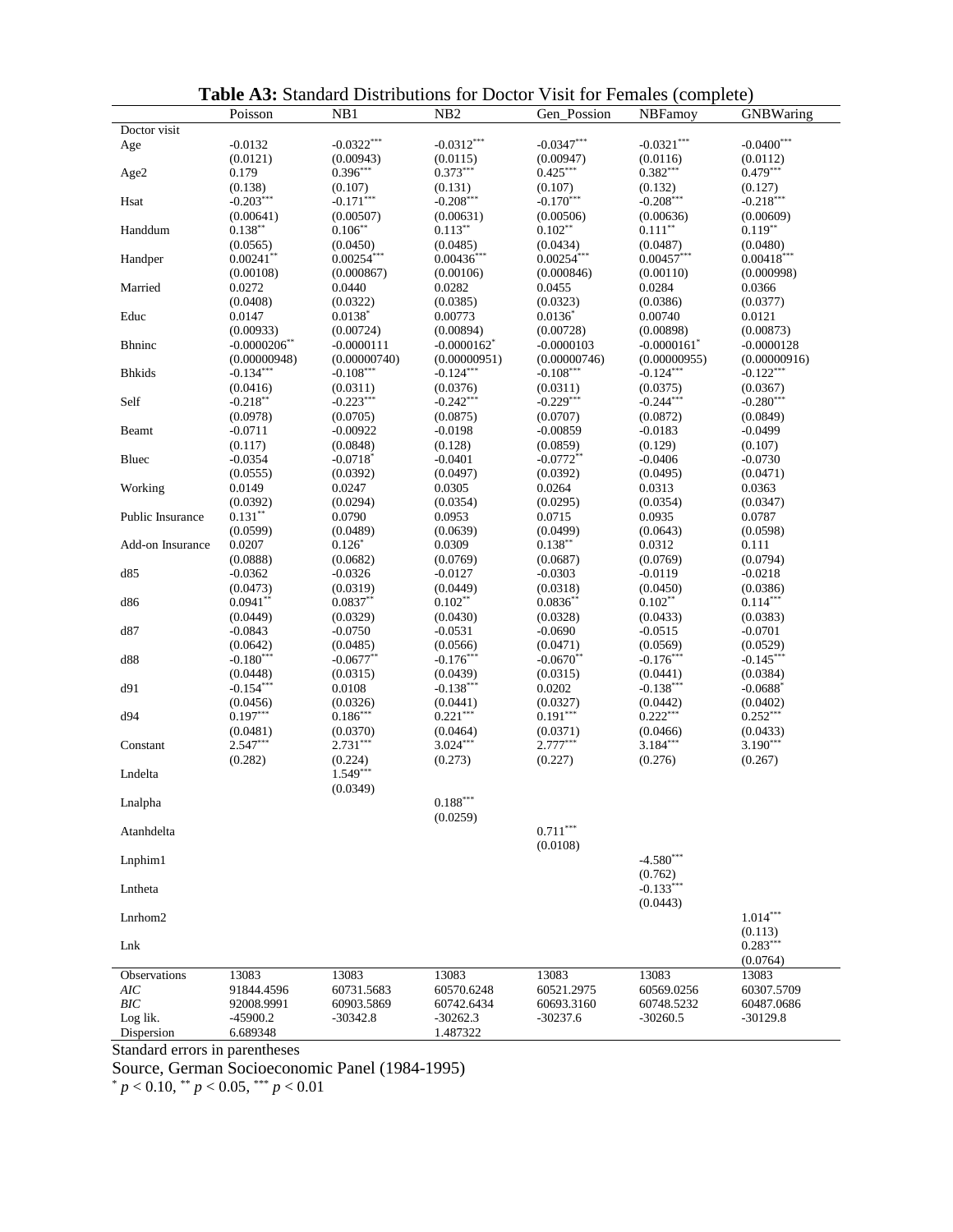| Doctor visit |      |       |       |       |     |     |     |
|--------------|------|-------|-------|-------|-----|-----|-----|
|              | 838  | 3,564 | 1,089 | 437   | 165 | 77  | 35  |
|              | 183  | 976   | 424   | 205   | 85  | 36  | 19  |
|              | 104  | 721   | 421   | 789   | 87  | 63  | 22  |
|              | 56   | 441   | 289   | 158   | 103 | 74  | 25  |
|              | 19   | 225   | 162   | 111   | 60  | 38  | 23  |
|              | 12   | 135   | 124   | 72    | 56  | 42  | 18  |
|              |      | 109   | 92    | 64    | 57  | 26  | 23  |
|              |      | 60    | 49    | 36    | 22  | l5  |     |
|              |      | 52    | 64    | 30    | 26  | 14  |     |
|              |      | 22    |       | 16    | 16  |     |     |
| Total        | .226 | 6,305 | 2,729 | 1,318 | 677 | 392 | 188 |

**Table A4:** Predicted and original numbers of doctor visits ( Standard Poisson)

**Table A5:** Predicted and original numbers of doctor visits ( ZI Poisson )

| Doctor visit |       |       |      |       |     |    |     |
|--------------|-------|-------|------|-------|-----|----|-----|
|              | 1,441 | 2,931 | 981  | 502   | 205 | 96 |     |
|              | 294   | 845   | 378  | 239   | 100 | 48 | 24  |
|              | 167   | 643   | 380  | 211   | 103 | 62 | 39  |
|              | 94    | 390   | 256  | l 75  | 114 | 79 | 39  |
|              | 34    | 206   | 143  | . 12  | 65  | 46 | 29  |
|              | 21    | 122   | 12   | 68    | 66  | 43 | 29  |
|              |       | 92    | 75   | 79    | 54  | 29 | 29  |
|              | 10    | 50    | 38   | 46    | 23  |    |     |
|              |       | 44    | 54   | 39    | 25  | 18 |     |
|              |       | 18    | 18   | 18    | Iб  |    |     |
| Total        | 2,089 | 5,341 | .427 | 1,489 |     |    | 262 |

**Table A6:** Predicted and original numbers of doctor visits (Standard NB2)

| Doctor visit |       |           |       |      |     |     | n   |
|--------------|-------|-----------|-------|------|-----|-----|-----|
|              | 1,170 | 3,360     | 971   | 406  | 172 | 63  | 42  |
|              | 242   | 954       | 386   | 199  | 73  | 39  | 23  |
|              | 173   | 735       | 369   | 187  | 72  | 58  | 33  |
|              | 77    | 442       | 266   | 147  | 91  | 96  | 35  |
|              | 27    | 235       | 145   | 97   | 56  | 40  | 21  |
|              | 18    | 139       | 116   | 60   | 60  | 38  | 23  |
|              | 10    | 113       | 80    | 66   | 45  | 24  | 23  |
|              |       | 59        | 44    | 38   | 21  | 12  |     |
|              |       | 55        | 54    | 33   | 23  | 15  |     |
|              |       | 22        | 13    | 16   | 15  |     |     |
| Total        | 1,694 | 14<br>6,1 | 2.444 | ,249 | 628 | 365 | 217 |

**Table A7:** Predicted and original numbers of doctor visits (ZINB2 )

| Doctor visit |       |       |       |       |     |     |     |
|--------------|-------|-------|-------|-------|-----|-----|-----|
|              | 1,446 | 2,932 | 1,020 | 478   | 184 | 94  |     |
|              | 289   | 860   | 385   | 238   | 85  | 40  |     |
|              | 171   | 647   | 387   | 216   | 85  | 55  | 41  |
|              | 97    | 388   | 266   | 177   | 102 | 68  | 44  |
|              | 35    | 210   | 145   | 109   | 64  | 39  | 27  |
|              | 20    | 126   | 110   | 81    | 53  | 40  | 28  |
|              | 18    | 95    | 82    |       | 45  | 36  | 23  |
|              |       | 54    | 39    |       | 23  | l3  |     |
|              |       | 47    | 52    |       | 24  | 16  | 10  |
|              |       | 18    |       | 19    | ר ו | 14  |     |
| Total        | 2,095 | 5,377 | 2,495 | 1,473 | 677 | 415 | 253 |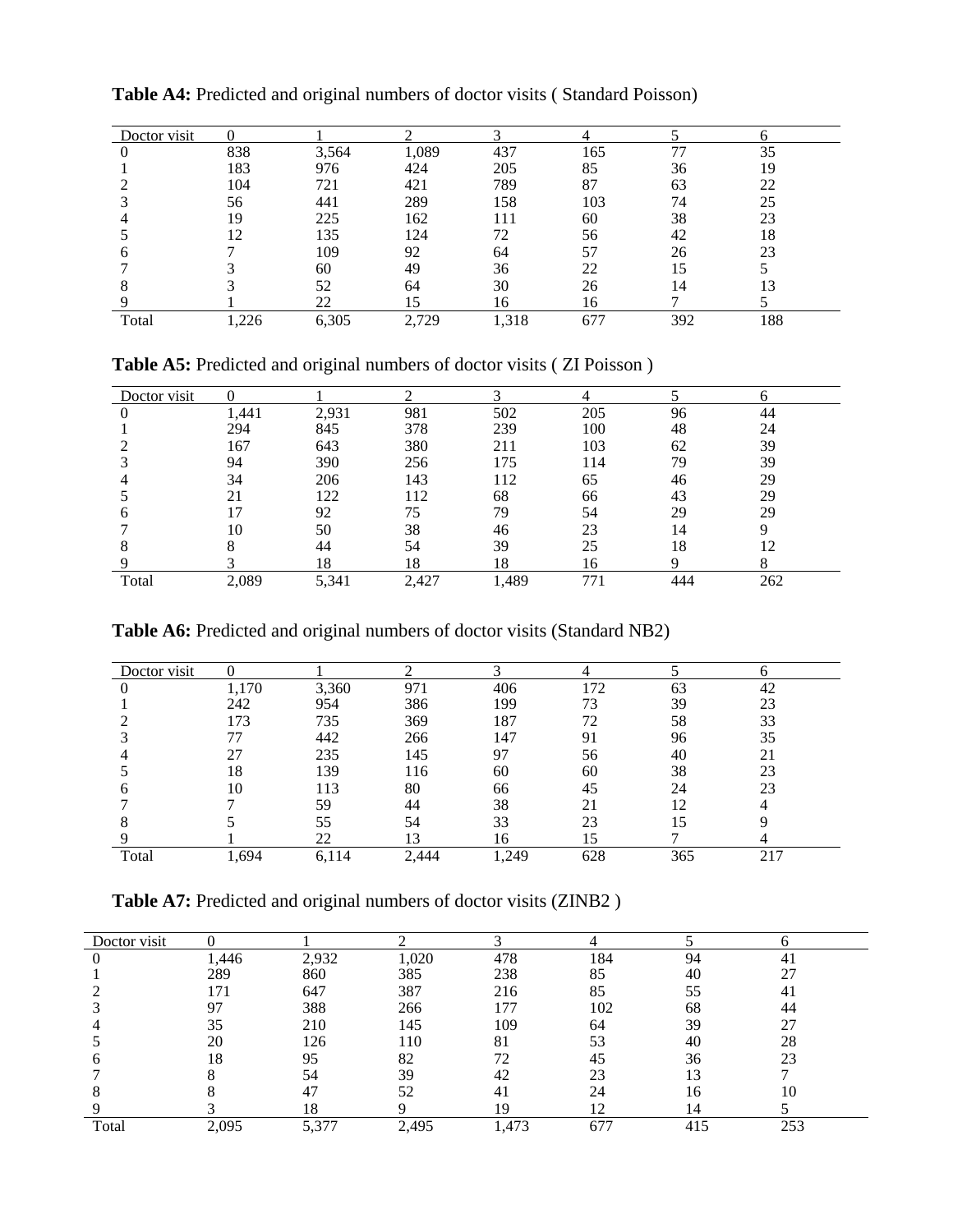| Count    | Actual | Predicted | Diff  | Pearson |  |
|----------|--------|-----------|-------|---------|--|
| $\theta$ | 0.440  | 0.428     | 0.012 | 4.992   |  |
|          | 0.138  | 0.180     | 0.042 | 136.630 |  |
|          | 0.116  | 0.106     | 0.011 | 15.150  |  |
| 3        | 0.085  | 0.069     | 0.016 | 52.273  |  |
| 4        | 0.049  | 0.048     | 0.001 | 0.617   |  |
|          | 0.036  | 0.034     | 0.001 | 0.800   |  |
| 6        | 0.030  | 0.025     | 0.005 | 13.029  |  |
|          | 0.016  | 0.019     | 0.004 | 9.693   |  |
| 8        | 0.016  | 0.015     | 0.001 | 0.983   |  |
| 9        | 0.007  | 0.012     | 0.005 | 25.303  |  |
| 10       | 0.015  | 0.009     | 0.006 | 55.167  |  |
| Sum      | 0.948  | 0.944     | 0.103 | 314.635 |  |

**Table A8.1: (NB2)** Predicted and actual probabilities

**Table A8.2: (ZINB2)** Predicted and actual probabilities

| Count          | Actual | Predicted | Diff  | Pearson |
|----------------|--------|-----------|-------|---------|
| $\overline{0}$ | 0.440  | 0.446     | 0.006 | 1.139   |
|                | 0.138  | 0.145     | 0.007 | 5.034   |
|                | 0.116  | 0.099     | 0.017 | 40.468  |
|                | 0.085  | 0.071     | 0.014 | 40.148  |
| 4              | 0.049  | 0.052     | 0.003 | 1.765   |
|                | 0.036  | 0.038     | 0.003 | 2.878   |
| 6              | 0.030  | 0.029     | 0.001 | 0.591   |
|                | 0.016  | 0.022     | 0.007 | 28.703  |
| 8              | 0.016  | 0.017     | 0.001 | 1.759   |
| 9              | 0.007  | 0.014     | 0.006 | 44.089  |
| 10             | 0.015  | 0.011     | 0.005 | 26.856  |
| Sum            | 0.948  | 0.945     | 0.070 | 193.429 |

**Table A8.3: (Poisson)**Predicted and actual probabilities

| Count | Actual | Predicted | Diff  | Pearson  |
|-------|--------|-----------|-------|----------|
| 0     | 0.440  | 0.441     | 0.000 | 0.000    |
|       | 0.138  | 0.056     | 0.082 | 1724.211 |
| 2     | 0.116  | 0.085     | 0.032 | 169.678  |
|       | 0.085  | 0.093     | 0.008 | 10.143   |
| 4     | 0.049  | 0.084     | 0.035 | 211.840  |
|       | 0.036  | 0.068     | 0.033 | 222.485  |
| 6     | 0.030  | 0.051     | 0.021 | 124.089  |
|       | 0.016  | 0.037     | 0.021 | 175.386  |
| 8     | 0.016  | 0.026     | 0.010 | 55.840   |
| 10    | 0.015  | 0.012     | 0.003 | 9.078    |
| Sum   | 0.948  | 0.971     | 0.256 | 2796.77  |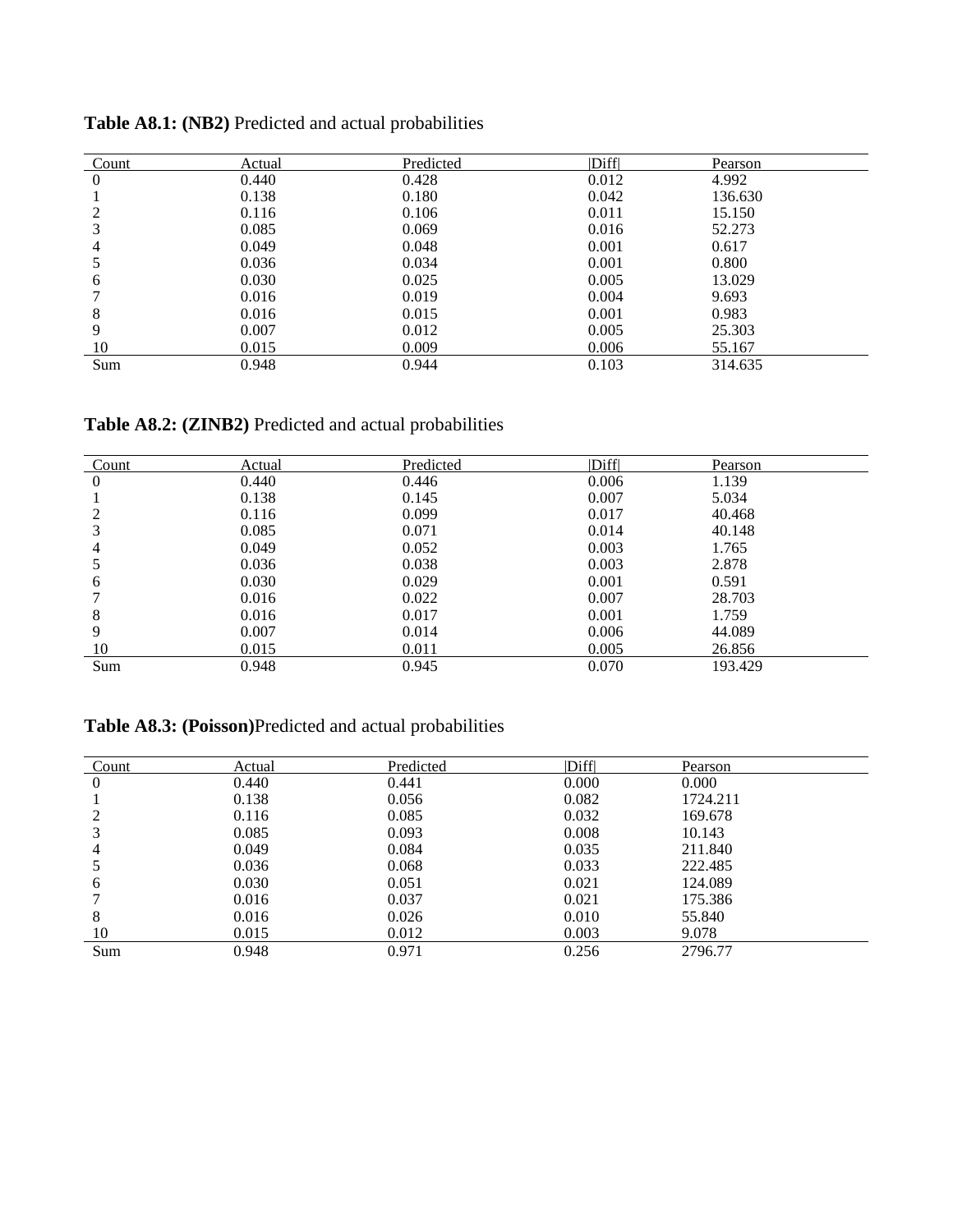#### **Appendix B: Model Specifications**

To account for over-dispersion and deviations from  $E(Y_i) = V(Y_i) = \mu_i$  in the Poisson distribution, a new distribution is obtained by adding an individual unobserved effect  $(u_i)$  to the log of the mean of the Poisson model,  $ln(mean_i) = ln(\mu_i) + ln(u_i)$ . Thus, by defining different distributions for  $u_i$ , new versions of the Poisson distribution are created. Table B1 presents a list of those distributions, known as standard distributions in this paper, with their variances. A Gamma distribution for  $u_i$ , for example, gives a Negative Binomial 2 (NB2) distribution with mean  $\mu_i$  and conditional variance  $\mu_i + \alpha \mu_i^2$ , with the constant parameter  $\alpha$  controlling for heterogeneity or dispersion among individuals. The additional parameter  $p$  in the Power Negative Binomial (NB-P) distribution, introduced by Green (2008), provides NB1 or NB2 distributions when  $p = 1$  or  $p = 2$ , respectively. Also, the Heterogeneous NB2 model allows the heterogeneity explained by  $\alpha$  in the NB2 distribution to be a function of the individual's characteristics  $(z_i)$ ,  $\alpha = \exp(z_i \gamma)$ . Thus,  $\alpha$  can vary among individuals. In special case, where  $\phi \to 1$ , the variance of Famoye's (1995) distribution approaches to that of the NB. The Waring Negative Binomial distribution introduce by Irwin (1968) converges to NB if  $k \to \frac{1}{\alpha}, \rho \to \infty$ . Also, if  $\delta = 0$ , the GP distribution reduces to the usual Poisson distribution with parameter  $\theta_i$ . (See Hilbe (2011, 2014) for more details)

**Table B1:** The list of standard distributions

| <b>Distribution</b>                    | <b>Variance</b>                                                                                       |
|----------------------------------------|-------------------------------------------------------------------------------------------------------|
| Poisson                                | $\mu$ (where $\ln \mu = X\beta$ )                                                                     |
| Negative Binomial 1 (NB1)              | $\mu + \alpha \mu$ (where $\alpha$ is the dispersion parameter)                                       |
| Negative Binomial 2 (NB2)              | $\mu + \alpha \mu^2$                                                                                  |
| Generalized Negative Binomial (NB-P)   | $\mu + \alpha \mu^p$                                                                                  |
| Heterogeneous Negative Binomial (NB-H) | $\mu + \alpha_i \mu^2$ (where $\alpha_i = z_i \gamma$ )                                               |
| Generalized Negative Binomial (Famoy)  | $\theta \mu (1 - \phi \mu) (1 - \phi \mu)^{-3}$                                                       |
| Waring Negative Binomial (NBW)         | $\mu + \mu \left( \frac{k+1}{\rho - 2} \right) + \mu^2 \left\{ \frac{k+\rho-1}{k(\rho - 2)} \right\}$ |
| Generalized Poisson, (GP)              | $(1-\delta)^2$ <sup><math>\mu</math></sup>                                                            |
|                                        |                                                                                                       |

# **Zero-inflated count models**

As Hilbe (2011) discuss, the framework of zero-inflated models are based on separating zero outcomes and positive ones. The probability of zero outcomes results from the group of individuals who are not the subject of an event  $(Q(0))$  for those who do not have physician to visit), and those who are the subject of